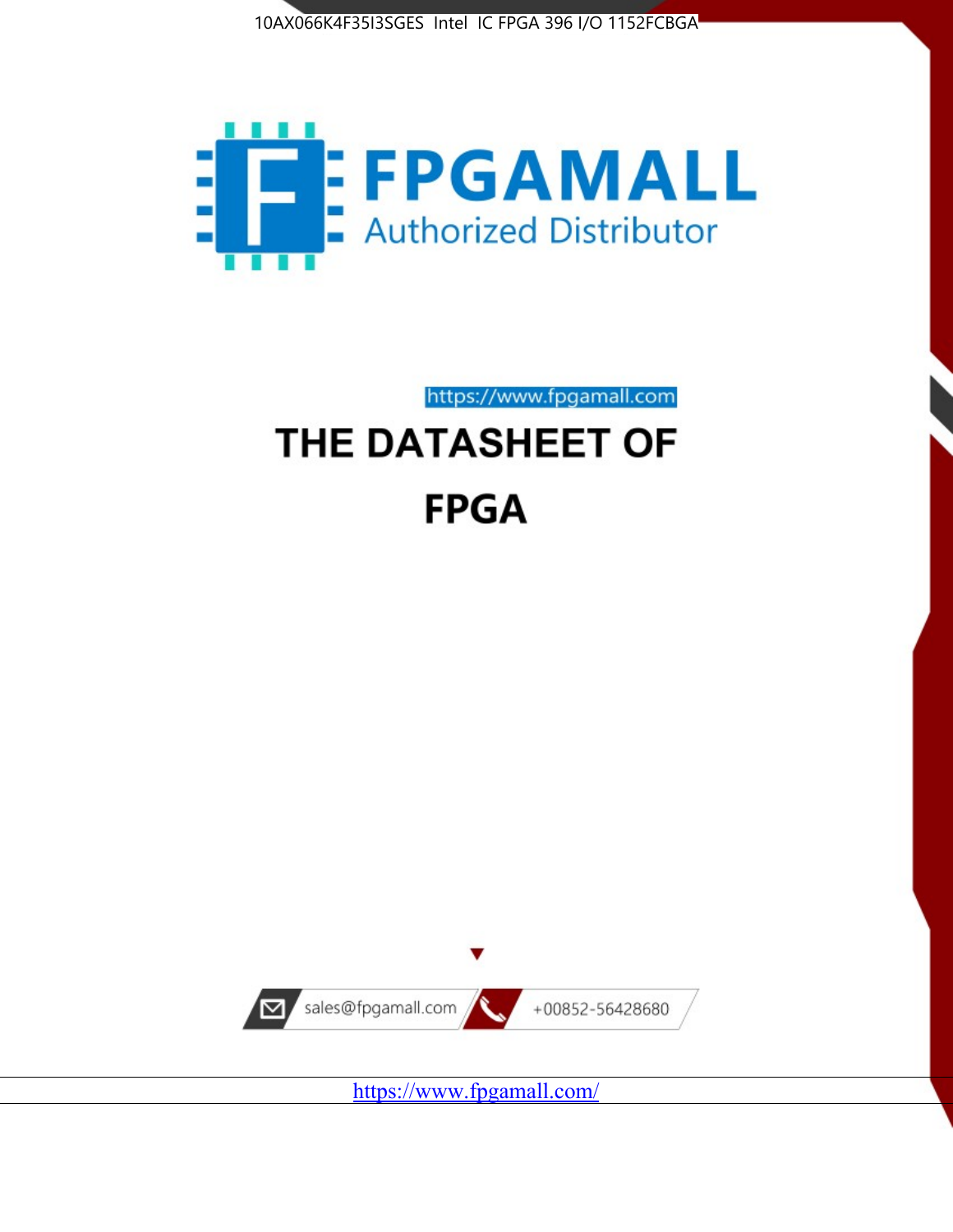10AX066K4F35I3SGES Intel IC FPGA 396 I/O 1152FCBGA



# **Intel® Arria® 10 Device Overview**



**A10-OVERVIEW | 2018.12.06** Latest document on the web: **[PDF](https://www.intel.com/content/dam/www/programmable/us/en/pdfs/literature/hb/arria-10/a10_overview.pdf)** | **[HTML](https://www.intel.com/content/www/us/en/programmable/documentation/sam1403480274650.html)**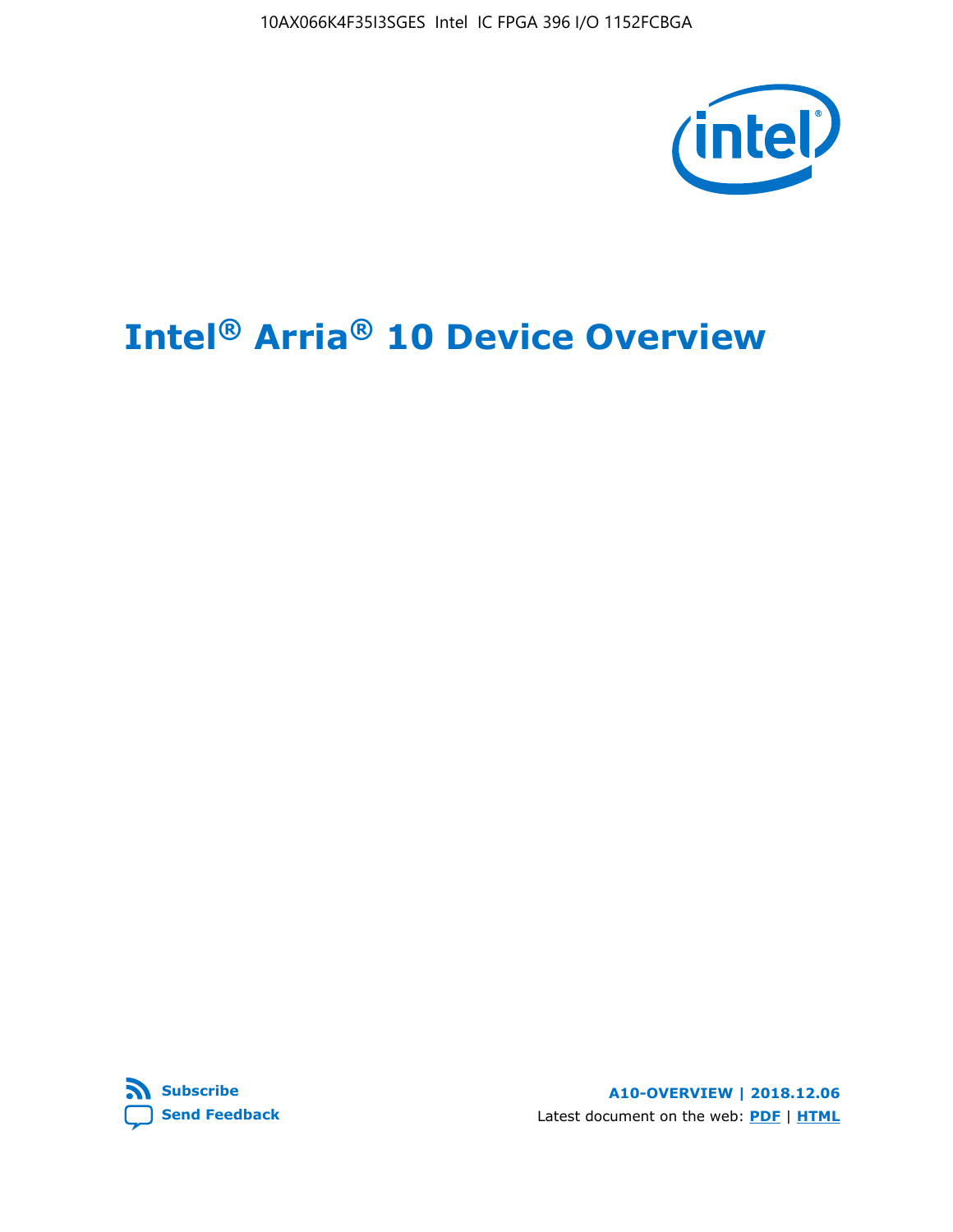

**Contents** 

# **Contents**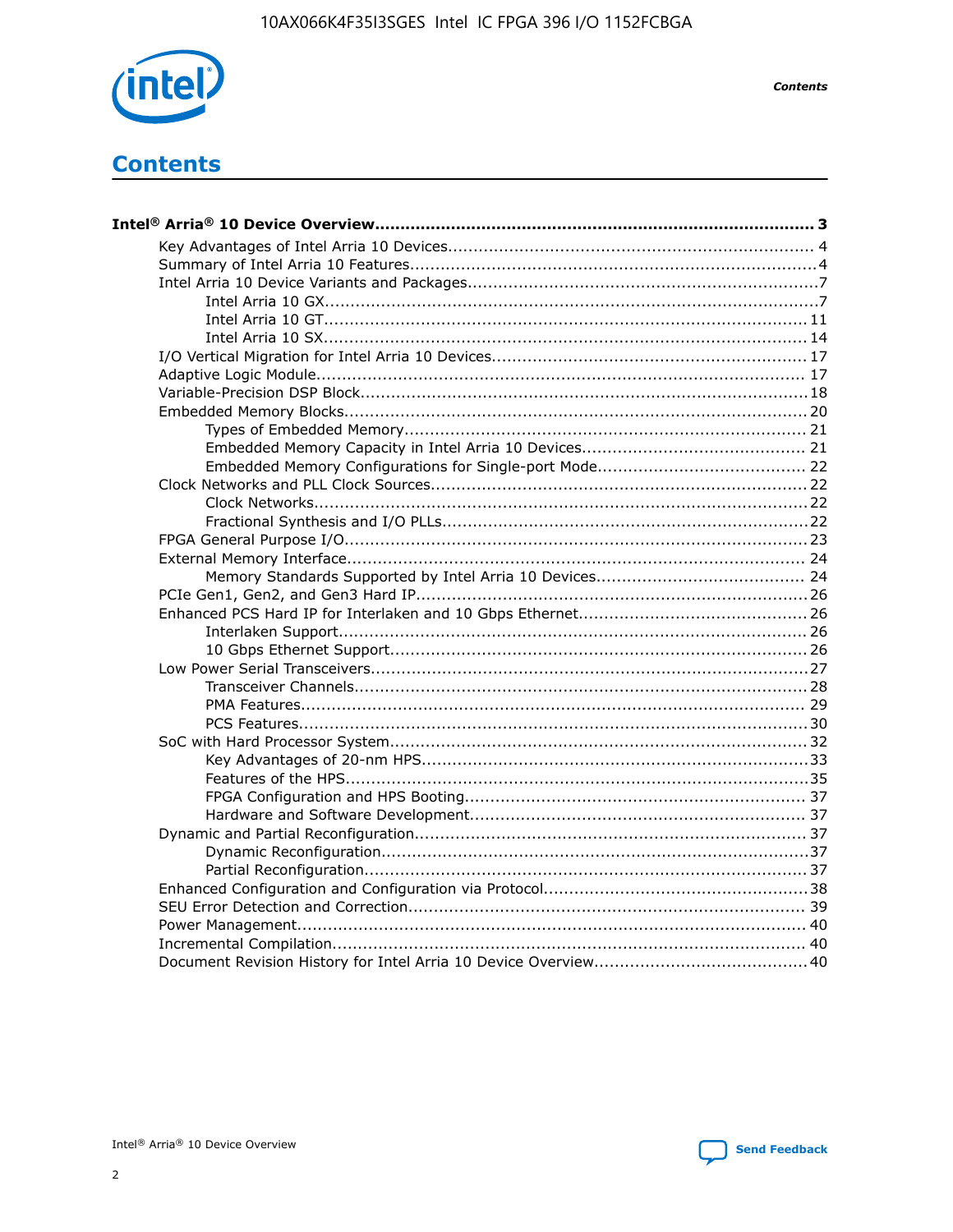**A10-OVERVIEW | 2018.12.06**

**[Send Feedback](mailto:FPGAtechdocfeedback@intel.com?subject=Feedback%20on%20Intel%20Arria%2010%20Device%20Overview%20(A10-OVERVIEW%202018.12.06)&body=We%20appreciate%20your%20feedback.%20In%20your%20comments,%20also%20specify%20the%20page%20number%20or%20paragraph.%20Thank%20you.)**



# **Intel® Arria® 10 Device Overview**

The Intel<sup>®</sup> Arria<sup>®</sup> 10 device family consists of high-performance and power-efficient 20 nm mid-range FPGAs and SoCs.

Intel Arria 10 device family delivers:

- Higher performance than the previous generation of mid-range and high-end FPGAs.
- Power efficiency attained through a comprehensive set of power-saving technologies.

The Intel Arria 10 devices are ideal for high performance, power-sensitive, midrange applications in diverse markets.

| <b>Market</b>         | <b>Applications</b>                                                                                               |
|-----------------------|-------------------------------------------------------------------------------------------------------------------|
| Wireless              | Channel and switch cards in remote radio heads<br>٠<br>Mobile backhaul<br>٠                                       |
| Wireline              | 40G/100G muxponders and transponders<br>٠<br>100G line cards<br>٠<br><b>Bridging</b><br>٠<br>Aggregation<br>٠     |
| <b>Broadcast</b>      | Studio switches<br>٠<br>Servers and transport<br>٠<br>Videoconferencing<br>٠<br>Professional audio and video<br>٠ |
| Computing and Storage | Flash cache<br>٠<br>Cloud computing servers<br>٠<br>Server acceleration<br>٠                                      |
| Medical               | Diagnostic scanners<br>٠<br>Diagnostic imaging<br>٠                                                               |
| Military              | Missile guidance and control<br>٠<br>Radar<br>٠<br>Electronic warfare<br>٠<br>Secure communications<br>٠          |

#### **Table 1. Sample Markets and Ideal Applications for Intel Arria 10 Devices**

#### **Related Information**

- [Intel Arria 10 Device Handbook: Known Issues](http://www.altera.com/support/kdb/solutions/rd07302013_646.html) Lists the planned updates to the *Intel Arria 10 Device Handbook* chapters.
- [Intel Arria 10 GX/GT Device Errata and Design Recommendations](https://www.intel.com/content/www/us/en/programmable/documentation/agz1493851706374.html#yqz1494433888646)
- [Intel Arria 10 SX Device Errata and Design Recommendations](https://www.intel.com/content/www/us/en/programmable/documentation/cru1462832385668.html#cru1462832558642)

Intel Corporation. All rights reserved. Intel, the Intel logo, Altera, Arria, Cyclone, Enpirion, MAX, Nios, Quartus and Stratix words and logos are trademarks of Intel Corporation or its subsidiaries in the U.S. and/or other countries. Intel warrants performance of its FPGA and semiconductor products to current specifications in accordance with Intel's standard warranty, but reserves the right to make changes to any products and services at any time without notice. Intel assumes no responsibility or liability arising out of the application or use of any information, product, or service described herein except as expressly agreed to in writing by Intel. Intel customers are advised to obtain the latest version of device specifications before relying on any published information and before placing orders for products or services. \*Other names and brands may be claimed as the property of others.

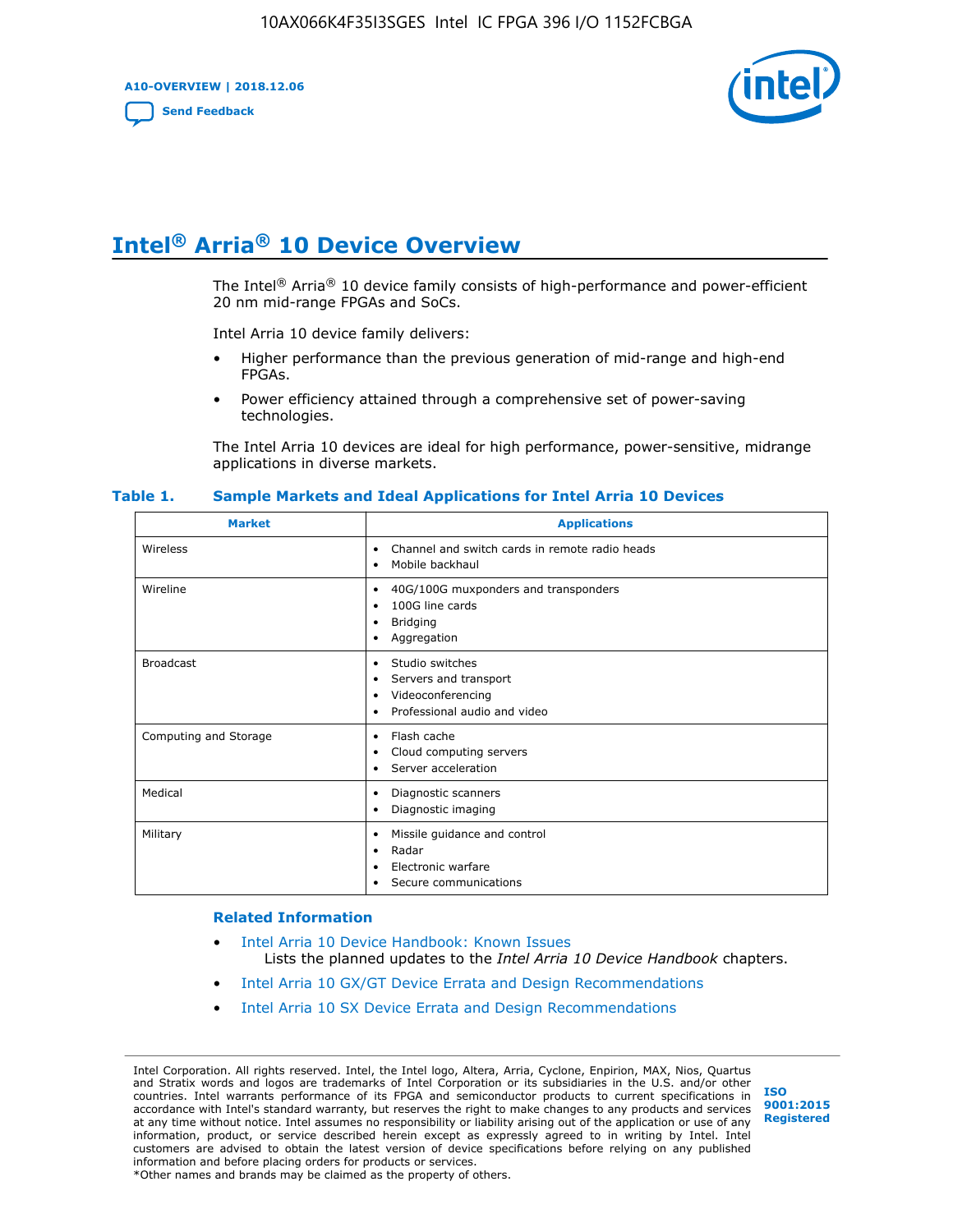

# **Key Advantages of Intel Arria 10 Devices**

## **Table 2. Key Advantages of the Intel Arria 10 Device Family**

| <b>Advantage</b>                                                                                          | <b>Supporting Feature</b>                                                                                                                                                                                                                                                                                                     |  |  |  |  |  |
|-----------------------------------------------------------------------------------------------------------|-------------------------------------------------------------------------------------------------------------------------------------------------------------------------------------------------------------------------------------------------------------------------------------------------------------------------------|--|--|--|--|--|
| Enhanced core architecture                                                                                | Built on TSMC's 20 nm process technology<br>٠<br>60% higher performance than the previous generation of mid-range FPGAs<br>٠<br>15% higher performance than the fastest previous-generation FPGA<br>٠                                                                                                                         |  |  |  |  |  |
| High-bandwidth integrated<br>transceivers                                                                 | Short-reach rates up to 25.8 Gigabits per second (Gbps)<br>٠<br>Backplane capability up to 12.5 Gbps<br>٠<br>Integrated 10GBASE-KR and 40GBASE-KR4 Forward Error Correction (FEC)<br>٠                                                                                                                                        |  |  |  |  |  |
| Improved logic integration and<br>hard IP blocks                                                          | 8-input adaptive logic module (ALM)<br>٠<br>Up to 65.6 megabits (Mb) of embedded memory<br>٠<br>Variable-precision digital signal processing (DSP) blocks<br>Fractional synthesis phase-locked loops (PLLs)<br>٠<br>Hard PCI Express Gen3 IP blocks<br>Hard memory controllers and PHY up to 2,400 Megabits per second (Mbps) |  |  |  |  |  |
| Second generation hard<br>processor system (HPS) with<br>integrated ARM* Cortex*-A9*<br>MPCore* processor | Tight integration of a dual-core ARM Cortex-A9 MPCore processor, hard IP, and an<br>٠<br>FPGA in a single Intel Arria 10 system-on-a-chip (SoC)<br>Supports over 128 Gbps peak bandwidth with integrated data coherency between<br>$\bullet$<br>the processor and the FPGA fabric                                             |  |  |  |  |  |
| Advanced power savings                                                                                    | Comprehensive set of advanced power saving features<br>٠<br>Power-optimized MultiTrack routing and core architecture<br>٠<br>Up to 40% lower power compared to previous generation of mid-range FPGAs<br>٠<br>Up to 60% lower power compared to previous generation of high-end FPGAs                                         |  |  |  |  |  |

# **Summary of Intel Arria 10 Features**

## **Table 3. Summary of Features for Intel Arria 10 Devices**

| <b>Feature</b>                  | <b>Description</b>                                                                                                                                                                                                                                                                                                                                                                                       |
|---------------------------------|----------------------------------------------------------------------------------------------------------------------------------------------------------------------------------------------------------------------------------------------------------------------------------------------------------------------------------------------------------------------------------------------------------|
| Technology                      | TSMC's 20-nm SoC process technology<br>٠<br>Allows operation at a lower $V_{\text{CC}}$ level of 0.82 V instead of the 0.9 V standard $V_{\text{CC}}$ core voltage                                                                                                                                                                                                                                       |
| Packaging                       | 1.0 mm ball-pitch Fineline BGA packaging<br>0.8 mm ball-pitch Ultra Fineline BGA packaging<br>Multiple devices with identical package footprints for seamless migration between different<br><b>FPGA</b> densities<br>Devices with compatible package footprints allow migration to next generation high-end<br>Stratix $\mathcal{R}$ 10 devices<br>RoHS, leaded $(1)$ , and lead-free (Pb-free) options |
| High-performance<br>FPGA fabric | Enhanced 8-input ALM with four registers<br>٠<br>Improved multi-track routing architecture to reduce congestion and improve compilation time<br>Hierarchical core clocking architecture<br>Fine-grained partial reconfiguration                                                                                                                                                                          |
| Internal memory<br>blocks       | M20K-20-Kb memory blocks with hard error correction code (ECC)<br>Memory logic array block (MLAB)-640-bit memory                                                                                                                                                                                                                                                                                         |
|                                 | continued                                                                                                                                                                                                                                                                                                                                                                                                |



<sup>(1)</sup> Contact Intel for availability.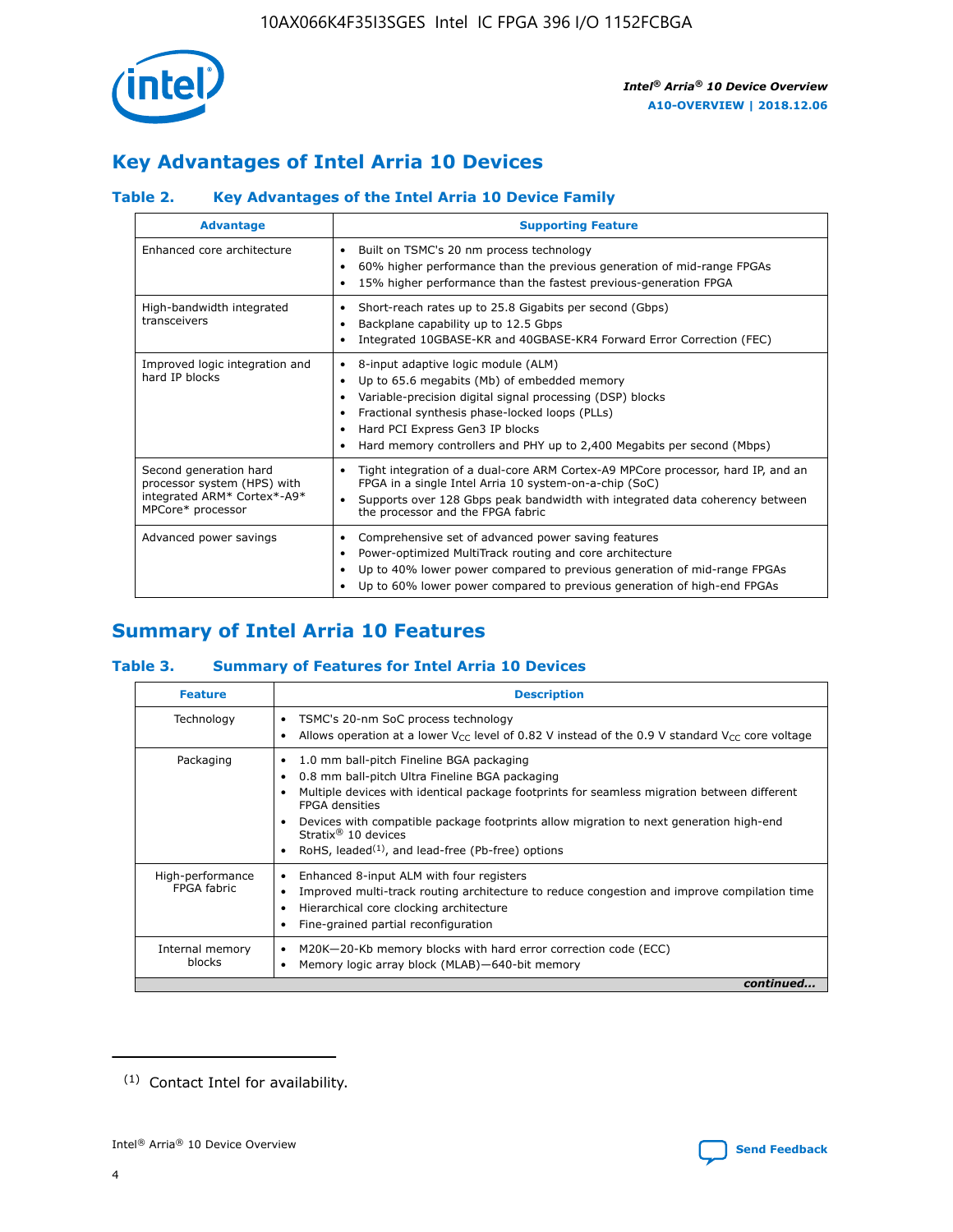r



| <b>Feature</b>                         |                                                                                                                                                                                                                                                                                                                          | <b>Description</b>                                                                                                                                                                                                                                                                                                                                                                                                                                                                                                                                                                                                                                                                                                                                                                                                                     |  |  |  |  |  |
|----------------------------------------|--------------------------------------------------------------------------------------------------------------------------------------------------------------------------------------------------------------------------------------------------------------------------------------------------------------------------|----------------------------------------------------------------------------------------------------------------------------------------------------------------------------------------------------------------------------------------------------------------------------------------------------------------------------------------------------------------------------------------------------------------------------------------------------------------------------------------------------------------------------------------------------------------------------------------------------------------------------------------------------------------------------------------------------------------------------------------------------------------------------------------------------------------------------------------|--|--|--|--|--|
| Embedded Hard IP<br>blocks             | Variable-precision DSP                                                                                                                                                                                                                                                                                                   | Native support for signal processing precision levels from $18 \times 19$ to<br>54 x 54<br>Native support for 27 x 27 multiplier mode<br>64-bit accumulator and cascade for systolic finite impulse responses<br>(FIRs)<br>Internal coefficient memory banks<br>$\bullet$<br>Preadder/subtractor for improved efficiency<br>Additional pipeline register to increase performance and reduce<br>power<br>Supports floating point arithmetic:<br>- Perform multiplication, addition, subtraction, multiply-add,<br>multiply-subtract, and complex multiplication.<br>- Supports multiplication with accumulation capability, cascade<br>summation, and cascade subtraction capability.<br>- Dynamic accumulator reset control.<br>- Support direct vector dot and complex multiplication chaining<br>multiply floating point DSP blocks. |  |  |  |  |  |
|                                        | Memory controller                                                                                                                                                                                                                                                                                                        | DDR4, DDR3, and DDR3L                                                                                                                                                                                                                                                                                                                                                                                                                                                                                                                                                                                                                                                                                                                                                                                                                  |  |  |  |  |  |
|                                        | PCI Express*                                                                                                                                                                                                                                                                                                             | PCI Express (PCIe*) Gen3 (x1, x2, x4, or x8), Gen2 (x1, x2, x4, or x8)<br>and Gen1 (x1, x2, x4, or x8) hard IP with complete protocol stack,<br>endpoint, and root port                                                                                                                                                                                                                                                                                                                                                                                                                                                                                                                                                                                                                                                                |  |  |  |  |  |
|                                        | Transceiver I/O                                                                                                                                                                                                                                                                                                          | 10GBASE-KR/40GBASE-KR4 Forward Error Correction (FEC)<br>PCS hard IPs that support:<br>$\bullet$<br>- 10-Gbps Ethernet (10GbE)<br>- PCIe PIPE interface<br>$-$ Interlaken<br>- Gbps Ethernet (GbE)<br>- Common Public Radio Interface (CPRI) with deterministic latency<br>support<br>- Gigabit-capable passive optical network (GPON) with fast lock-<br>time support<br>13.5G JESD204b<br>$\bullet$<br>8B/10B, 64B/66B, 64B/67B encoders and decoders<br>Custom mode support for proprietary protocols                                                                                                                                                                                                                                                                                                                               |  |  |  |  |  |
| Core clock networks                    | $\bullet$<br>$\bullet$                                                                                                                                                                                                                                                                                                   | Up to 800 MHz fabric clocking, depending on the application:<br>- 667 MHz external memory interface clocking with 2,400 Mbps DDR4 interface<br>- 800 MHz LVDS interface clocking with 1,600 Mbps LVDS interface<br>Global, regional, and peripheral clock networks<br>Clock networks that are not used can be gated to reduce dynamic power                                                                                                                                                                                                                                                                                                                                                                                                                                                                                            |  |  |  |  |  |
| Phase-locked loops<br>(PLLs)           | High-resolution fractional synthesis PLLs:<br>$\bullet$<br>Integer PLLs:<br>- Adjacent to general purpose I/Os                                                                                                                                                                                                           | - Precision clock synthesis, clock delay compensation, and zero delay buffering (ZDB)<br>- Support integer mode and fractional mode<br>- Fractional mode support with third-order delta-sigma modulation<br>- Support external memory and LVDS interfaces                                                                                                                                                                                                                                                                                                                                                                                                                                                                                                                                                                              |  |  |  |  |  |
| FPGA General-purpose<br>$I/Os$ (GPIOs) | On-chip termination (OCT)                                                                                                                                                                                                                                                                                                | 1.6 Gbps LVDS-every pair can be configured as receiver or transmitter                                                                                                                                                                                                                                                                                                                                                                                                                                                                                                                                                                                                                                                                                                                                                                  |  |  |  |  |  |
| <b>External Memory</b><br>Interface    | 1.2 V to 3.0 V single-ended LVTTL/LVCMOS interfacing<br>Hard memory controller- DDR4, DDR3, and DDR3L support<br>$-$ DDR4 $-$ speeds up to 1,200 MHz/2,400 Mbps<br>- DDR3-speeds up to 1,067 MHz/2,133 Mbps<br>Soft memory controller—provides support for RLDRAM $3^{(2)}$ , QDR IV $^{(2)}$ , and QDR II+<br>continued |                                                                                                                                                                                                                                                                                                                                                                                                                                                                                                                                                                                                                                                                                                                                                                                                                                        |  |  |  |  |  |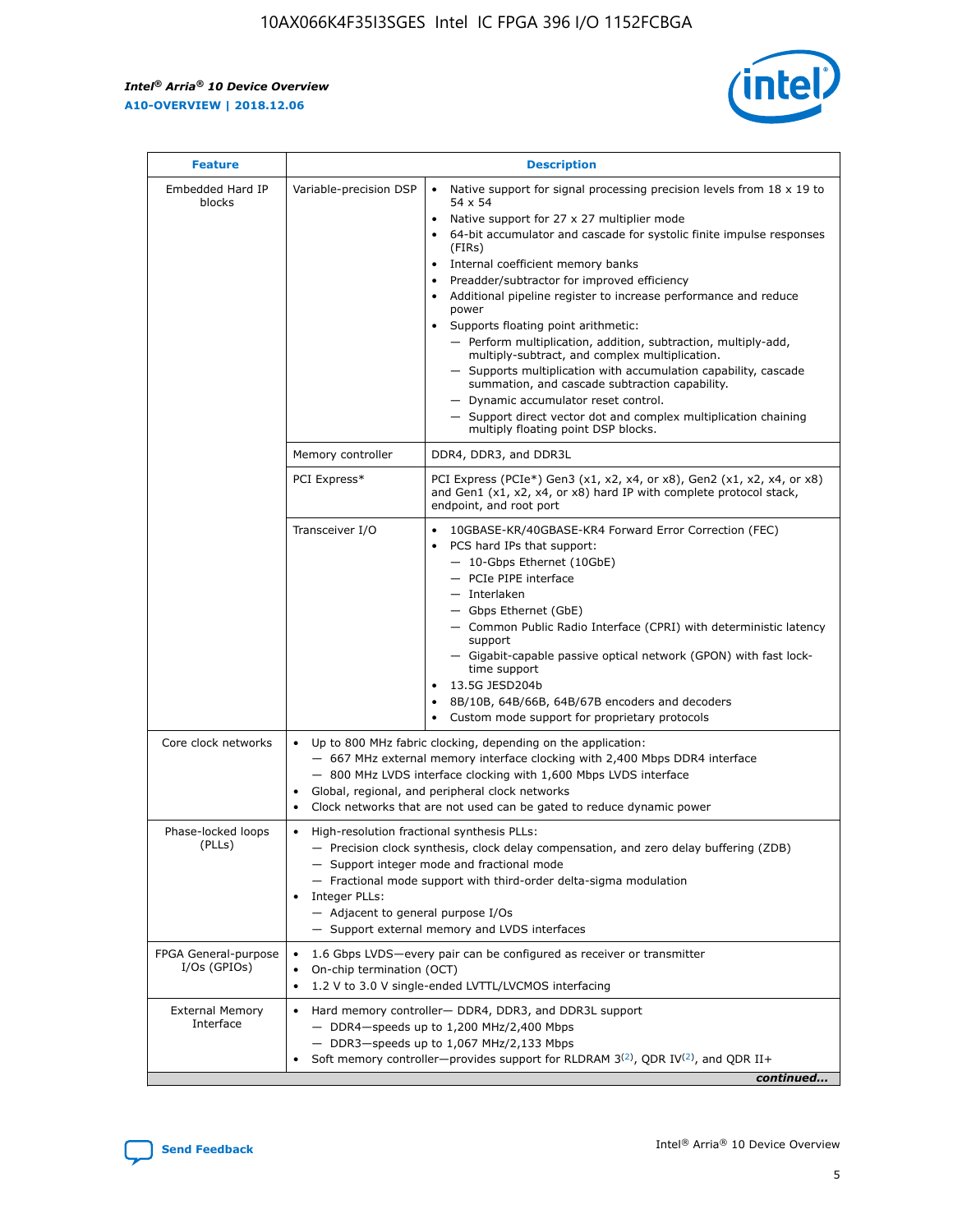

| <b>Feature</b>                                    | <b>Description</b>                                                                                                                                                                                                                                                                                                                                                                                                                                                                                                                                                                                                                         |
|---------------------------------------------------|--------------------------------------------------------------------------------------------------------------------------------------------------------------------------------------------------------------------------------------------------------------------------------------------------------------------------------------------------------------------------------------------------------------------------------------------------------------------------------------------------------------------------------------------------------------------------------------------------------------------------------------------|
| Low-power serial<br>transceivers                  | • Continuous operating range:<br>- Intel Arria 10 GX-1 Gbps to 17.4 Gbps<br>- Intel Arria 10 GT-1 Gbps to 25.8 Gbps<br>Backplane support:<br>$-$ Intel Arria 10 GX-up to 12.5<br>- Intel Arria 10 GT-up to 12.5<br>Extended range down to 125 Mbps with oversampling<br>ATX transmit PLLs with user-configurable fractional synthesis capability<br>Electronic Dispersion Compensation (EDC) support for XFP, SFP+, QSFP, and CFP optical<br>module<br>• Adaptive linear and decision feedback equalization<br>Transmitter pre-emphasis and de-emphasis<br>$\bullet$<br>Dynamic partial reconfiguration of individual transceiver channels |
| <b>HPS</b><br>(Intel Arria 10 SX<br>devices only) | Dual-core ARM Cortex-A9 MPCore processor-1.2 GHz CPU with<br>Processor and system<br>$\bullet$<br>1.5 GHz overdrive capability<br>256 KB on-chip RAM and 64 KB on-chip ROM<br>System peripherals-general-purpose timers, watchdog timers, direct<br>memory access (DMA) controller, FPGA configuration manager, and<br>clock and reset managers<br>Security features-anti-tamper, secure boot, Advanced Encryption<br>$\bullet$<br>Standard (AES) and authentication (SHA)<br>ARM CoreSight* JTAG debug access port, trace port, and on-chip<br>trace storage                                                                              |
|                                                   | <b>External interfaces</b><br>Hard memory interface-Hard memory controller (2,400 Mbps DDR4,<br>$\bullet$<br>and 2,133 Mbps DDR3), Quad serial peripheral interface (QSPI) flash<br>controller, NAND flash controller, direct memory access (DMA)<br>controller, Secure Digital/MultiMediaCard (SD/MMC) controller<br>Communication interface-10/100/1000 Ethernet media access<br>$\bullet$<br>control (MAC), USB On-The-GO (OTG) controllers, I <sup>2</sup> C controllers,<br>UART 16550, serial peripheral interface (SPI), and up to 62<br>HPS GPIO interfaces (48 direct-share I/Os)                                                 |
|                                                   | High-performance ARM AMBA* AXI bus bridges that support<br>Interconnects to core<br>$\bullet$<br>simultaneous read and write<br>HPS-FPGA bridges-include the FPGA-to-HPS, HPS-to-FPGA, and<br>$\bullet$<br>lightweight HPS-to-FPGA bridges that allow the FPGA fabric to issue<br>transactions to slaves in the HPS, and vice versa<br>Configuration bridge that allows HPS configuration manager to<br>configure the core logic via dedicated 32-bit configuration port<br>FPGA-to-HPS SDRAM controller bridge-provides configuration<br>interfaces for the multiport front end (MPFE) of the HPS SDRAM<br>controller                     |
| Configuration                                     | Tamper protection—comprehensive design protection to protect your valuable IP investments<br>Enhanced 256-bit advanced encryption standard (AES) design security with authentication<br>٠<br>Configuration via protocol (CvP) using PCIe Gen1, Gen2, or Gen3<br>continued                                                                                                                                                                                                                                                                                                                                                                  |

<sup>(2)</sup> Intel Arria 10 devices support this external memory interface using hard PHY with soft memory controller.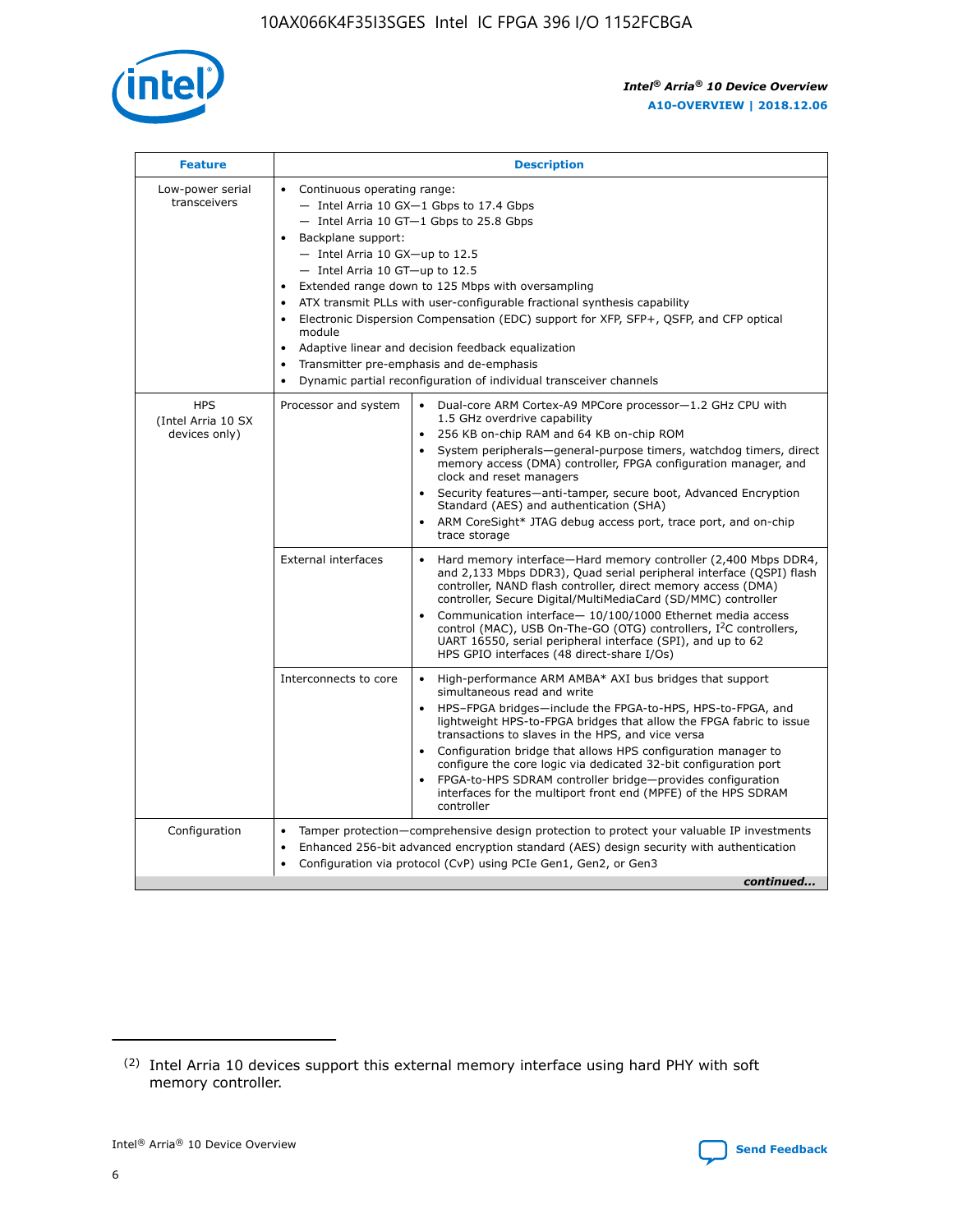

| <b>Feature</b>     | <b>Description</b>                                                                                                                                                                                                    |
|--------------------|-----------------------------------------------------------------------------------------------------------------------------------------------------------------------------------------------------------------------|
|                    | Dynamic reconfiguration of the transceivers and PLLs<br>Fine-grained partial reconfiguration of the core fabric<br>Active Serial x4 Interface                                                                         |
| Power management   | SmartVID<br>Low static power device options<br>Programmable Power Technology<br>Intel Quartus <sup>®</sup> Prime integrated power analysis                                                                            |
| Software and tools | Intel Quartus Prime design suite<br>Transceiver toolkit<br>٠<br>Platform Designer system integration tool<br>DSP Builder for Intel FPGAs<br>OpenCL <sup>™</sup> support<br>Intel SoC FPGA Embedded Design Suite (EDS) |

## **Related Information**

[Intel Arria 10 Transceiver PHY Overview](https://www.intel.com/content/www/us/en/programmable/documentation/nik1398707230472.html#nik1398706768037) Provides details on Intel Arria 10 transceivers.

## **Intel Arria 10 Device Variants and Packages**

#### **Table 4. Device Variants for the Intel Arria 10 Device Family**

| <b>Variant</b>    | <b>Description</b>                                                                                                                                                                                                     |
|-------------------|------------------------------------------------------------------------------------------------------------------------------------------------------------------------------------------------------------------------|
| Intel Arria 10 GX | FPGA featuring 17.4 Gbps transceivers for short reach applications with 12.5 backplane driving<br>capability.                                                                                                          |
| Intel Arria 10 GT | FPGA featuring:<br>17.4 Gbps transceivers for short reach applications with 12.5 backplane driving capability.<br>25.8 Gbps transceivers for supporting CAUI-4 and CEI-25G applications with CFP2 and CFP4<br>modules. |
| Intel Arria 10 SX | SoC integrating ARM-based HPS and FPGA featuring 17.4 Gbps transceivers for short reach<br>applications with 12.5 backplane driving capability.                                                                        |

## **Intel Arria 10 GX**

This section provides the available options, maximum resource counts, and package plan for the Intel Arria 10 GX devices.

The information in this section is correct at the time of publication. For the latest information and to get more details, refer to the Intel FPGA Product Selector.

#### **Related Information**

#### [Intel FPGA Product Selector](http://www.altera.com/products/selector/psg-selector.html) Provides the latest information on Intel products.

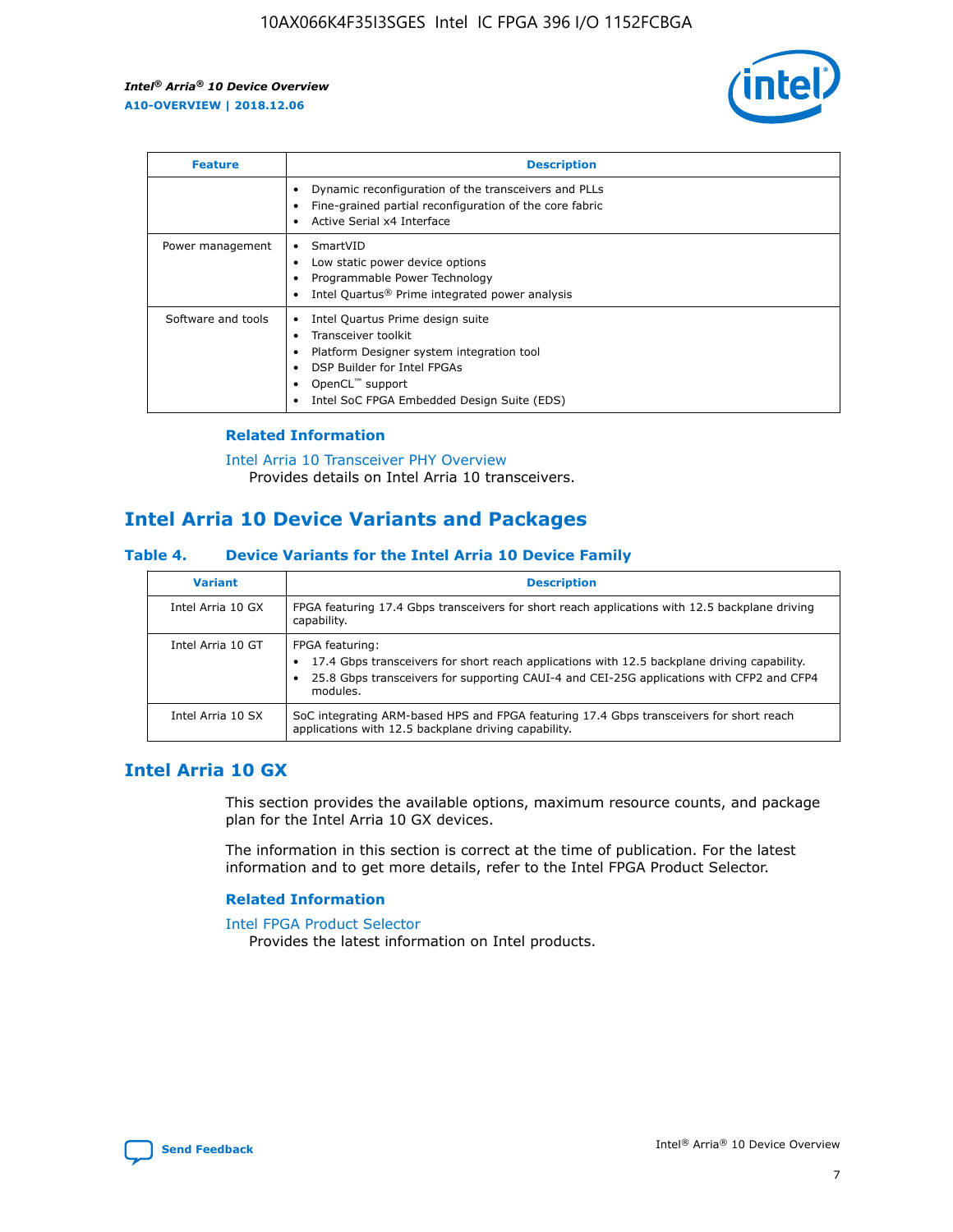

## **Available Options**





#### **Related Information**

[Transceiver Performance for Intel Arria 10 GX/SX Devices](https://www.intel.com/content/www/us/en/programmable/documentation/mcn1413182292568.html#mcn1413213965502) Provides more information about the transceiver speed grade.

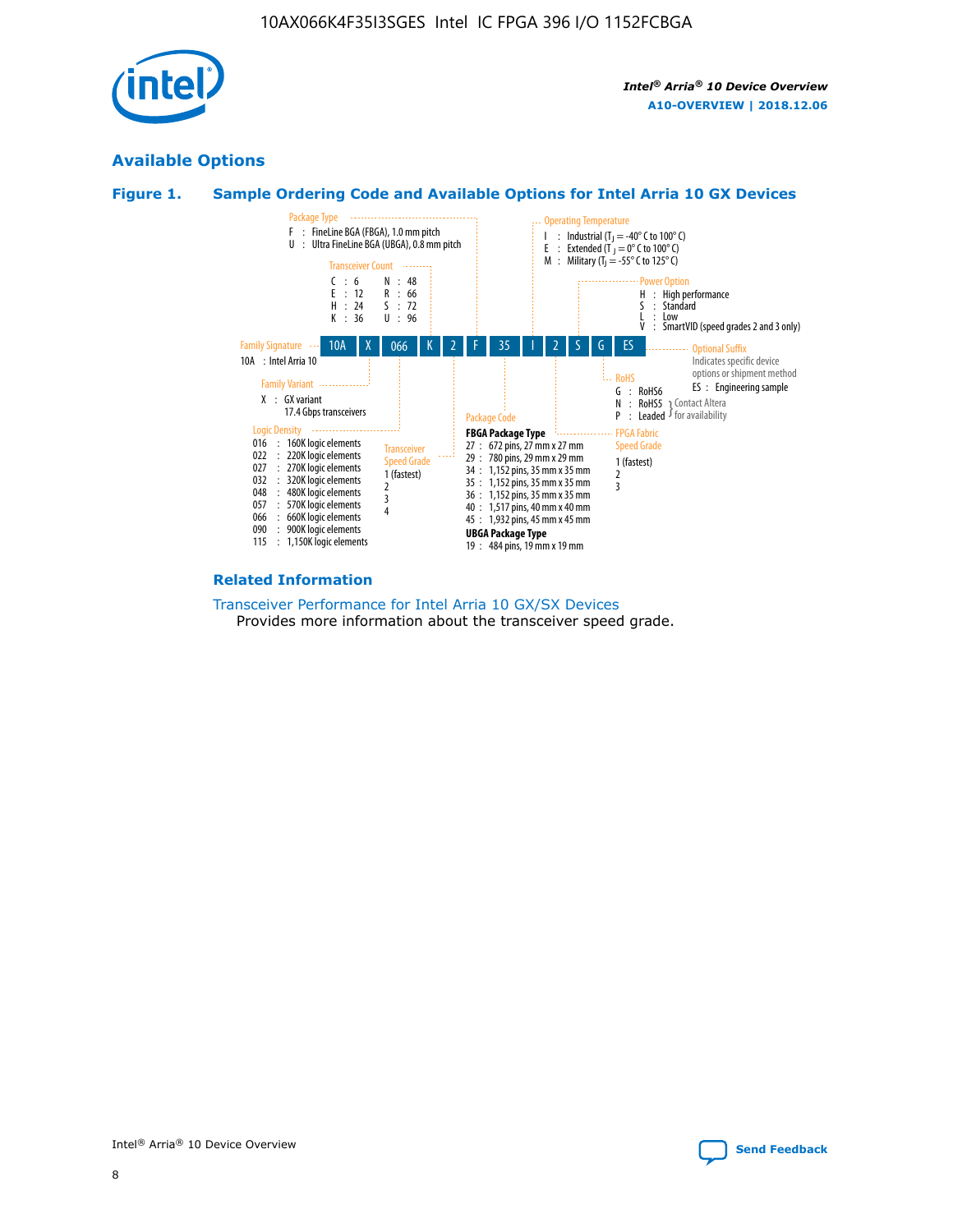

## **Maximum Resources**

#### **Table 5. Maximum Resource Counts for Intel Arria 10 GX Devices (GX 160, GX 220, GX 270, GX 320, and GX 480)**

| <b>Resource</b>              |                         | <b>Product Line</b> |                                                 |                  |         |                |  |  |
|------------------------------|-------------------------|---------------------|-------------------------------------------------|------------------|---------|----------------|--|--|
|                              |                         | <b>GX 160</b>       | <b>GX 220</b><br><b>GX 270</b><br><b>GX 320</b> |                  |         | <b>GX 480</b>  |  |  |
| Logic Elements (LE) (K)      |                         | 160                 | 220<br>320<br>270                               |                  |         | 480            |  |  |
| <b>ALM</b>                   |                         | 61,510              | 80,330                                          | 101,620          | 119,900 | 183,590        |  |  |
| Register                     |                         | 246,040             | 406,480<br>321,320                              |                  | 479,600 | 734,360        |  |  |
| Memory (Kb)                  | M <sub>20</sub> K       | 8,800               | 11,740                                          | 15,000<br>17,820 |         | 28,620         |  |  |
|                              | <b>MLAB</b>             | 1,050               | 1,690                                           | 2,452            | 2,727   | 4,164          |  |  |
| Variable-precision DSP Block |                         | 156                 | 192                                             | 830              | 985     | 1,368          |  |  |
| 18 x 19 Multiplier           |                         | 312                 | 384                                             | 1,970<br>1,660   |         | 2,736          |  |  |
| PLL                          | Fractional<br>Synthesis | 6                   | 6                                               | 8                | 8       | 12             |  |  |
|                              | I/O                     | 6                   | 6                                               | 8                | 8       | 12             |  |  |
| 17.4 Gbps Transceiver        |                         | 12                  | 12                                              | 24               | 24      | 36             |  |  |
| GPIO <sup>(3)</sup>          |                         | 288                 | 288                                             | 384<br>384       |         | 492            |  |  |
| LVDS Pair $(4)$              |                         | 120                 | 120                                             | 168              | 168     | 222            |  |  |
| PCIe Hard IP Block           |                         | 1                   | $\mathbf{1}$                                    | 2                | 2       | $\overline{2}$ |  |  |
| Hard Memory Controller       |                         | 6                   | 6                                               | 8                | 8       | 12             |  |  |

<sup>(4)</sup> Each LVDS I/O pair can be used as differential input or output.



<sup>(3)</sup> The number of GPIOs does not include transceiver I/Os. In the Intel Quartus Prime software, the number of user I/Os includes transceiver I/Os.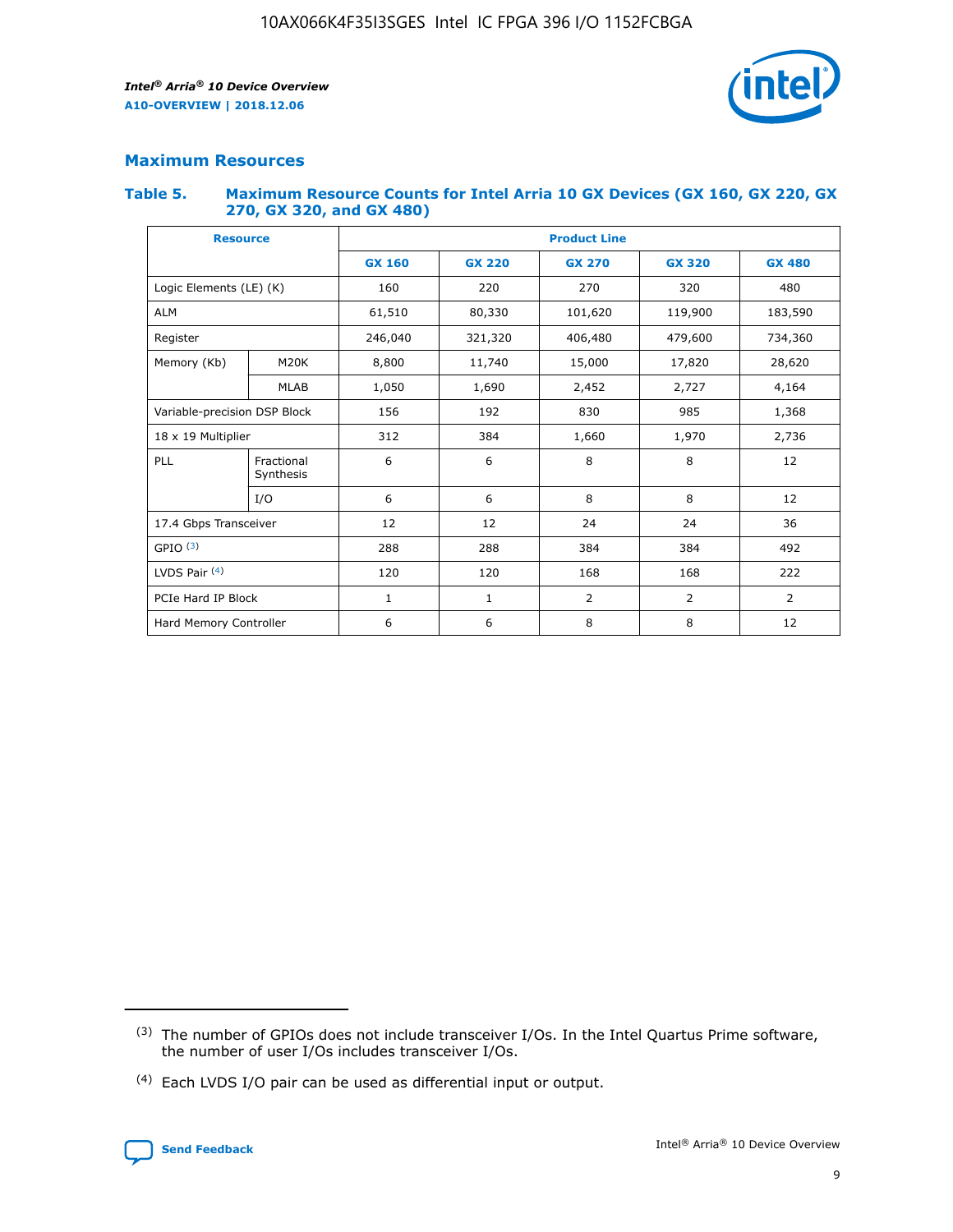

## **Table 6. Maximum Resource Counts for Intel Arria 10 GX Devices (GX 570, GX 660, GX 900, and GX 1150)**

|                              | <b>Resource</b>         | <b>Product Line</b> |                |                |                |  |  |  |
|------------------------------|-------------------------|---------------------|----------------|----------------|----------------|--|--|--|
|                              |                         | <b>GX 570</b>       | <b>GX 660</b>  | <b>GX 900</b>  | <b>GX 1150</b> |  |  |  |
| Logic Elements (LE) (K)      |                         | 570                 | 660            | 900            | 1,150          |  |  |  |
| <b>ALM</b>                   |                         | 217,080             | 251,680        | 339,620        | 427,200        |  |  |  |
| Register                     |                         | 868,320             | 1,006,720      |                | 1,708,800      |  |  |  |
| Memory (Kb)                  | <b>M20K</b>             | 36,000              | 42,620         | 48,460         | 54,260         |  |  |  |
|                              | <b>MLAB</b>             | 5,096               | 5,788          | 9,386          | 12,984         |  |  |  |
| Variable-precision DSP Block |                         | 1,523               | 1,687          | 1,518          | 1,518          |  |  |  |
| $18 \times 19$ Multiplier    |                         | 3,046               | 3,374<br>3,036 |                | 3,036          |  |  |  |
| PLL                          | Fractional<br>Synthesis | 16                  | 16             | 32             | 32             |  |  |  |
|                              | I/O                     | 16                  | 16             | 16             | 16             |  |  |  |
| 17.4 Gbps Transceiver        |                         | 48                  | 48             | 96             | 96             |  |  |  |
| GPIO <sup>(3)</sup>          |                         | 696                 | 696            | 768            | 768            |  |  |  |
| LVDS Pair $(4)$              |                         | 324                 | 324            | 384            | 384            |  |  |  |
| PCIe Hard IP Block           |                         | 2                   | $\overline{2}$ | $\overline{4}$ | 4              |  |  |  |
| Hard Memory Controller       |                         | 16                  | 16             | 16             | 16             |  |  |  |

## **Package Plan**

## **Table 7. Package Plan for Intel Arria 10 GX Devices (U19, F27, and F29)**

Refer to I/O and High Speed I/O in Intel Arria 10 Devices chapter for the number of 3 V I/O, LVDS I/O, and LVDS channels in each device package.

| <b>Product Line</b> |         | U <sub>19</sub><br>$(19 \text{ mm} \times 19 \text{ mm})$<br>484-pin UBGA) |             |         | <b>F27</b><br>(27 mm × 27 mm,<br>672-pin FBGA) |             | <b>F29</b><br>$(29 \text{ mm} \times 29 \text{ mm})$<br>780-pin FBGA) |          |             |  |
|---------------------|---------|----------------------------------------------------------------------------|-------------|---------|------------------------------------------------|-------------|-----------------------------------------------------------------------|----------|-------------|--|
|                     | 3 V I/O | <b>LVDS I/O</b>                                                            | <b>XCVR</b> | 3 V I/O | <b>LVDS I/O</b>                                | <b>XCVR</b> | 3 V I/O                                                               | LVDS I/O | <b>XCVR</b> |  |
| GX 160              | 48      | 192                                                                        | 6           | 48      | 192                                            | 12          | 48                                                                    | 240      | 12          |  |
| GX 220              | 48      | 192                                                                        | 6           | 48      | 192                                            | 12          | 48                                                                    | 240      | 12          |  |
| GX 270              |         |                                                                            |             | 48      | 192                                            | 12          | 48                                                                    | 312      | 12          |  |
| GX 320              |         |                                                                            |             | 48      | 192                                            | 12          | 48                                                                    | 312      | 12          |  |
| GX 480              |         |                                                                            |             |         |                                                |             | 48                                                                    | 312      | 12          |  |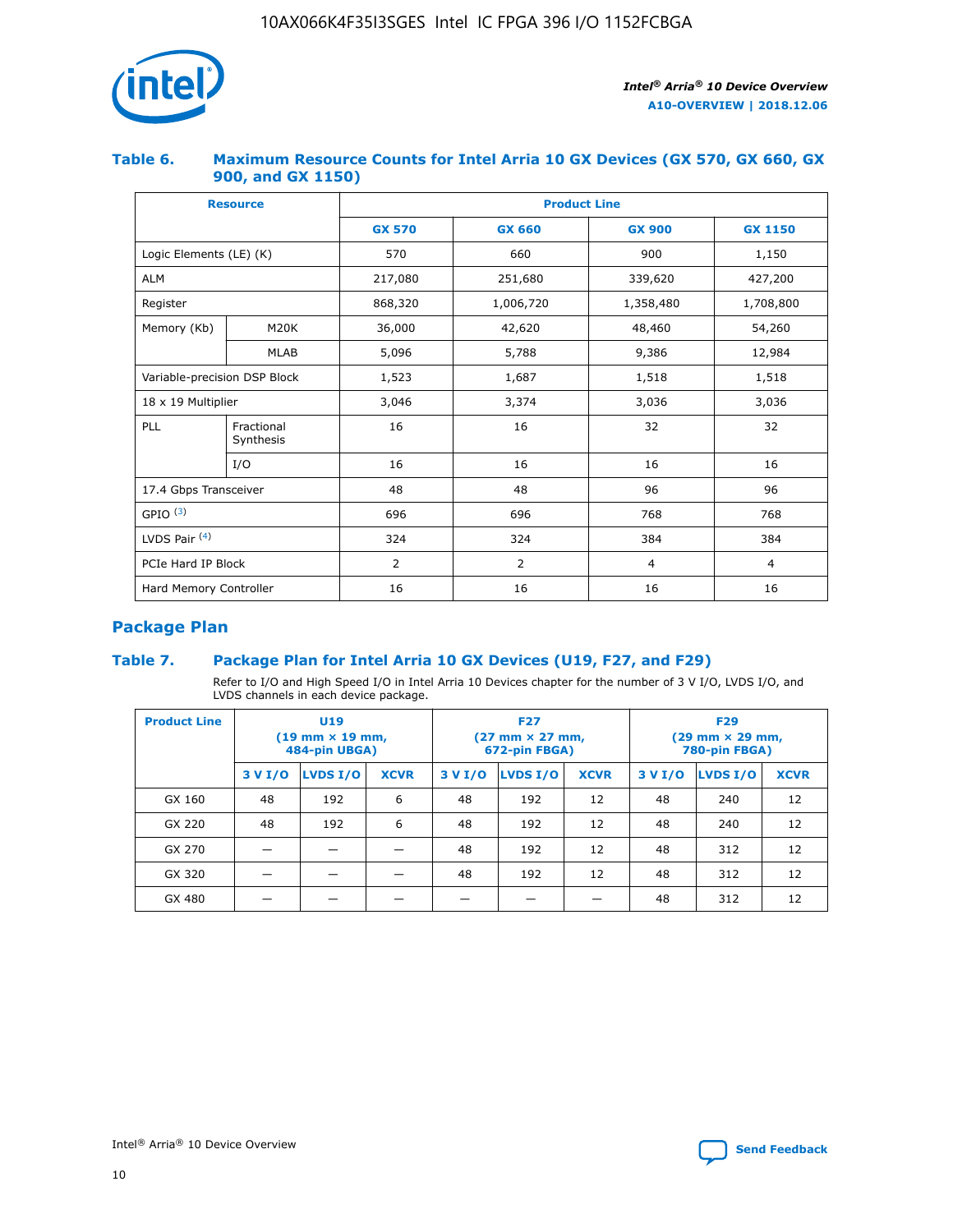

#### **Table 8. Package Plan for Intel Arria 10 GX Devices (F34, F35, NF40, and KF40)**

Refer to I/O and High Speed I/O in Intel Arria 10 Devices chapter for the number of 3 V I/O, LVDS I/O, and LVDS channels in each device package.

| <b>Product Line</b> | <b>F34</b><br>$(35 \text{ mm} \times 35 \text{ mm})$<br><b>1152-pin FBGA)</b> |                    | <b>F35</b><br>$(35 \text{ mm} \times 35 \text{ mm})$<br><b>1152-pin FBGA)</b> |           | <b>KF40</b><br>$(40$ mm $\times$ 40 mm,<br><b>1517-pin FBGA)</b> |             |           | <b>NF40</b><br>$(40 \text{ mm} \times 40 \text{ mm})$<br>1517-pin FBGA) |             |           |                    |             |
|---------------------|-------------------------------------------------------------------------------|--------------------|-------------------------------------------------------------------------------|-----------|------------------------------------------------------------------|-------------|-----------|-------------------------------------------------------------------------|-------------|-----------|--------------------|-------------|
|                     | 3V<br>I/O                                                                     | <b>LVDS</b><br>I/O | <b>XCVR</b>                                                                   | 3V<br>I/O | <b>LVDS</b><br>I/O                                               | <b>XCVR</b> | 3V<br>I/O | <b>LVDS</b><br>I/O                                                      | <b>XCVR</b> | 3V<br>I/O | <b>LVDS</b><br>I/O | <b>XCVR</b> |
| GX 270              | 48                                                                            | 336                | 24                                                                            | 48        | 336                                                              | 24          |           |                                                                         |             |           |                    |             |
| GX 320              | 48                                                                            | 336                | 24                                                                            | 48        | 336                                                              | 24          |           |                                                                         |             |           |                    |             |
| GX 480              | 48                                                                            | 444                | 24                                                                            | 48        | 348                                                              | 36          |           |                                                                         |             |           |                    |             |
| GX 570              | 48                                                                            | 444                | 24                                                                            | 48        | 348                                                              | 36          | 96        | 600                                                                     | 36          | 48        | 540                | 48          |
| GX 660              | 48                                                                            | 444                | 24                                                                            | 48        | 348                                                              | 36          | 96        | 600                                                                     | 36          | 48        | 540                | 48          |
| GX 900              |                                                                               | 504                | 24                                                                            | –         |                                                                  | -           |           |                                                                         |             |           | 600                | 48          |
| GX 1150             |                                                                               | 504                | 24                                                                            |           |                                                                  |             |           |                                                                         |             |           | 600                | 48          |

#### **Table 9. Package Plan for Intel Arria 10 GX Devices (RF40, NF45, SF45, and UF45)**

Refer to I/O and High Speed I/O in Intel Arria 10 Devices chapter for the number of 3 V I/O, LVDS I/O, and LVDS channels in each device package.

| <b>Product Line</b> | <b>RF40</b><br>$(40$ mm $\times$ 40 mm,<br>1517-pin FBGA) |                    | <b>NF45</b><br>$(45 \text{ mm} \times 45 \text{ mm})$<br><b>1932-pin FBGA)</b> |            |                    | <b>SF45</b><br>$(45 \text{ mm} \times 45 \text{ mm})$<br><b>1932-pin FBGA)</b> |            |                    | <b>UF45</b><br>$(45 \text{ mm} \times 45 \text{ mm})$<br><b>1932-pin FBGA)</b> |           |                    |             |
|---------------------|-----------------------------------------------------------|--------------------|--------------------------------------------------------------------------------|------------|--------------------|--------------------------------------------------------------------------------|------------|--------------------|--------------------------------------------------------------------------------|-----------|--------------------|-------------|
|                     | 3V<br>I/O                                                 | <b>LVDS</b><br>I/O | <b>XCVR</b>                                                                    | 3 V<br>I/O | <b>LVDS</b><br>I/O | <b>XCVR</b>                                                                    | 3 V<br>I/O | <b>LVDS</b><br>I/O | <b>XCVR</b>                                                                    | 3V<br>I/O | <b>LVDS</b><br>I/O | <b>XCVR</b> |
| GX 900              |                                                           | 342                | 66                                                                             | _          | 768                | 48                                                                             |            | 624                | 72                                                                             |           | 480                | 96          |
| GX 1150             |                                                           | 342                | 66                                                                             | _          | 768                | 48                                                                             |            | 624                | 72                                                                             |           | 480                | 96          |

### **Related Information**

[I/O and High-Speed Differential I/O Interfaces in Intel Arria 10 Devices chapter, Intel](https://www.intel.com/content/www/us/en/programmable/documentation/sam1403482614086.html#sam1403482030321) [Arria 10 Device Handbook](https://www.intel.com/content/www/us/en/programmable/documentation/sam1403482614086.html#sam1403482030321)

Provides the number of 3 V and LVDS I/Os, and LVDS channels for each Intel Arria 10 device package.

## **Intel Arria 10 GT**

This section provides the available options, maximum resource counts, and package plan for the Intel Arria 10 GT devices.

The information in this section is correct at the time of publication. For the latest information and to get more details, refer to the Intel FPGA Product Selector.

#### **Related Information**

#### [Intel FPGA Product Selector](http://www.altera.com/products/selector/psg-selector.html)

Provides the latest information on Intel products.

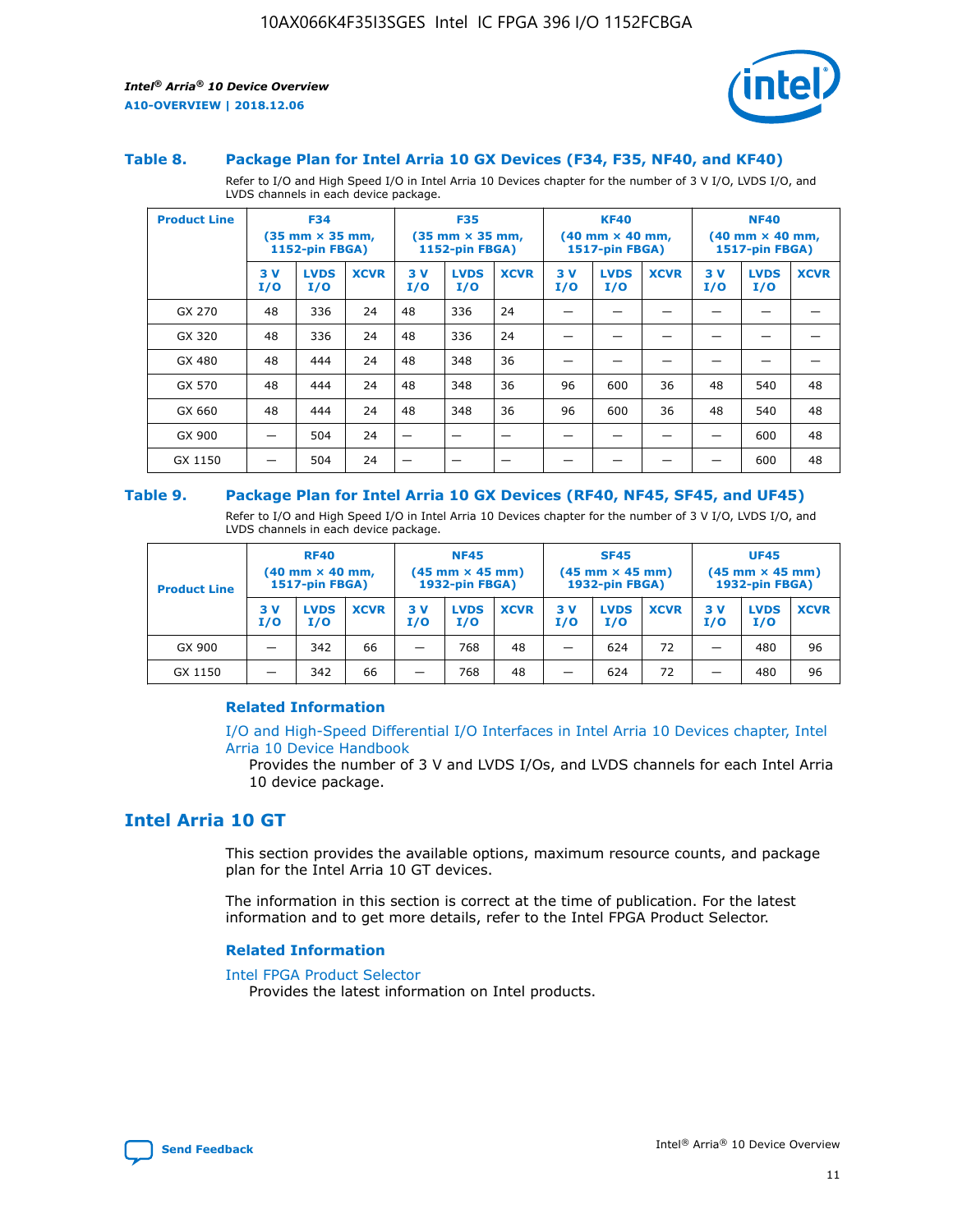

## **Available Options**

## **Figure 2. Sample Ordering Code and Available Options for Intel Arria 10 GT Devices**

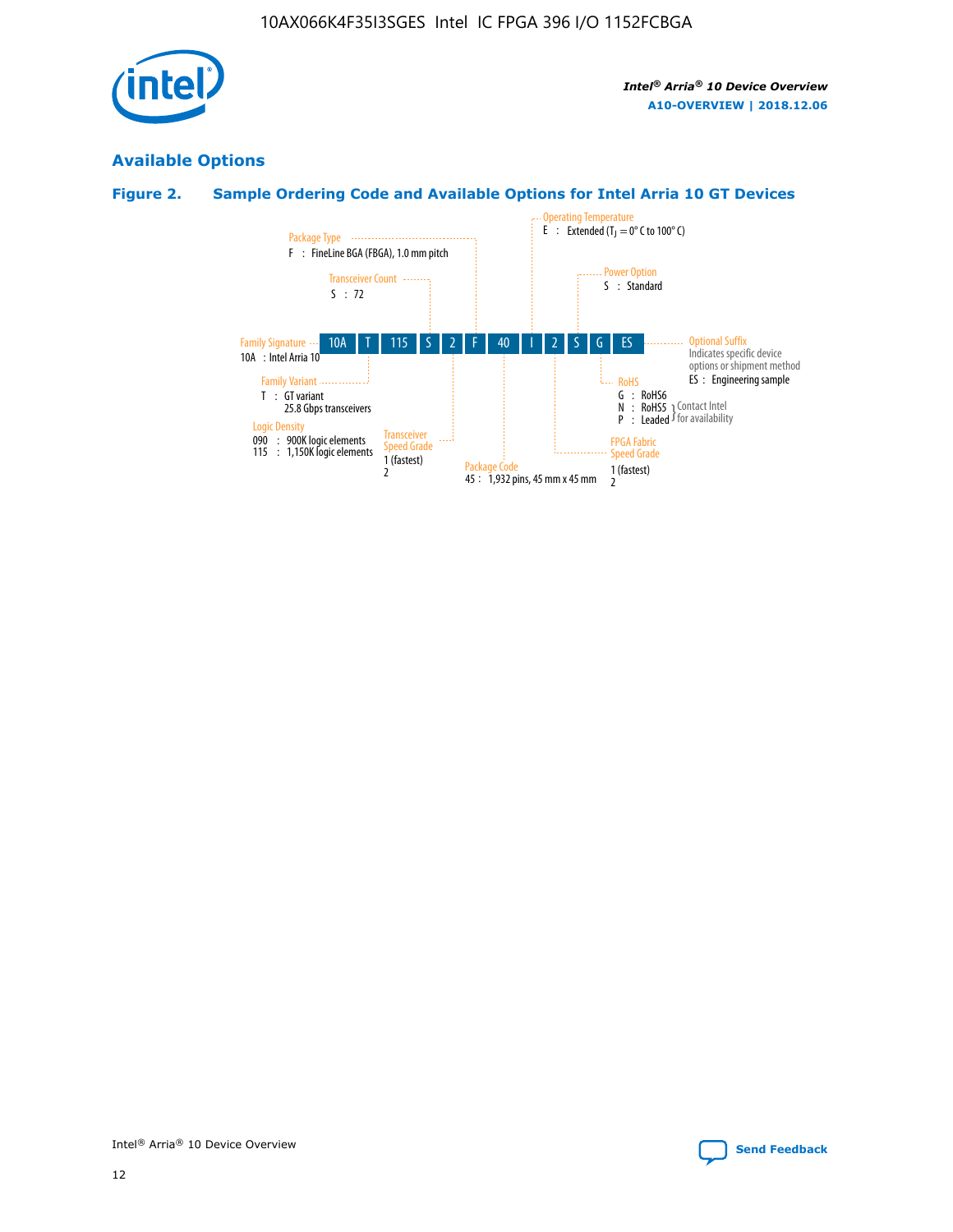

## **Maximum Resources**

#### **Table 10. Maximum Resource Counts for Intel Arria 10 GT Devices**

| <b>Resource</b>              |                      |                | <b>Product Line</b> |  |
|------------------------------|----------------------|----------------|---------------------|--|
|                              |                      | <b>GT 900</b>  | <b>GT 1150</b>      |  |
| Logic Elements (LE) (K)      |                      | 900            | 1,150               |  |
| <b>ALM</b>                   |                      | 339,620        | 427,200             |  |
| Register                     |                      | 1,358,480      | 1,708,800           |  |
| Memory (Kb)                  | M20K                 | 48,460         | 54,260              |  |
|                              | <b>MLAB</b>          | 9,386          | 12,984              |  |
| Variable-precision DSP Block |                      | 1,518          | 1,518               |  |
| 18 x 19 Multiplier           |                      | 3,036          | 3,036               |  |
| PLL                          | Fractional Synthesis | 32             | 32                  |  |
|                              | I/O                  | 16             | 16                  |  |
| Transceiver                  | 17.4 Gbps            | 72(5)          | 72(5)               |  |
|                              | 25.8 Gbps            | 6              | 6                   |  |
| GPIO <sup>(6)</sup>          |                      | 624            | 624                 |  |
| LVDS Pair $(7)$              |                      | 312            | 312                 |  |
| PCIe Hard IP Block           |                      | $\overline{4}$ | $\overline{4}$      |  |
| Hard Memory Controller       |                      | 16             | 16                  |  |

#### **Related Information**

#### [Intel Arria 10 GT Channel Usage](https://www.intel.com/content/www/us/en/programmable/documentation/nik1398707230472.html#nik1398707008178)

Configuring GT/GX channels in Intel Arria 10 GT devices.

## **Package Plan**

### **Table 11. Package Plan for Intel Arria 10 GT Devices**

Refer to I/O and High Speed I/O in Intel Arria 10 Devices chapter for the number of 3 V I/O, LVDS I/O, and LVDS channels in each device package.

| <b>Product Line</b> | <b>SF45</b><br>(45 mm × 45 mm, 1932-pin FBGA) |                 |             |  |  |  |
|---------------------|-----------------------------------------------|-----------------|-------------|--|--|--|
|                     | 3 V I/O                                       | <b>LVDS I/O</b> | <b>XCVR</b> |  |  |  |
| GT 900              |                                               | 624             | 72          |  |  |  |
| GT 1150             |                                               | 624             | 72          |  |  |  |

<sup>(7)</sup> Each LVDS I/O pair can be used as differential input or output.



 $(5)$  If all 6 GT channels are in use, 12 of the GX channels are not usable.

<sup>(6)</sup> The number of GPIOs does not include transceiver I/Os. In the Intel Quartus Prime software, the number of user I/Os includes transceiver I/Os.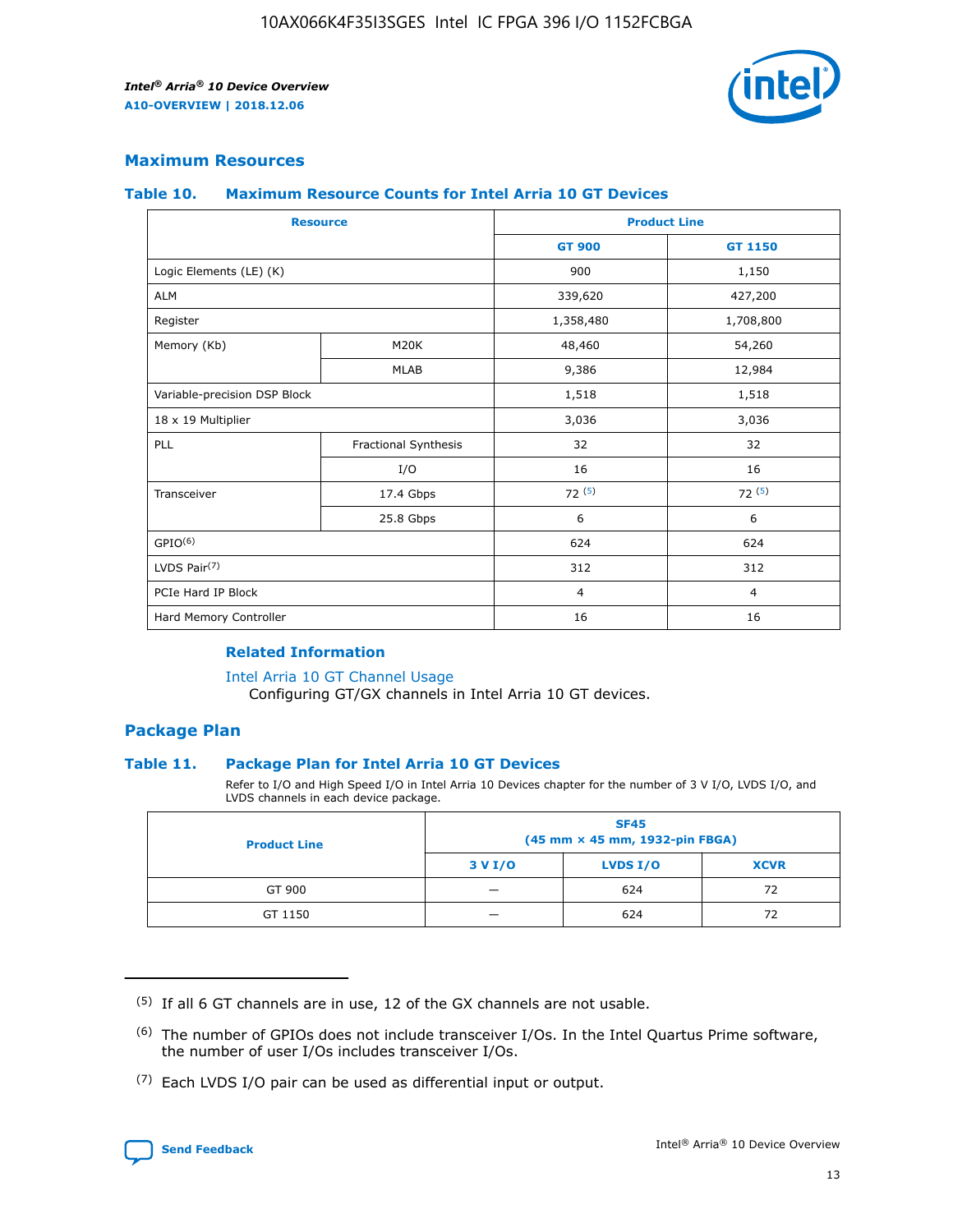

#### **Related Information**

[I/O and High-Speed Differential I/O Interfaces in Intel Arria 10 Devices chapter, Intel](https://www.intel.com/content/www/us/en/programmable/documentation/sam1403482614086.html#sam1403482030321) [Arria 10 Device Handbook](https://www.intel.com/content/www/us/en/programmable/documentation/sam1403482614086.html#sam1403482030321)

Provides the number of 3 V and LVDS I/Os, and LVDS channels for each Intel Arria 10 device package.

## **Intel Arria 10 SX**

This section provides the available options, maximum resource counts, and package plan for the Intel Arria 10 SX devices.

The information in this section is correct at the time of publication. For the latest information and to get more details, refer to the Intel FPGA Product Selector.

#### **Related Information**

[Intel FPGA Product Selector](http://www.altera.com/products/selector/psg-selector.html) Provides the latest information on Intel products.

### **Available Options**

#### **Figure 3. Sample Ordering Code and Available Options for Intel Arria 10 SX Devices**



#### **Related Information**

[Transceiver Performance for Intel Arria 10 GX/SX Devices](https://www.intel.com/content/www/us/en/programmable/documentation/mcn1413182292568.html#mcn1413213965502) Provides more information about the transceiver speed grade.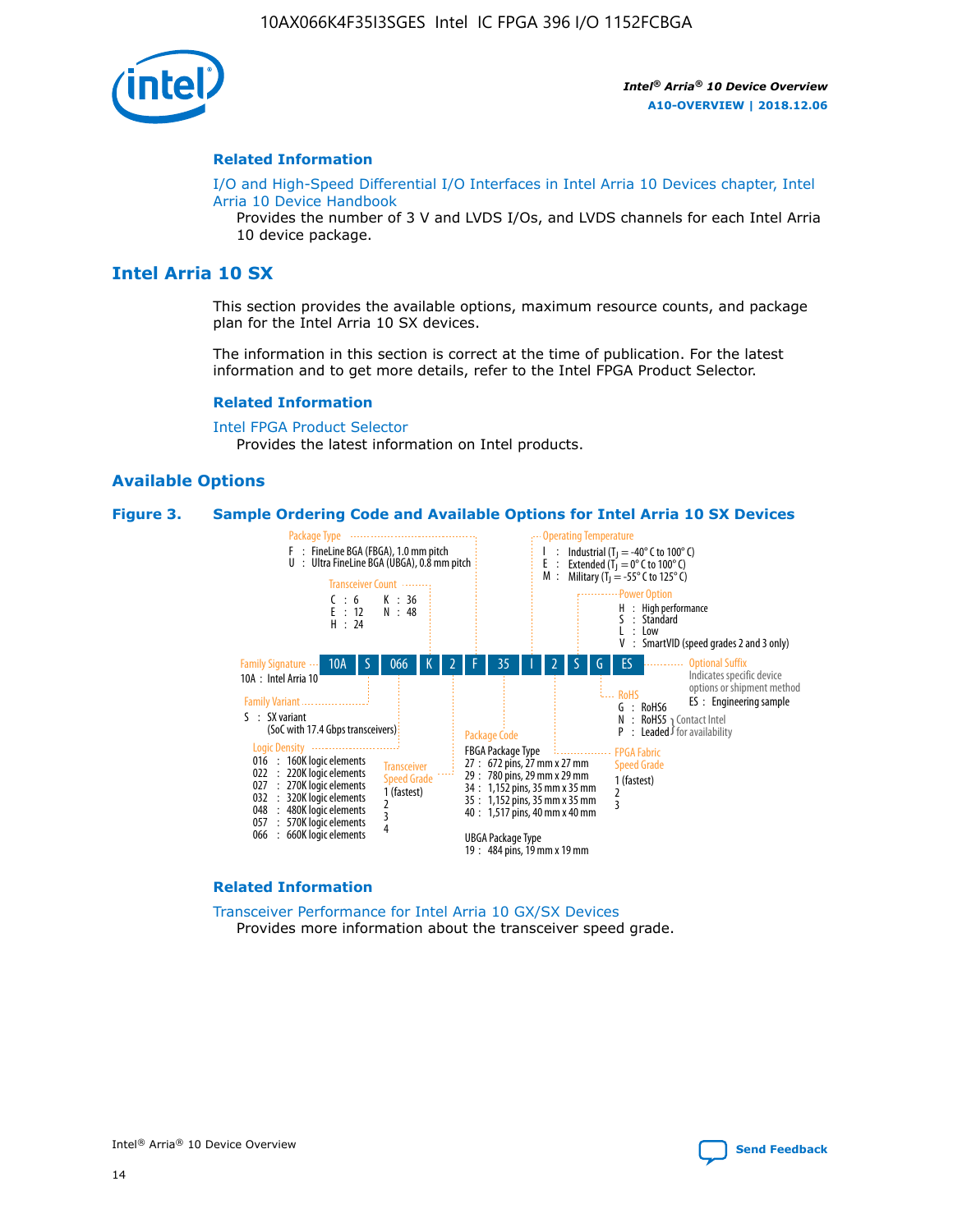

## **Maximum Resources**

#### **Table 12. Maximum Resource Counts for Intel Arria 10 SX Devices**

|                                   | <b>Resource</b>         | <b>Product Line</b> |               |                |                |                |                |                |  |  |  |
|-----------------------------------|-------------------------|---------------------|---------------|----------------|----------------|----------------|----------------|----------------|--|--|--|
|                                   |                         | <b>SX 160</b>       | <b>SX 220</b> | <b>SX 270</b>  | <b>SX 320</b>  | <b>SX 480</b>  | <b>SX 570</b>  | <b>SX 660</b>  |  |  |  |
| Logic Elements (LE) (K)           |                         | 160                 | 220           | 270            | 320            | 480            | 570            | 660            |  |  |  |
| <b>ALM</b>                        |                         | 61,510              | 80,330        | 101,620        | 119,900        | 183,590        | 217,080        | 251,680        |  |  |  |
| Register                          |                         | 246,040             | 321,320       | 406,480        | 479,600        | 734,360        | 868,320        | 1,006,720      |  |  |  |
| Memory (Kb)                       | <b>M20K</b>             | 8,800               | 11,740        | 15,000         | 17,820         | 28,620         | 36,000         | 42,620         |  |  |  |
|                                   | <b>MLAB</b>             | 1,050               | 1,690         | 2,452          | 2,727          | 4,164          | 5,096          | 5,788          |  |  |  |
| Variable-precision DSP Block      |                         | 156                 | 192           | 830            | 985            | 1,368          | 1,523          | 1,687          |  |  |  |
| 18 x 19 Multiplier                |                         | 312                 | 384           | 1,660          | 1,970          | 2,736          | 3,046          | 3,374          |  |  |  |
| <b>PLL</b>                        | Fractional<br>Synthesis | 6                   | 6             | 8              | 8              | 12             | 16             | 16             |  |  |  |
|                                   | I/O                     | 6                   | 6             | 8              | 8              | 12             | 16             | 16             |  |  |  |
| 17.4 Gbps Transceiver             |                         | 12                  | 12            | 24             | 24             | 36             | 48             | 48             |  |  |  |
| GPIO <sup>(8)</sup>               |                         | 288                 | 288           | 384            | 384            | 492            | 696            | 696            |  |  |  |
| LVDS Pair $(9)$                   |                         | 120                 | 120           | 168            | 168            | 174            | 324            | 324            |  |  |  |
| PCIe Hard IP Block                |                         | $\mathbf{1}$        | $\mathbf{1}$  | $\overline{2}$ | $\overline{2}$ | $\overline{2}$ | $\overline{2}$ | $\overline{2}$ |  |  |  |
| Hard Memory Controller            |                         | 6                   | 6             | 8              | 8              | 12             | 16             | 16             |  |  |  |
| ARM Cortex-A9 MPCore<br>Processor |                         | Yes                 | Yes           | Yes            | Yes            | Yes            | Yes            | Yes            |  |  |  |

## **Package Plan**

### **Table 13. Package Plan for Intel Arria 10 SX Devices (U19, F27, F29, and F34)**

Refer to I/O and High Speed I/O in Intel Arria 10 Devices chapter for the number of 3 V I/O, LVDS I/O, and LVDS channels in each device package.

| <b>Product Line</b> | U19<br>$(19 \text{ mm} \times 19 \text{ mm})$<br>484-pin UBGA) |                    |             | <b>F27</b><br>$(27 \text{ mm} \times 27 \text{ mm})$ .<br>672-pin FBGA) |                    | <b>F29</b><br>$(29 \text{ mm} \times 29 \text{ mm})$ .<br>780-pin FBGA) |            |                    | <b>F34</b><br>$(35 \text{ mm} \times 35 \text{ mm})$<br><b>1152-pin FBGA)</b> |           |                    |             |
|---------------------|----------------------------------------------------------------|--------------------|-------------|-------------------------------------------------------------------------|--------------------|-------------------------------------------------------------------------|------------|--------------------|-------------------------------------------------------------------------------|-----------|--------------------|-------------|
|                     | 3V<br>I/O                                                      | <b>LVDS</b><br>I/O | <b>XCVR</b> | 3V<br>I/O                                                               | <b>LVDS</b><br>I/O | <b>XCVR</b>                                                             | 3 V<br>I/O | <b>LVDS</b><br>I/O | <b>XCVR</b>                                                                   | 3V<br>I/O | <b>LVDS</b><br>I/O | <b>XCVR</b> |
| SX 160              | 48                                                             | 144                | 6           | 48                                                                      | 192                | 12                                                                      | 48         | 240                | 12                                                                            |           |                    |             |
| SX 220              | 48                                                             | 144                | 6           | 48                                                                      | 192                | 12                                                                      | 48         | 240                | 12                                                                            |           |                    |             |
| SX 270              |                                                                |                    |             | 48                                                                      | 192                | 12                                                                      | 48         | 312                | 12                                                                            | 48        | 336                | 24          |
| SX 320              |                                                                |                    |             | 48                                                                      | 192                | 12                                                                      | 48         | 312                | 12                                                                            | 48        | 336                | 24          |
|                     | continued                                                      |                    |             |                                                                         |                    |                                                                         |            |                    |                                                                               |           |                    |             |

 $(8)$  The number of GPIOs does not include transceiver I/Os. In the Intel Quartus Prime software, the number of user I/Os includes transceiver I/Os.

 $(9)$  Each LVDS I/O pair can be used as differential input or output.

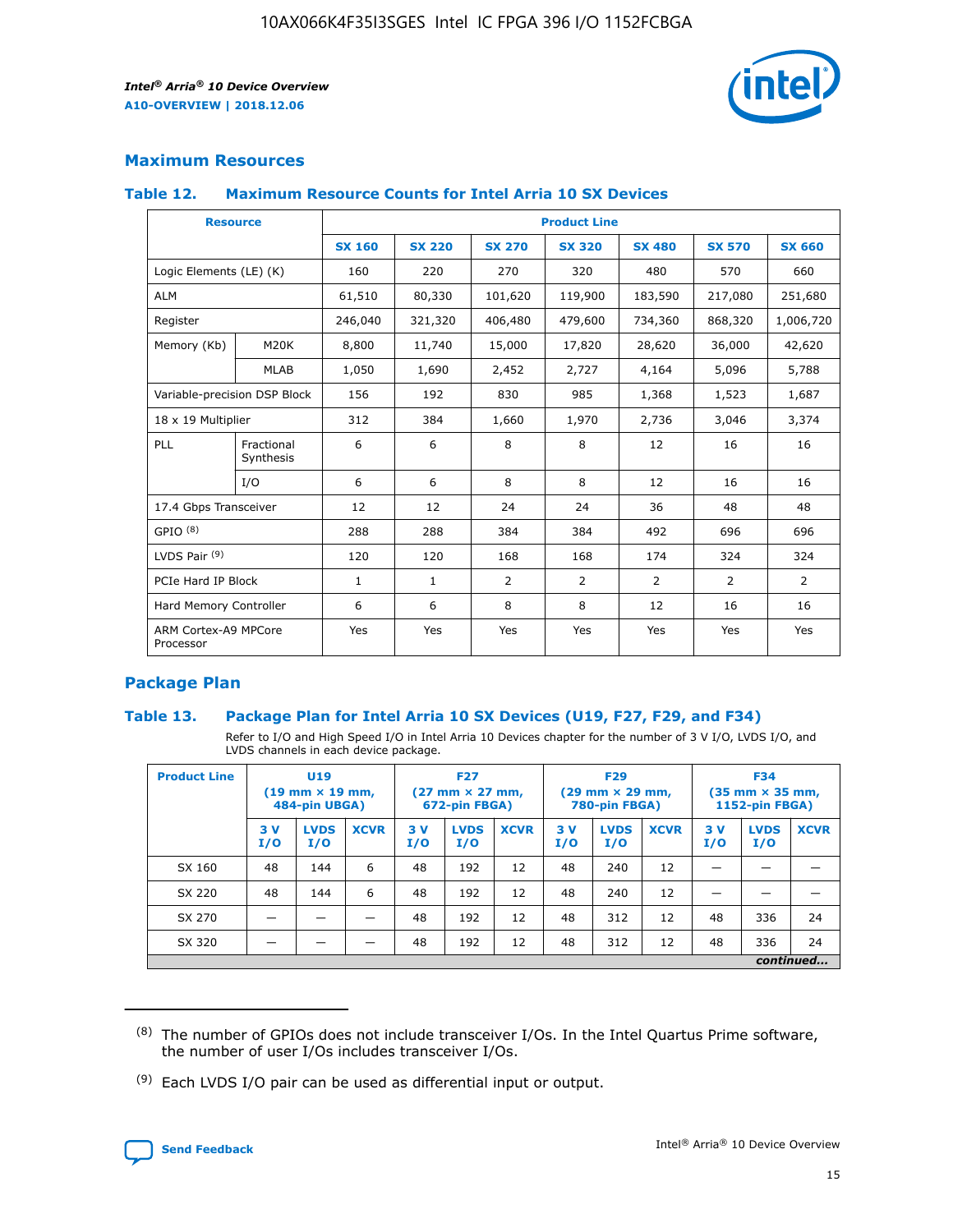

| <b>Product Line</b> | U <sub>19</sub><br>$(19 \text{ mm} \times 19 \text{ mm})$<br>484-pin UBGA) |                    | <b>F27</b><br>$(27 \text{ mm} \times 27 \text{ mm})$<br>672-pin FBGA) |           | <b>F29</b><br>$(29 \text{ mm} \times 29 \text{ mm})$<br>780-pin FBGA) |             |           | <b>F34</b><br>$(35 \text{ mm} \times 35 \text{ mm})$<br><b>1152-pin FBGA)</b> |             |           |                    |             |
|---------------------|----------------------------------------------------------------------------|--------------------|-----------------------------------------------------------------------|-----------|-----------------------------------------------------------------------|-------------|-----------|-------------------------------------------------------------------------------|-------------|-----------|--------------------|-------------|
|                     | 3 V<br>I/O                                                                 | <b>LVDS</b><br>I/O | <b>XCVR</b>                                                           | 3V<br>I/O | <b>LVDS</b><br>I/O                                                    | <b>XCVR</b> | 3V<br>I/O | <b>LVDS</b><br>I/O                                                            | <b>XCVR</b> | 3V<br>I/O | <b>LVDS</b><br>I/O | <b>XCVR</b> |
| SX 480              |                                                                            |                    |                                                                       |           |                                                                       |             | 48        | 312                                                                           | 12          | 48        | 444                | 24          |
| SX 570              |                                                                            |                    |                                                                       |           |                                                                       |             |           |                                                                               |             | 48        | 444                | 24          |
| SX 660              |                                                                            |                    |                                                                       |           |                                                                       |             |           |                                                                               |             | 48        | 444                | 24          |

## **Table 14. Package Plan for Intel Arria 10 SX Devices (F35, KF40, and NF40)**

Refer to I/O and High Speed I/O in Intel Arria 10 Devices chapter for the number of 3 V I/O, LVDS I/O, and LVDS channels in each device package.

| <b>Product Line</b> | <b>F35</b><br>$(35 \text{ mm} \times 35 \text{ mm})$<br><b>1152-pin FBGA)</b> |          |             |                                           | <b>KF40</b><br>(40 mm × 40 mm,<br>1517-pin FBGA) |    | <b>NF40</b><br>$(40 \text{ mm} \times 40 \text{ mm})$<br>1517-pin FBGA) |          |             |  |
|---------------------|-------------------------------------------------------------------------------|----------|-------------|-------------------------------------------|--------------------------------------------------|----|-------------------------------------------------------------------------|----------|-------------|--|
|                     | 3 V I/O                                                                       | LVDS I/O | <b>XCVR</b> | <b>LVDS I/O</b><br><b>XCVR</b><br>3 V I/O |                                                  |    | 3 V I/O                                                                 | LVDS I/O | <b>XCVR</b> |  |
| SX 270              | 48                                                                            | 336      | 24          |                                           |                                                  |    |                                                                         |          |             |  |
| SX 320              | 48                                                                            | 336      | 24          |                                           |                                                  |    |                                                                         |          |             |  |
| SX 480              | 48                                                                            | 348      | 36          |                                           |                                                  |    |                                                                         |          |             |  |
| SX 570              | 48                                                                            | 348      | 36          | 96<br>36<br>600                           |                                                  | 48 | 540                                                                     | 48       |             |  |
| SX 660              | 48                                                                            | 348      | 36          | 96                                        | 600                                              | 36 | 48                                                                      | 540      | 48          |  |

## **Related Information**

[I/O and High-Speed Differential I/O Interfaces in Intel Arria 10 Devices chapter, Intel](https://www.intel.com/content/www/us/en/programmable/documentation/sam1403482614086.html#sam1403482030321) [Arria 10 Device Handbook](https://www.intel.com/content/www/us/en/programmable/documentation/sam1403482614086.html#sam1403482030321)

Provides the number of 3 V and LVDS I/Os, and LVDS channels for each Intel Arria 10 device package.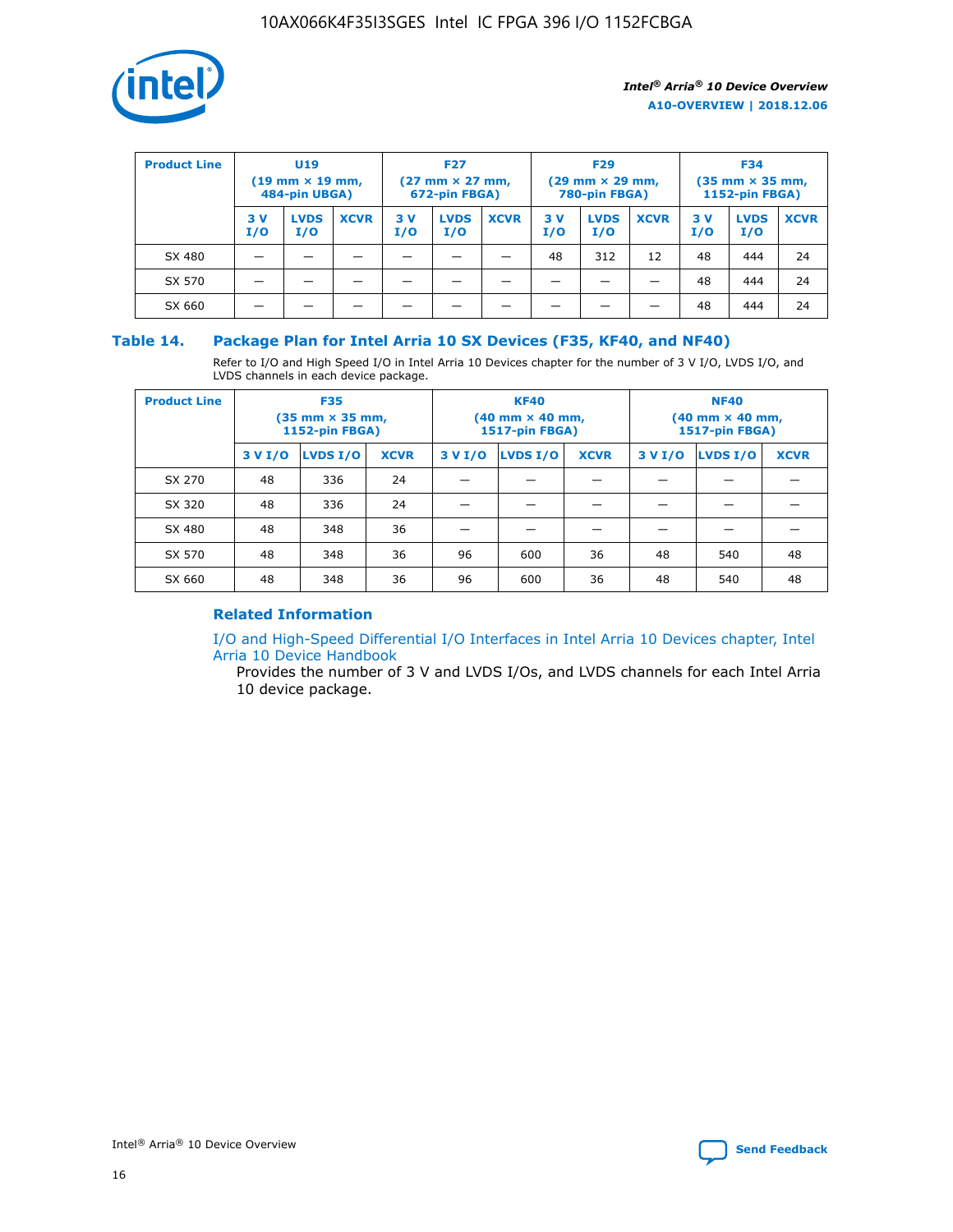

# **I/O Vertical Migration for Intel Arria 10 Devices**

#### **Figure 4. Migration Capability Across Intel Arria 10 Product Lines**

- The arrows indicate the migration paths. The devices included in each vertical migration path are shaded. Devices with fewer resources in the same path have lighter shades.
- To achieve the full I/O migration across product lines in the same migration path, restrict I/Os and transceivers usage to match the product line with the lowest I/O and transceiver counts.
- An LVDS I/O bank in the source device may be mapped to a 3 V I/O bank in the target device. To use memory interface clock frequency higher than 533 MHz, assign external memory interface pins only to banks that are LVDS I/O in both devices.
- There may be nominal 0.15 mm package height difference between some product lines in the same package type.
	- **Variant Product Line Package U19 F27 F29 F34 F35 KF40 NF40 RF40 NF45 SF45 UF45** Intel® Arria® 10 GX GX 160 GX 220 GX 270 GX 320 GX 480 GX 570 GX 660 GX 900 GX 1150 Intel Arria 10 GT GT 900 GT 1150 Intel Arria 10 SX SX 160 SX 220 SX 270 SX 320 SX 480 SX 570 SX 660
- Some migration paths are not shown in the Intel Quartus Prime software **Pin Migration View**.

*Note:* To verify the pin migration compatibility, use the **Pin Migration View** window in the Intel Quartus Prime software Pin Planner.

## **Adaptive Logic Module**

Intel Arria 10 devices use a 20 nm ALM as the basic building block of the logic fabric.

The ALM architecture is the same as the previous generation FPGAs, allowing for efficient implementation of logic functions and easy conversion of IP between the device generations.

The ALM, as shown in following figure, uses an 8-input fracturable look-up table (LUT) with four dedicated registers to help improve timing closure in register-rich designs and achieve an even higher design packing capability than the traditional two-register per LUT architecture.

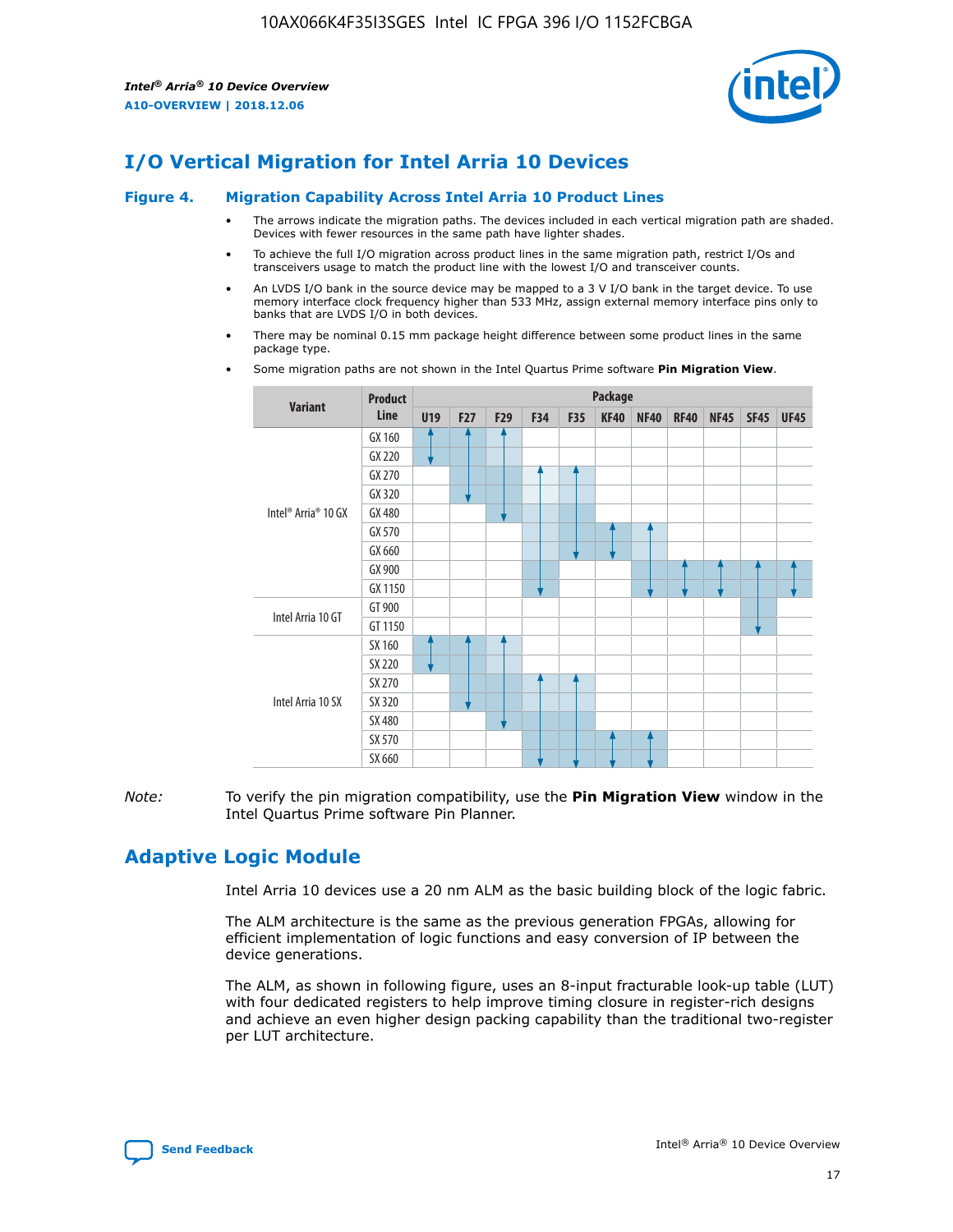

**Figure 5. ALM for Intel Arria 10 Devices**



The Intel Quartus Prime software optimizes your design according to the ALM logic structure and automatically maps legacy designs into the Intel Arria 10 ALM architecture.

## **Variable-Precision DSP Block**

The Intel Arria 10 variable precision DSP blocks support fixed-point arithmetic and floating-point arithmetic.

Features for fixed-point arithmetic:

- High-performance, power-optimized, and fully registered multiplication operations
- 18-bit and 27-bit word lengths
- Two 18 x 19 multipliers or one 27 x 27 multiplier per DSP block
- Built-in addition, subtraction, and 64-bit double accumulation register to combine multiplication results
- Cascading 19-bit or 27-bit when pre-adder is disabled and cascading 18-bit when pre-adder is used to form the tap-delay line for filtering applications
- Cascading 64-bit output bus to propagate output results from one block to the next block without external logic support
- Hard pre-adder supported in 19-bit and 27-bit modes for symmetric filters
- Internal coefficient register bank in both 18-bit and 27-bit modes for filter implementation
- 18-bit and 27-bit systolic finite impulse response (FIR) filters with distributed output adder
- Biased rounding support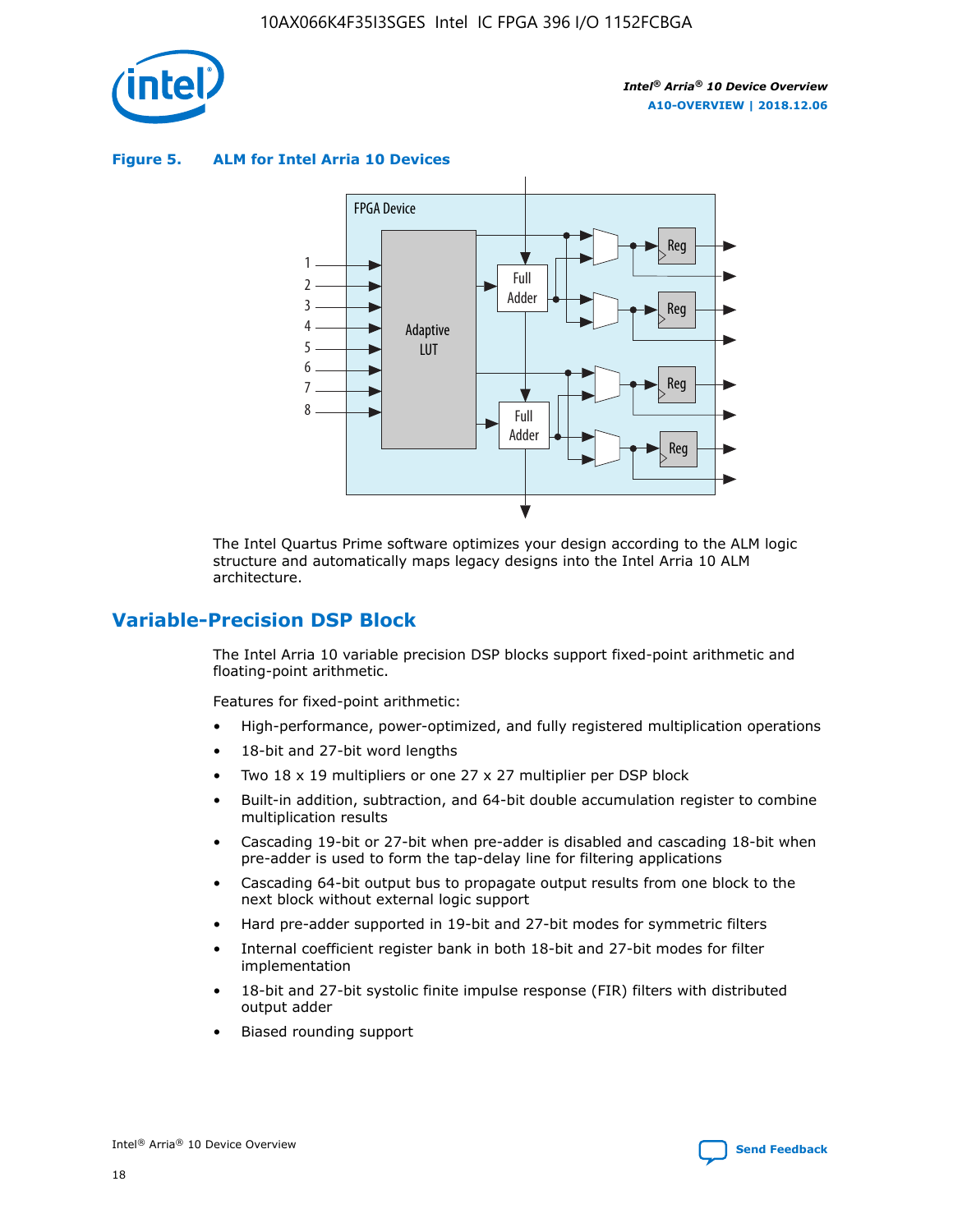

Features for floating-point arithmetic:

- A completely hardened architecture that supports multiplication, addition, subtraction, multiply-add, and multiply-subtract
- Multiplication with accumulation capability and a dynamic accumulator reset control
- Multiplication with cascade summation capability
- Multiplication with cascade subtraction capability
- Complex multiplication
- Direct vector dot product
- Systolic FIR filter

### **Table 15. Variable-Precision DSP Block Configurations for Intel Arria 10 Devices**

| <b>Usage Example</b>                                       | <b>Multiplier Size (Bit)</b>    | <b>DSP Block Resources</b> |
|------------------------------------------------------------|---------------------------------|----------------------------|
| Medium precision fixed point                               | Two 18 x 19                     |                            |
| High precision fixed or Single precision<br>floating point | One 27 x 27                     |                            |
| Fixed point FFTs                                           | One 19 x 36 with external adder |                            |
| Very high precision fixed point                            | One 36 x 36 with external adder |                            |
| Double precision floating point                            | One 54 x 54 with external adder | 4                          |

#### **Table 16. Resources for Fixed-Point Arithmetic in Intel Arria 10 Devices**

The table lists the variable-precision DSP resources by bit precision for each Intel Arria 10 device.

| <b>Variant</b>  | <b>Product Line</b> | <b>Variable-</b><br>precision<br><b>DSP Block</b> | <b>Independent Input and Output</b><br><b>Multiplications Operator</b> |                                     | 18 x 19<br><b>Multiplier</b><br><b>Adder Sum</b> | $18 \times 18$<br><b>Multiplier</b><br><b>Adder</b> |
|-----------------|---------------------|---------------------------------------------------|------------------------------------------------------------------------|-------------------------------------|--------------------------------------------------|-----------------------------------------------------|
|                 |                     |                                                   | 18 x 19<br><b>Multiplier</b>                                           | $27 \times 27$<br><b>Multiplier</b> | <b>Mode</b>                                      | <b>Summed with</b><br>36 bit Input                  |
| AIntel Arria 10 | GX 160              | 156                                               | 312                                                                    | 156                                 | 156                                              | 156                                                 |
| GX              | GX 220              | 192                                               | 384                                                                    | 192                                 | 192                                              | 192                                                 |
|                 | GX 270              | 830                                               | 1,660                                                                  | 830                                 | 830                                              | 830                                                 |
|                 | GX 320              | 984                                               | 1,968                                                                  | 984                                 | 984                                              | 984                                                 |
|                 | GX 480              | 1,368                                             | 2,736                                                                  | 1,368                               | 1,368                                            | 1,368                                               |
|                 | GX 570              | 1,523                                             | 3,046                                                                  | 1,523                               | 1,523                                            | 1,523                                               |
|                 | GX 660              | 1,687                                             | 3,374                                                                  | 1,687                               | 1,687                                            | 1,687                                               |
|                 | GX 900              | 1,518                                             | 3,036                                                                  | 1,518                               | 1,518                                            | 1,518                                               |
|                 | GX 1150             | 1,518                                             | 3,036                                                                  | 1,518                               | 1,518                                            | 1,518                                               |
| Intel Arria 10  | GT 900              | 1,518                                             | 3,036                                                                  | 1,518                               | 1,518                                            | 1,518                                               |
| GT              | GT 1150             | 1,518                                             | 3,036                                                                  | 1,518                               | 1,518                                            | 1,518                                               |
| Intel Arria 10  | SX 160              | 156                                               | 312                                                                    | 156                                 | 156                                              | 156                                                 |
| <b>SX</b>       | SX 220              | 192                                               | 384                                                                    | 192                                 | 192                                              | 192                                                 |
|                 | SX 270              | 830                                               | 830<br>1,660                                                           |                                     | 830                                              | 830                                                 |
|                 |                     |                                                   |                                                                        |                                     |                                                  | continued                                           |

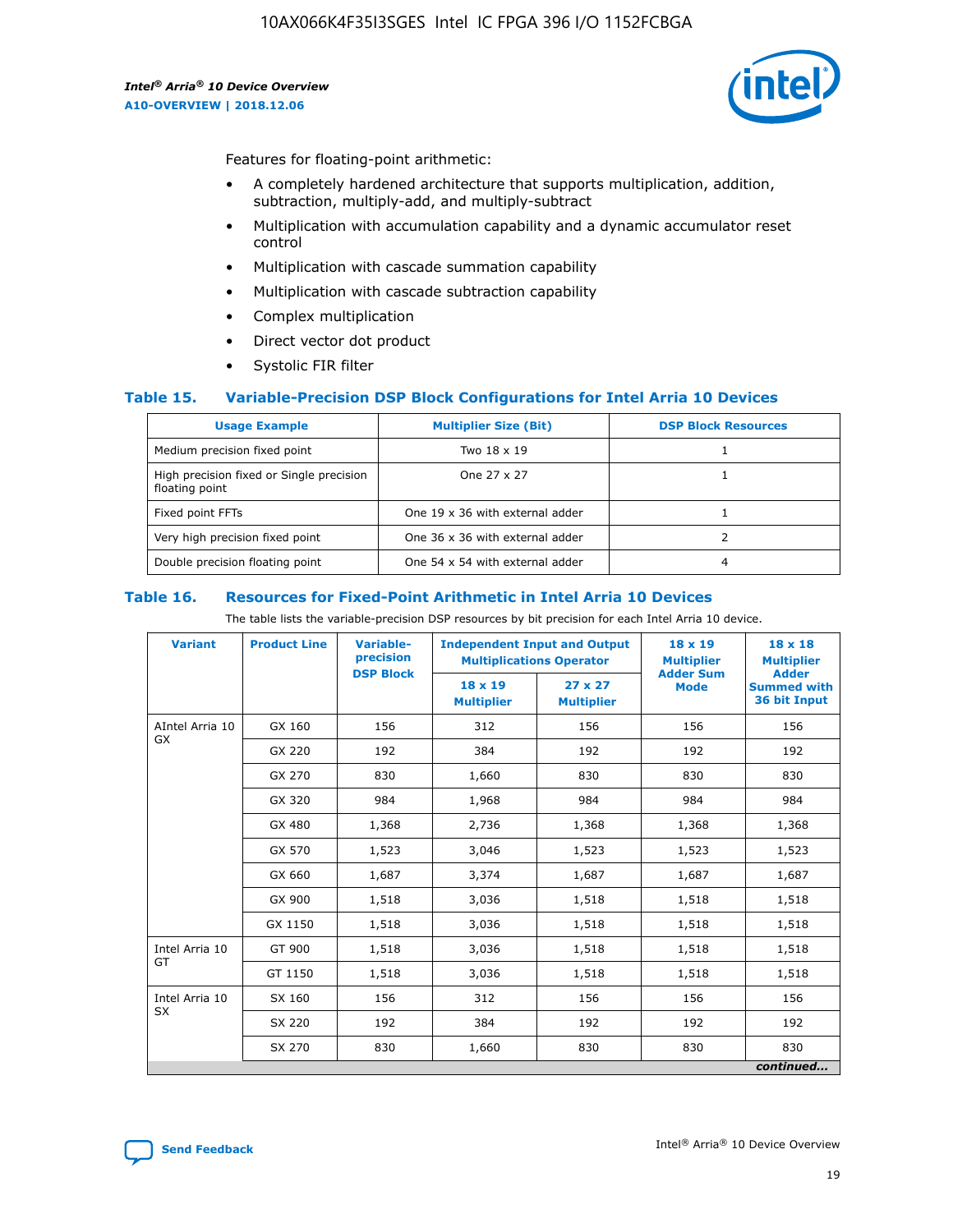

| <b>Variant</b> | <b>Product Line</b> | <b>Variable-</b><br>precision |                                     | <b>Independent Input and Output</b><br><b>Multiplications Operator</b> | $18 \times 19$<br><b>Multiplier</b> | $18 \times 18$<br><b>Multiplier</b><br><b>Adder</b> |  |
|----------------|---------------------|-------------------------------|-------------------------------------|------------------------------------------------------------------------|-------------------------------------|-----------------------------------------------------|--|
|                |                     | <b>DSP Block</b>              | $18 \times 19$<br><b>Multiplier</b> | $27 \times 27$<br><b>Multiplier</b>                                    | <b>Adder Sum</b><br>Mode            | <b>Summed with</b><br>36 bit Input                  |  |
|                | SX 320              | 984                           | 1,968                               | 984                                                                    | 984                                 | 984                                                 |  |
|                | SX 480              | 1,368                         | 2,736                               | 1,368                                                                  | 1,368                               | 1,368                                               |  |
|                | SX 570              | 1,523                         | 3,046                               | 1,523                                                                  | 1,523                               | 1,523                                               |  |
|                | SX 660              | 1,687                         | 3,374                               | 1,687                                                                  | 1,687                               | 1,687                                               |  |

## **Table 17. Resources for Floating-Point Arithmetic in Intel Arria 10 Devices**

The table lists the variable-precision DSP resources by bit precision for each Intel Arria 10 device.

| <b>Variant</b> | <b>Product Line</b> | <b>Variable-</b><br>precision<br><b>DSP Block</b> | <b>Single</b><br><b>Precision</b><br><b>Floating-Point</b><br><b>Multiplication</b><br><b>Mode</b> | <b>Single-Precision</b><br><b>Floating-Point</b><br><b>Adder Mode</b> | Single-<br><b>Precision</b><br><b>Floating-Point</b><br><b>Multiply</b><br><b>Accumulate</b><br><b>Mode</b> | <b>Peak</b><br><b>Giga Floating-</b><br><b>Point</b><br><b>Operations</b><br>per Second<br>(GFLOPs) |
|----------------|---------------------|---------------------------------------------------|----------------------------------------------------------------------------------------------------|-----------------------------------------------------------------------|-------------------------------------------------------------------------------------------------------------|-----------------------------------------------------------------------------------------------------|
| Intel Arria 10 | GX 160              | 156                                               | 156                                                                                                | 156                                                                   | 156                                                                                                         | 140                                                                                                 |
| GX             | GX 220              | 192                                               | 192                                                                                                | 192                                                                   | 192                                                                                                         | 173                                                                                                 |
|                | GX 270              | 830                                               | 830                                                                                                | 830                                                                   | 830                                                                                                         | 747                                                                                                 |
|                | GX 320              | 984                                               | 984                                                                                                | 984                                                                   | 984                                                                                                         | 886                                                                                                 |
|                | GX 480              | 1,369                                             | 1,368                                                                                              | 1,368                                                                 | 1,368                                                                                                       | 1,231                                                                                               |
|                | GX 570              | 1,523                                             | 1,523                                                                                              | 1,523                                                                 | 1,523                                                                                                       | 1,371                                                                                               |
|                | GX 660              | 1,687                                             | 1,687                                                                                              | 1,687                                                                 | 1,687                                                                                                       | 1,518                                                                                               |
|                | GX 900              | 1,518                                             | 1,518                                                                                              | 1,518                                                                 | 1,518                                                                                                       | 1,366                                                                                               |
|                | GX 1150             | 1,518                                             | 1,518                                                                                              | 1,518                                                                 | 1,518                                                                                                       | 1,366                                                                                               |
| Intel Arria 10 | GT 900              | 1,518                                             | 1,518                                                                                              | 1,518                                                                 | 1,518                                                                                                       | 1,366                                                                                               |
| GT             | GT 1150             | 1,518                                             | 1,518                                                                                              | 1,518                                                                 | 1,518                                                                                                       | 1,366                                                                                               |
| Intel Arria 10 | SX 160              | 156                                               | 156                                                                                                | 156                                                                   | 156                                                                                                         | 140                                                                                                 |
| <b>SX</b>      | SX 220              | 192                                               | 192                                                                                                | 192                                                                   | 192                                                                                                         | 173                                                                                                 |
|                | SX 270              | 830                                               | 830                                                                                                | 830                                                                   | 830                                                                                                         | 747                                                                                                 |
|                | SX 320              | 984                                               | 984                                                                                                | 984                                                                   | 984                                                                                                         | 886                                                                                                 |
|                | SX 480              | 1,369                                             | 1,368                                                                                              | 1,368                                                                 | 1,368                                                                                                       | 1,231                                                                                               |
|                | SX 570              | 1,523                                             | 1,523                                                                                              | 1,523                                                                 | 1,523                                                                                                       | 1,371                                                                                               |
|                | SX 660              | 1,687                                             | 1,687                                                                                              | 1,687                                                                 | 1,687                                                                                                       | 1,518                                                                                               |

# **Embedded Memory Blocks**

The embedded memory blocks in the devices are flexible and designed to provide an optimal amount of small- and large-sized memory arrays to fit your design requirements.

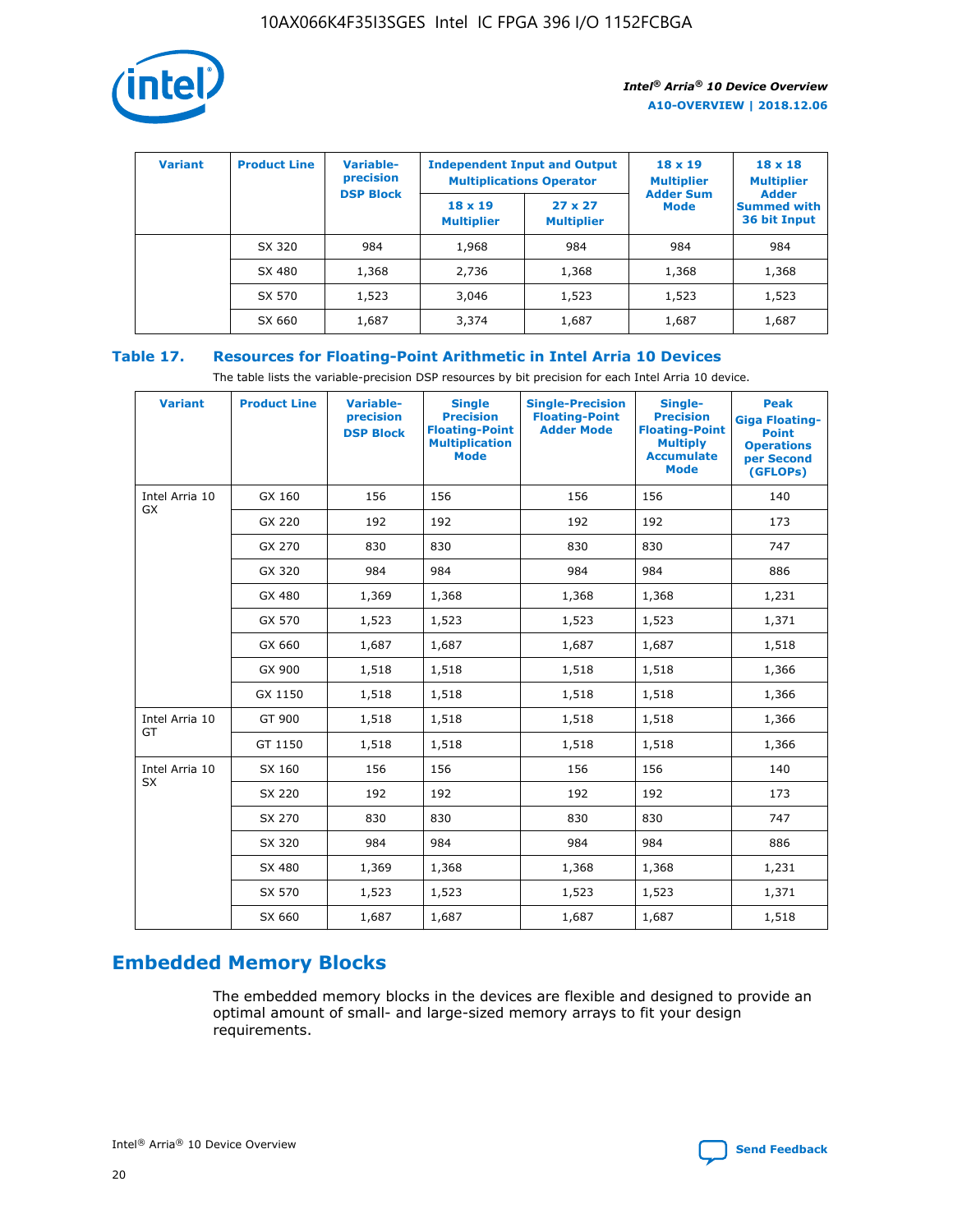

## **Types of Embedded Memory**

The Intel Arria 10 devices contain two types of memory blocks:

- 20 Kb M20K blocks—blocks of dedicated memory resources. The M20K blocks are ideal for larger memory arrays while still providing a large number of independent ports.
- 640 bit memory logic array blocks (MLABs)—enhanced memory blocks that are configured from dual-purpose logic array blocks (LABs). The MLABs are ideal for wide and shallow memory arrays. The MLABs are optimized for implementation of shift registers for digital signal processing (DSP) applications, wide and shallow FIFO buffers, and filter delay lines. Each MLAB is made up of ten adaptive logic modules (ALMs). In the Intel Arria 10 devices, you can configure these ALMs as ten 32 x 2 blocks, giving you one 32 x 20 simple dual-port SRAM block per MLAB.

## **Embedded Memory Capacity in Intel Arria 10 Devices**

|                   | <b>Product</b> |              | <b>M20K</b>         | <b>MLAB</b>  |                     | <b>Total RAM Bit</b> |
|-------------------|----------------|--------------|---------------------|--------------|---------------------|----------------------|
| <b>Variant</b>    | <b>Line</b>    | <b>Block</b> | <b>RAM Bit (Kb)</b> | <b>Block</b> | <b>RAM Bit (Kb)</b> | (Kb)                 |
| Intel Arria 10 GX | GX 160         | 440          | 8,800               | 1,680        | 1,050               | 9,850                |
|                   | GX 220         | 587          | 11,740              | 2,703        | 1,690               | 13,430               |
|                   | GX 270         | 750          | 15,000              | 3,922        | 2,452               | 17,452               |
|                   | GX 320         | 891          | 17,820              | 4,363        | 2,727               | 20,547               |
|                   | GX 480         | 1,431        | 28,620              | 6,662        | 4,164               | 32,784               |
|                   | GX 570         | 1,800        | 36,000              | 8,153        | 5,096               | 41,096               |
|                   | GX 660         | 2,131        | 42,620              | 9,260        | 5,788               | 48,408               |
|                   | GX 900         | 2,423        | 48,460              | 15,017       | 9,386               | 57,846               |
|                   | GX 1150        | 2,713        | 54,260              | 20,774       | 12,984              | 67,244               |
| Intel Arria 10 GT | GT 900         | 2,423        | 48,460              | 15,017       | 9,386               | 57,846               |
|                   | GT 1150        | 2,713        | 54,260              | 20,774       | 12,984              | 67,244               |
| Intel Arria 10 SX | SX 160         | 440          | 8,800               | 1,680        | 1,050               | 9,850                |
|                   | SX 220         | 587          | 11,740              | 2,703        | 1,690               | 13,430               |
|                   | SX 270         | 750          | 15,000              | 3,922        | 2,452               | 17,452               |
|                   | SX 320         | 891          | 17,820              | 4,363        | 2,727               | 20,547               |
|                   | SX 480         | 1,431        | 28,620              | 6,662        | 4,164               | 32,784               |
|                   | SX 570         | 1,800        | 36,000              | 8,153        | 5,096               | 41,096               |
|                   | SX 660         | 2,131        | 42,620              | 9,260        | 5,788               | 48,408               |

#### **Table 18. Embedded Memory Capacity and Distribution in Intel Arria 10 Devices**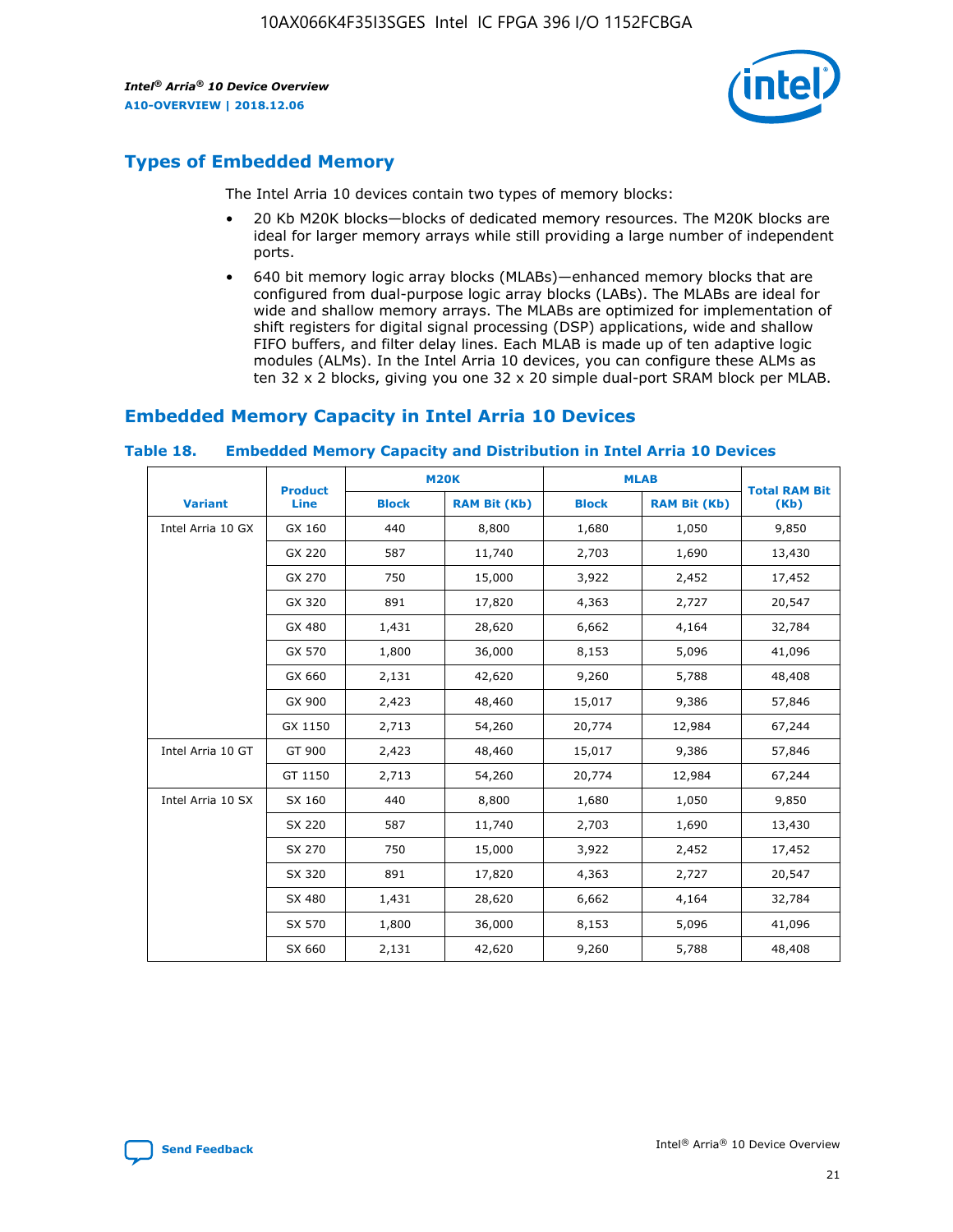

## **Embedded Memory Configurations for Single-port Mode**

#### **Table 19. Single-port Embedded Memory Configurations for Intel Arria 10 Devices**

This table lists the maximum configurations supported for single-port RAM and ROM modes.

| <b>Memory Block</b> | Depth (bits) | <b>Programmable Width</b> |
|---------------------|--------------|---------------------------|
| MLAB                | 32           | x16, x18, or x20          |
|                     | 64(10)       | x8, x9, x10               |
| M20K                | 512          | x40, x32                  |
|                     | 1K           | x20, x16                  |
|                     | 2K           | x10, x8                   |
|                     | 4K           | x5, x4                    |
|                     | 8K           | x2                        |
|                     | 16K          | x1                        |

## **Clock Networks and PLL Clock Sources**

The clock network architecture is based on Intel's global, regional, and peripheral clock structure. This clock structure is supported by dedicated clock input pins, fractional clock synthesis PLLs, and integer I/O PLLs.

## **Clock Networks**

The Intel Arria 10 core clock networks are capable of up to 800 MHz fabric operation across the full industrial temperature range. For the external memory interface, the clock network supports the hard memory controller with speeds up to 2,400 Mbps in a quarter-rate transfer.

To reduce power consumption, the Intel Quartus Prime software identifies all unused sections of the clock network and powers them down.

## **Fractional Synthesis and I/O PLLs**

Intel Arria 10 devices contain up to 32 fractional synthesis PLLs and up to 16 I/O PLLs that are available for both specific and general purpose uses in the core:

- Fractional synthesis PLLs—located in the column adjacent to the transceiver blocks
- I/O PLLs—located in each bank of the 48 I/Os

## **Fractional Synthesis PLLs**

You can use the fractional synthesis PLLs to:

- Reduce the number of oscillators that are required on your board
- Reduce the number of clock pins that are used in the device by synthesizing multiple clock frequencies from a single reference clock source

<sup>(10)</sup> Supported through software emulation and consumes additional MLAB blocks.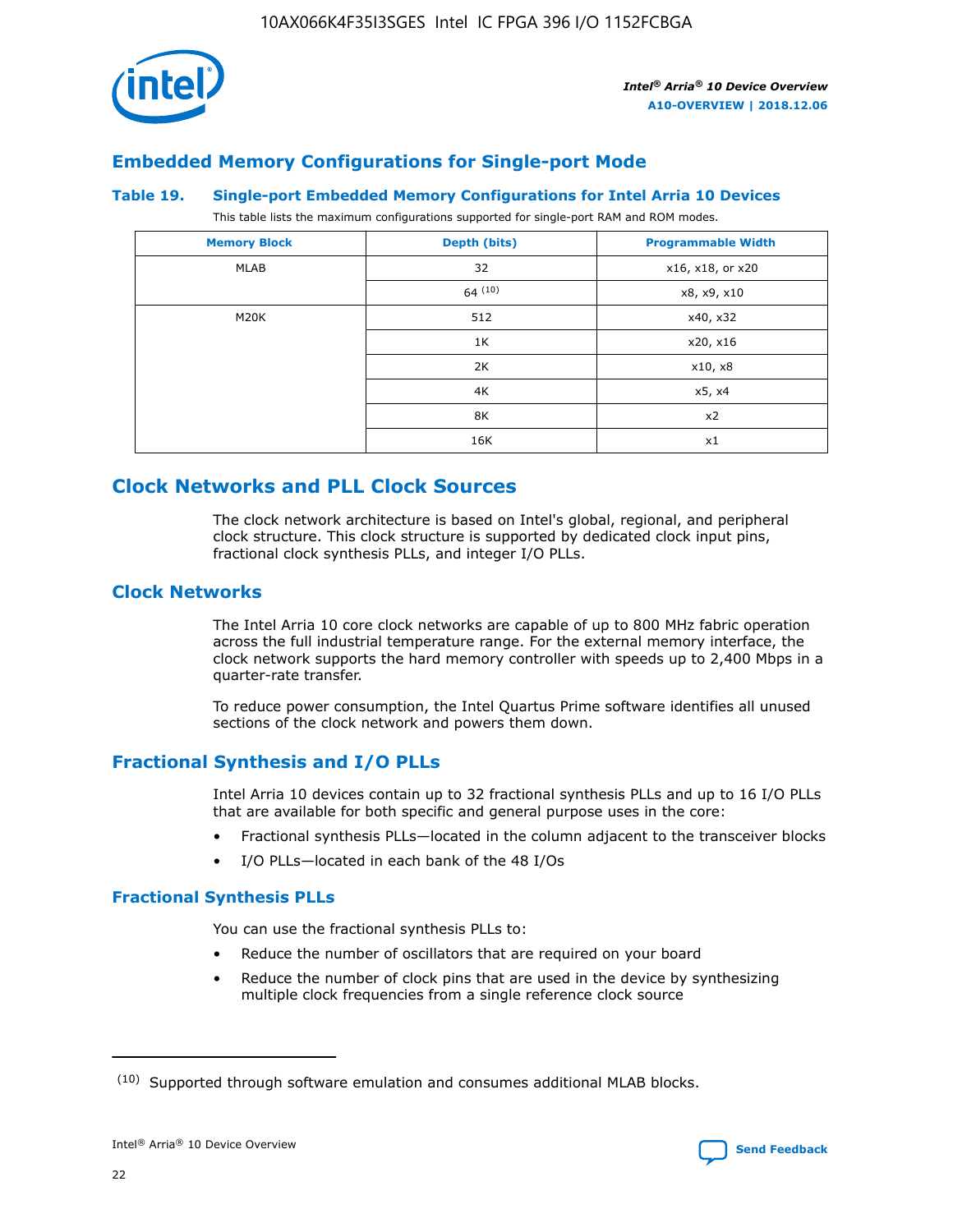

The fractional synthesis PLLs support the following features:

- Reference clock frequency synthesis for transceiver CMU and Advanced Transmit (ATX) PLLs
- Clock network delay compensation
- Zero-delay buffering
- Direct transmit clocking for transceivers
- Independently configurable into two modes:
	- Conventional integer mode equivalent to the general purpose PLL
	- Enhanced fractional mode with third order delta-sigma modulation
- PLL cascading

## **I/O PLLs**

The integer mode I/O PLLs are located in each bank of 48 I/Os. You can use the I/O PLLs to simplify the design of external memory and high-speed LVDS interfaces.

In each I/O bank, the I/O PLLs are adjacent to the hard memory controllers and LVDS SERDES. Because these PLLs are tightly coupled with the I/Os that need to use them, it makes it easier to close timing.

You can use the I/O PLLs for general purpose applications in the core such as clock network delay compensation and zero-delay buffering.

Intel Arria 10 devices support PLL-to-PLL cascading.

## **FPGA General Purpose I/O**

Intel Arria 10 devices offer highly configurable GPIOs. Each I/O bank contains 48 general purpose I/Os and a high-efficiency hard memory controller.

The following list describes the features of the GPIOs:

- Consist of 3 V I/Os for high-voltage application and LVDS I/Os for differential signaling
	- Up to two 3 V I/O banks, available in some devices, that support up to 3 V I/O standards
	- LVDS I/O banks that support up to 1.8 V I/O standards
- Support a wide range of single-ended and differential I/O interfaces
- LVDS speeds up to 1.6 Gbps
- Each LVDS pair of pins has differential input and output buffers, allowing you to configure the LVDS direction for each pair.
- Programmable bus hold and weak pull-up
- Programmable differential output voltage  $(V_{OD})$  and programmable pre-emphasis

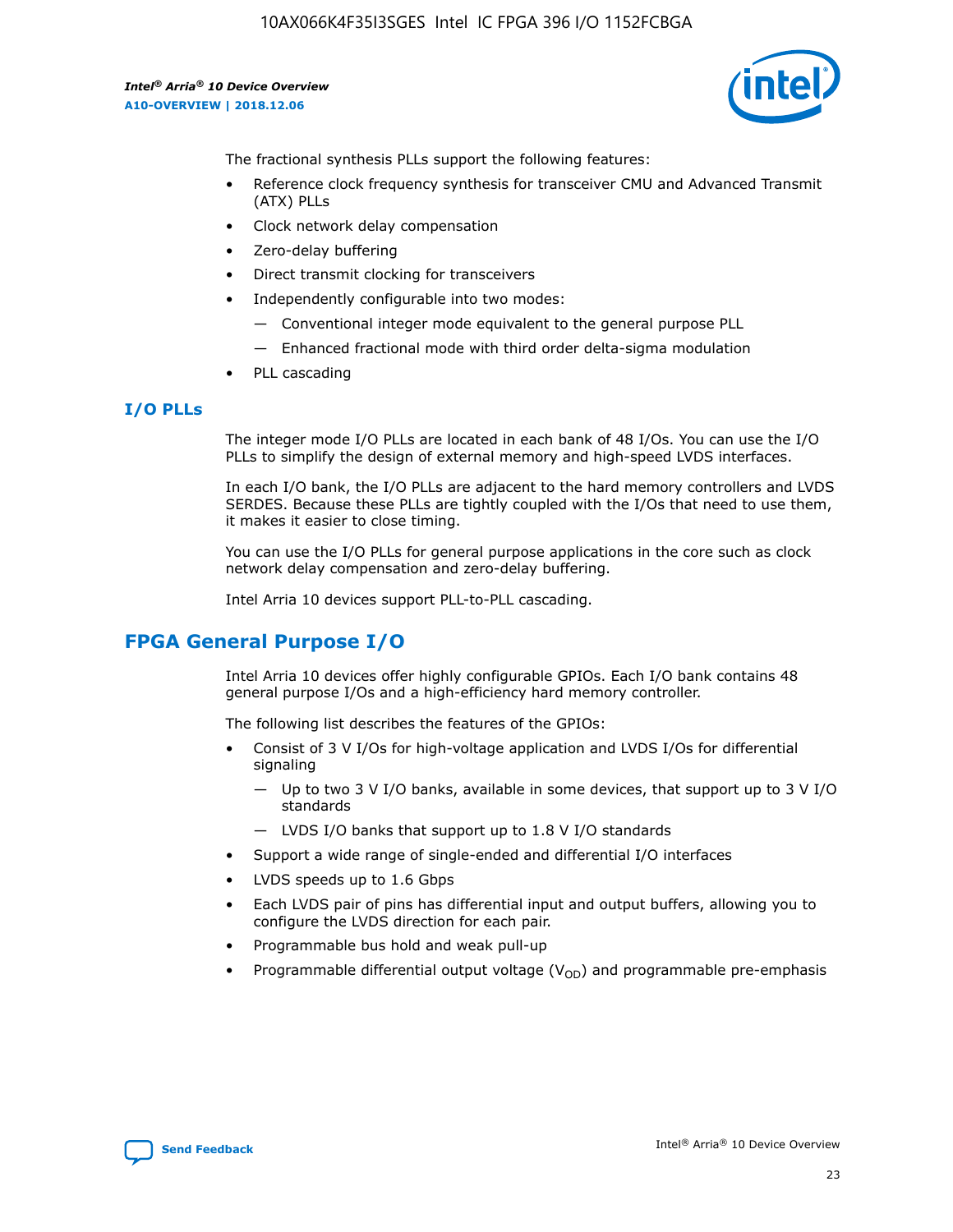

- Series (R<sub>S</sub>) and parallel (R<sub>T</sub>) on-chip termination (OCT) for all I/O banks with OCT calibration to limit the termination impedance variation
- On-chip dynamic termination that has the ability to swap between series and parallel termination, depending on whether there is read or write on a common bus for signal integrity
- Easy timing closure support using the hard read FIFO in the input register path, and delay-locked loop (DLL) delay chain with fine and coarse architecture

## **External Memory Interface**

Intel Arria 10 devices offer massive external memory bandwidth, with up to seven 32 bit DDR4 memory interfaces running at up to 2,400 Mbps. This bandwidth provides additional ease of design, lower power, and resource efficiencies of hardened highperformance memory controllers.

The memory interface within Intel Arria 10 FPGAs and SoCs delivers the highest performance and ease of use. You can configure up to a maximum width of 144 bits when using the hard or soft memory controllers. If required, you can bypass the hard memory controller and use a soft controller implemented in the user logic.

Each I/O contains a hardened DDR read/write path (PHY) capable of performing key memory interface functionality such as read/write leveling, FIFO buffering to lower latency and improve margin, timing calibration, and on-chip termination.

The timing calibration is aided by the inclusion of hard microcontrollers based on Intel's Nios® II technology, specifically tailored to control the calibration of multiple memory interfaces. This calibration allows the Intel Arria 10 device to compensate for any changes in process, voltage, or temperature either within the Intel Arria 10 device itself, or within the external memory device. The advanced calibration algorithms ensure maximum bandwidth and robust timing margin across all operating conditions.

In addition to parallel memory interfaces, Intel Arria 10 devices support serial memory technologies such as the Hybrid Memory Cube (HMC). The HMC is supported by the Intel Arria 10 high-speed serial transceivers which connect up to four HMC links, with each link running at data rates up to 15 Gbps.

### **Related Information**

#### [External Memory Interface Spec Estimator](http://www.altera.com/technology/memory/estimator/mem-emif-index.html)

Provides a parametric tool that allows you to find and compare the performance of the supported external memory interfaces in IntelFPGAs.

## **Memory Standards Supported by Intel Arria 10 Devices**

The I/Os are designed to provide high performance support for existing and emerging external memory standards.

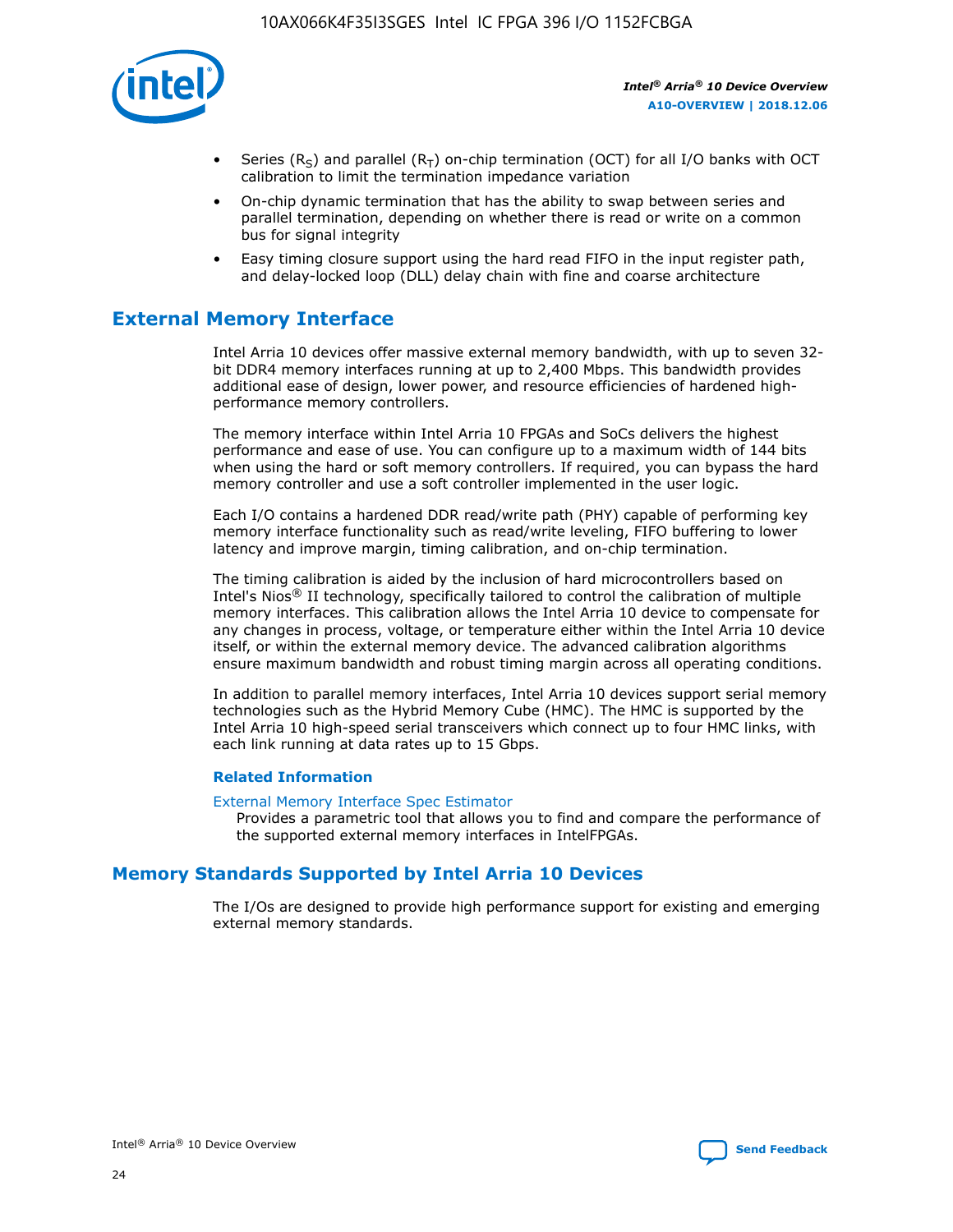

#### **Table 20. Memory Standards Supported by the Hard Memory Controller**

This table lists the overall capability of the hard memory controller. For specific details, refer to the External Memory Interface Spec Estimator and Intel Arria 10 Device Datasheet.

| <b>Memory Standard</b> | <b>Rate Support</b> | <b>Ping Pong PHY Support</b> | <b>Maximum Frequency</b><br>(MHz) |
|------------------------|---------------------|------------------------------|-----------------------------------|
| <b>DDR4 SDRAM</b>      | Quarter rate        | Yes                          | 1,067                             |
|                        |                     |                              | 1,200                             |
| DDR3 SDRAM             | Half rate           | Yes                          | 533                               |
|                        |                     |                              | 667                               |
|                        | Quarter rate        | Yes                          | 1,067                             |
|                        |                     |                              | 1,067                             |
| <b>DDR3L SDRAM</b>     | Half rate           | Yes                          | 533                               |
|                        |                     |                              | 667                               |
|                        | Quarter rate        | Yes                          | 933                               |
|                        |                     |                              | 933                               |
| LPDDR3 SDRAM           | Half rate           |                              | 533                               |
|                        | Quarter rate        |                              | 800                               |

### **Table 21. Memory Standards Supported by the Soft Memory Controller**

| <b>Memory Standard</b>      | <b>Rate Support</b> | <b>Maximum Frequency</b><br>(MHz) |
|-----------------------------|---------------------|-----------------------------------|
| <b>RLDRAM 3 (11)</b>        | Quarter rate        | 1,200                             |
| ODR IV SRAM <sup>(11)</sup> | Quarter rate        | 1,067                             |
| <b>ODR II SRAM</b>          | Full rate           | 333                               |
|                             | Half rate           | 633                               |
| <b>ODR II+ SRAM</b>         | Full rate           | 333                               |
|                             | Half rate           | 633                               |
| <b>ODR II+ Xtreme SRAM</b>  | Full rate           | 333                               |
|                             | Half rate           | 633                               |

#### **Table 22. Memory Standards Supported by the HPS Hard Memory Controller**

The hard processor system (HPS) is available in Intel Arria 10 SoC devices only.

| <b>Memory Standard</b> | <b>Rate Support</b> | <b>Maximum Frequency</b><br>(MHz) |
|------------------------|---------------------|-----------------------------------|
| <b>DDR4 SDRAM</b>      | Half rate           | 1,200                             |
| <b>DDR3 SDRAM</b>      | Half rate           | 1,067                             |
| <b>DDR3L SDRAM</b>     | Half rate           | 933                               |

<sup>(11)</sup> Intel Arria 10 devices support this external memory interface using hard PHY with soft memory controller.

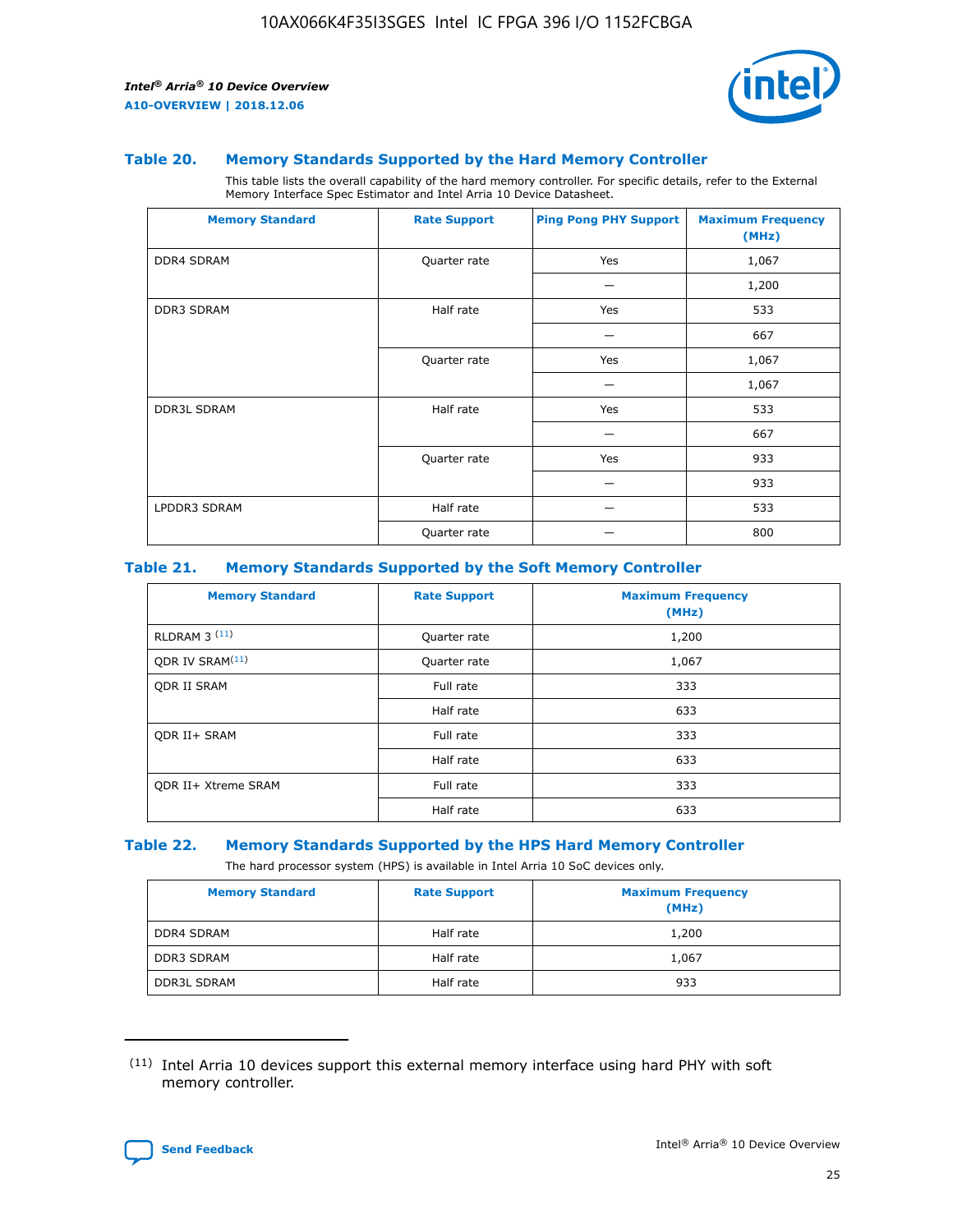

### **Related Information**

#### [Intel Arria 10 Device Datasheet](https://www.intel.com/content/www/us/en/programmable/documentation/mcn1413182292568.html#mcn1413182153340)

Lists the memory interface performance according to memory interface standards, rank or chip select configurations, and Intel Arria 10 device speed grades.

## **PCIe Gen1, Gen2, and Gen3 Hard IP**

Intel Arria 10 devices contain PCIe hard IP that is designed for performance and ease-of-use:

- Includes all layers of the PCIe stack—transaction, data link and physical layers.
- Supports PCIe Gen3, Gen2, and Gen1 Endpoint and Root Port in x1, x2, x4, or x8 lane configuration.
- Operates independently from the core logic—optional configuration via protocol (CvP) allows the PCIe link to power up and complete link training in less than 100 ms while the Intel Arria 10 device completes loading the programming file for the rest of the FPGA.
- Provides added functionality that makes it easier to support emerging features such as Single Root I/O Virtualization (SR-IOV) and optional protocol extensions.
- Provides improved end-to-end datapath protection using ECC.
- Supports FPGA configuration via protocol (CvP) using PCIe at Gen3, Gen2, or Gen1 speed.

#### **Related Information**

PCS Features on page 30

## **Enhanced PCS Hard IP for Interlaken and 10 Gbps Ethernet**

## **Interlaken Support**

The Intel Arria 10 enhanced PCS hard IP provides integrated Interlaken PCS supporting rates up to 25.8 Gbps per lane.

The Interlaken PCS is based on the proven functionality of the PCS developed for Intel's previous generation FPGAs, which demonstrated interoperability with Interlaken ASSP vendors and third-party IP suppliers. The Interlaken PCS is present in every transceiver channel in Intel Arria 10 devices.

### **Related Information**

PCS Features on page 30

## **10 Gbps Ethernet Support**

The Intel Arria 10 enhanced PCS hard IP supports 10GBASE-R PCS compliant with IEEE 802.3 10 Gbps Ethernet (10GbE). The integrated hard IP support for 10GbE and the 10 Gbps transceivers save external PHY cost, board space, and system power.

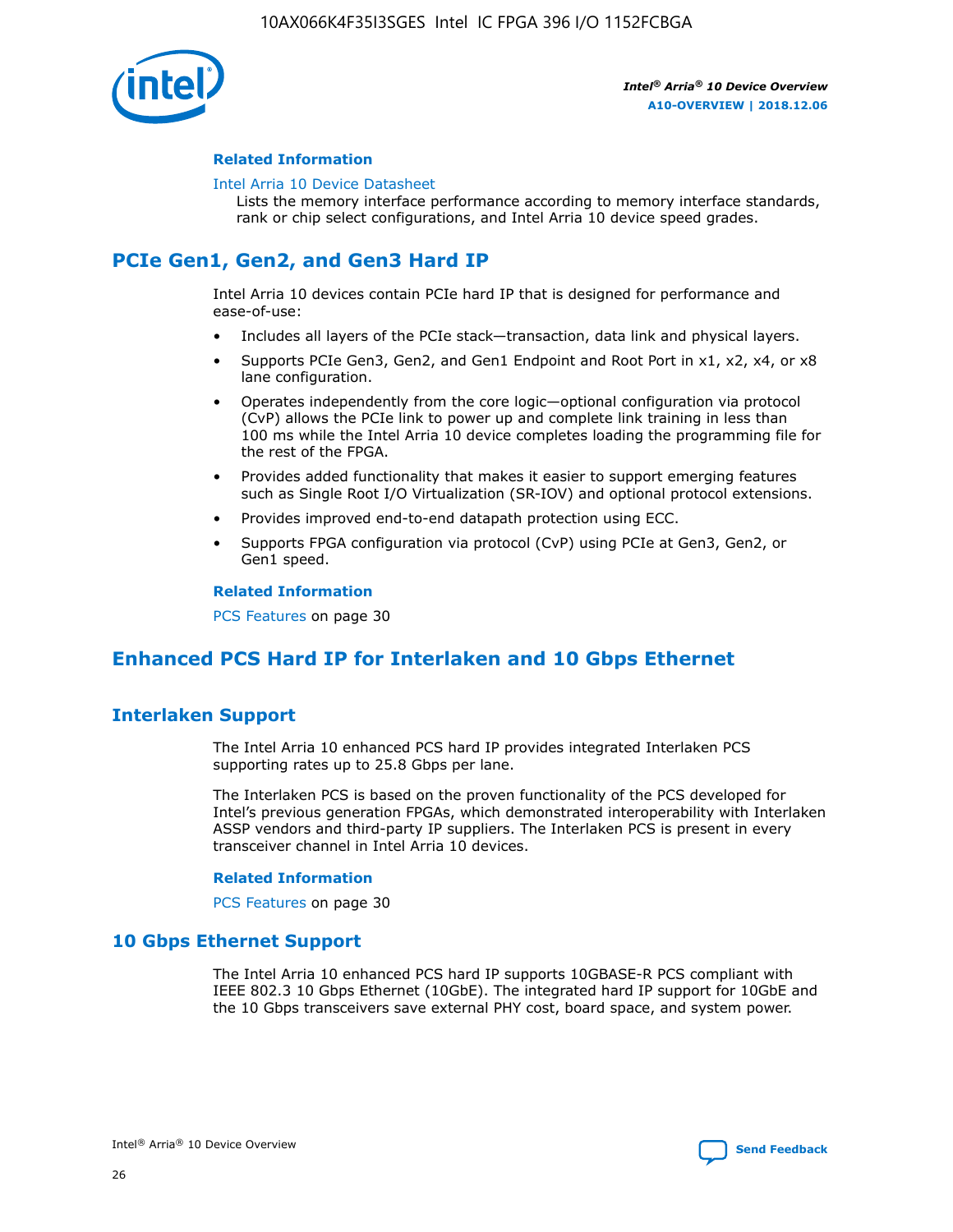

The scalable hard IP supports multiple independent 10GbE ports while using a single PLL for all the 10GBASE-R PCS instantiations, which saves on core logic resources and clock networks:

- Simplifies multiport 10GbE systems compared to XAUI interfaces that require an external XAUI-to-10G PHY.
- Incorporates Electronic Dispersion Compensation (EDC), which enables direct connection to standard 10 Gbps XFP and SFP+ pluggable optical modules.
- Supports backplane Ethernet applications and includes a hard 10GBASE-KR Forward Error Correction (FEC) circuit that you can use for 10 Gbps and 40 Gbps applications.

The 10 Gbps Ethernet PCS hard IP and 10GBASE-KR FEC are present in every transceiver channel.

#### **Related Information**

PCS Features on page 30

## **Low Power Serial Transceivers**

Intel Arria 10 FPGAs and SoCs include lowest power transceivers that deliver high bandwidth, throughput and low latency.

Intel Arria 10 devices deliver the industry's lowest power consumption per transceiver channel:

- 12.5 Gbps transceivers at as low as 242 mW
- 10 Gbps transceivers at as low as 168 mW
- 6 Gbps transceivers at as low as 117 mW

Intel Arria 10 transceivers support various data rates according to application:

- Chip-to-chip and chip-to-module applications—from 1 Gbps up to 25.8 Gbps
- Long reach and backplane applications—from 1 Gbps up to 12.5 with advanced adaptive equalization
- Critical power sensitive applications—from 1 Gbps up to 11.3 Gbps using lower power modes

The combination of 20 nm process technology and architectural advances provide the following benefits:

- Significant reduction in die area and power consumption
- Increase of up to two times in transceiver I/O density compared to previous generation devices while maintaining optimal signal integrity
- Up to 72 total transceiver channels—you can configure up to 6 of these channels to run as fast as 25.8 Gbps
- All channels feature continuous data rate support up to the maximum rated speed

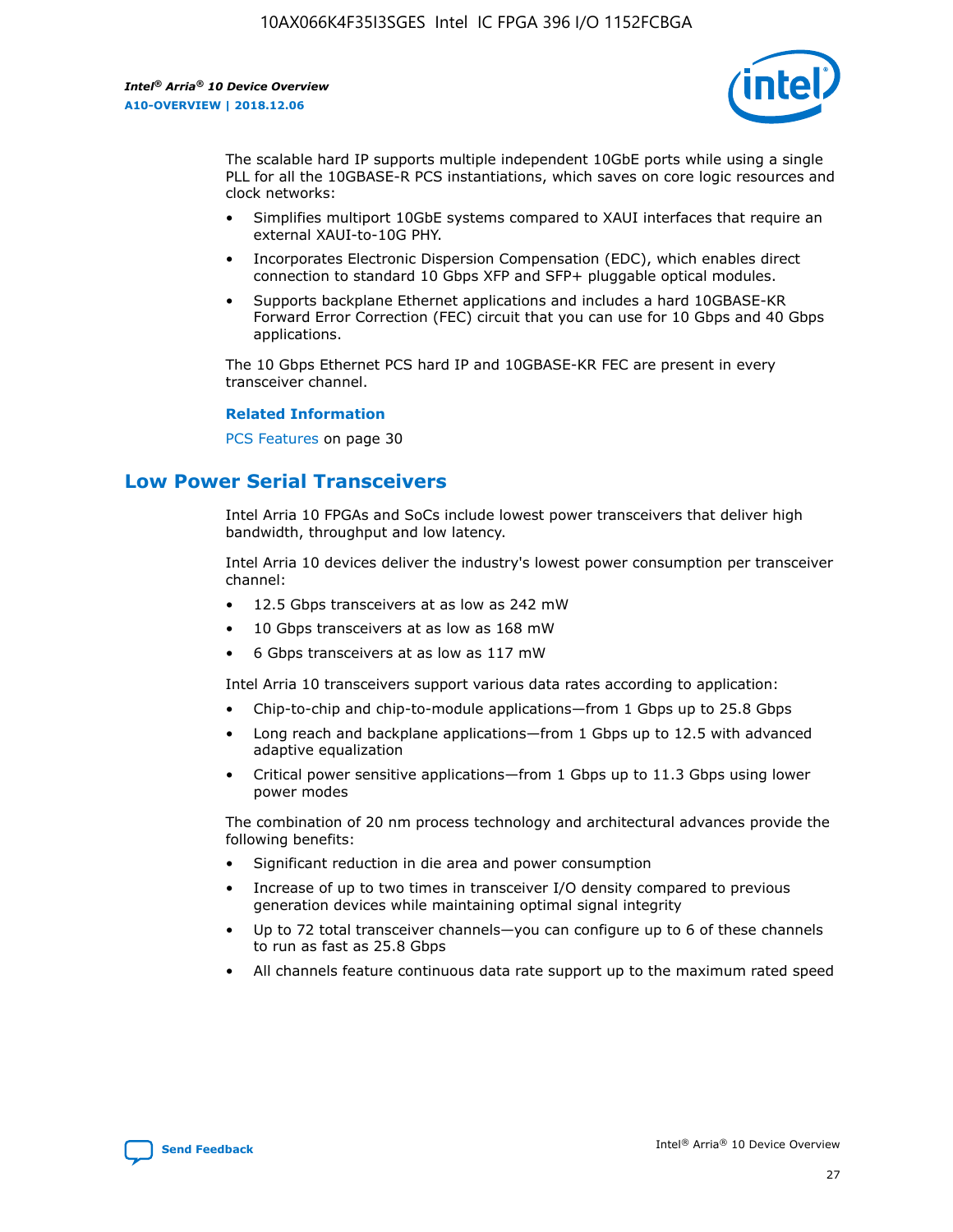

## Transceiver PMA TX/RX PCS ATX PLL Transceiver PMA TX/RX PCS fPLL Network Flexible Clock Distribution Network PCS Transceiver PMA TX/RX FPGA **Clock Distribution** Fabric PCS Transceiver PMA TX/RX ATX Flexible PLL PCS Transceiver PMA TX/RX ▲ fPLL Transceiver PMA TX/RX PCS 4

## **Figure 6. Intel Arria 10 Transceiver Block Architecture**

## **Transceiver Channels**

All transceiver channels feature a dedicated Physical Medium Attachment (PMA) and a hardened Physical Coding Sublayer (PCS).

- The PMA provides primary interfacing capabilities to physical channels.
- The PCS typically handles encoding/decoding, word alignment, and other preprocessing functions before transferring data to the FPGA core fabric.

A transceiver channel consists of a PMA and a PCS block. Most transceiver banks have 6 channels. There are some transceiver banks that contain only 3 channels.

A wide variety of bonded and non-bonded data rate configurations is possible using a highly configurable clock distribution network. Up to 80 independent transceiver data rates can be configured.

The following figures are graphical representations of top views of the silicon die, which correspond to reverse views for flip chip packages. Different Intel Arria 10 devices may have different floorplans than the ones shown in the figures.

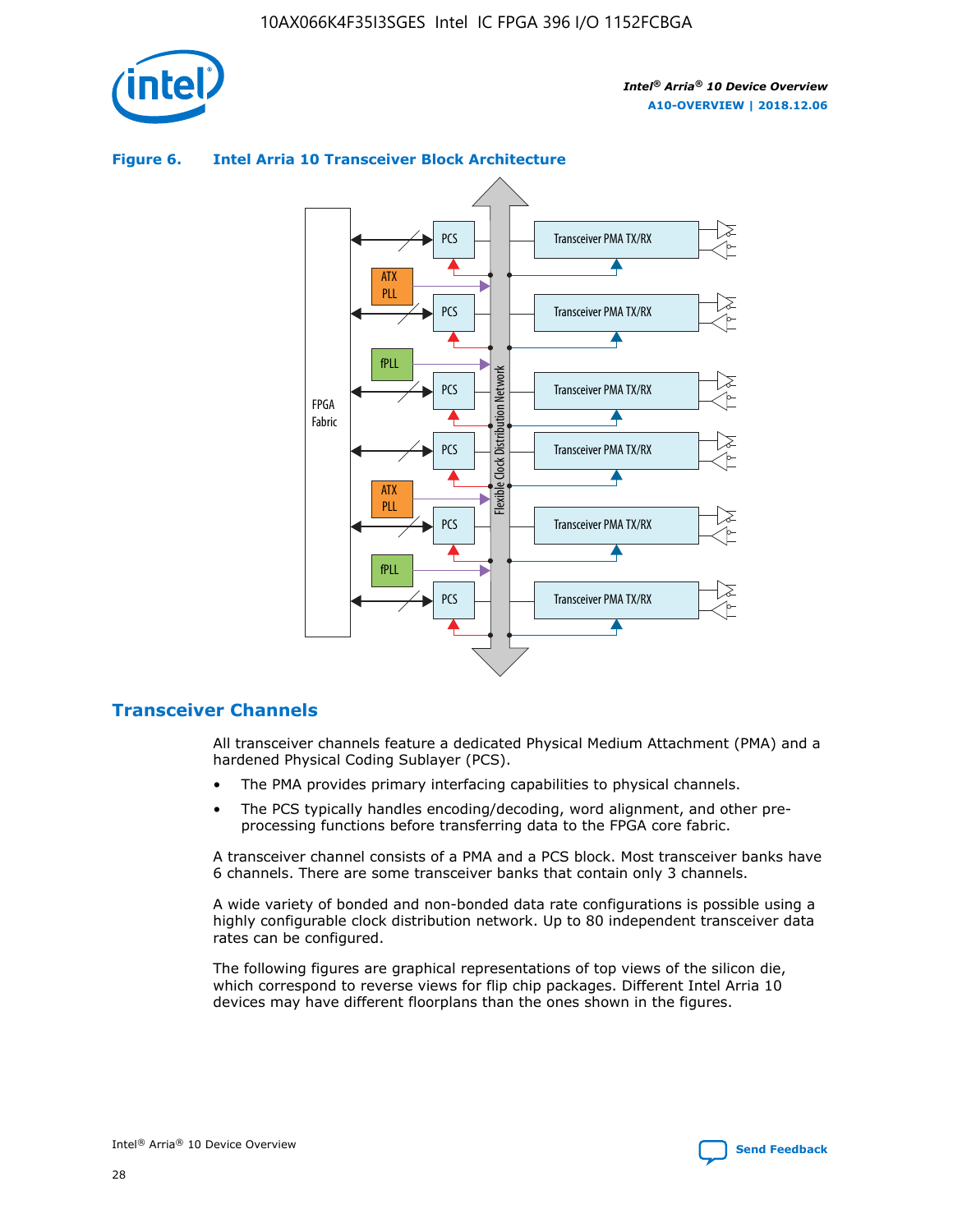

## **Figure 7. Device Chip Overview for Intel Arria 10 GX and GT Devices**





### **PMA Features**

Intel Arria 10 transceivers provide exceptional signal integrity at data rates up to 25.8 Gbps. Clocking options include ultra-low jitter ATX PLLs (LC tank based), clock multiplier unit (CMU) PLLs, and fractional PLLs.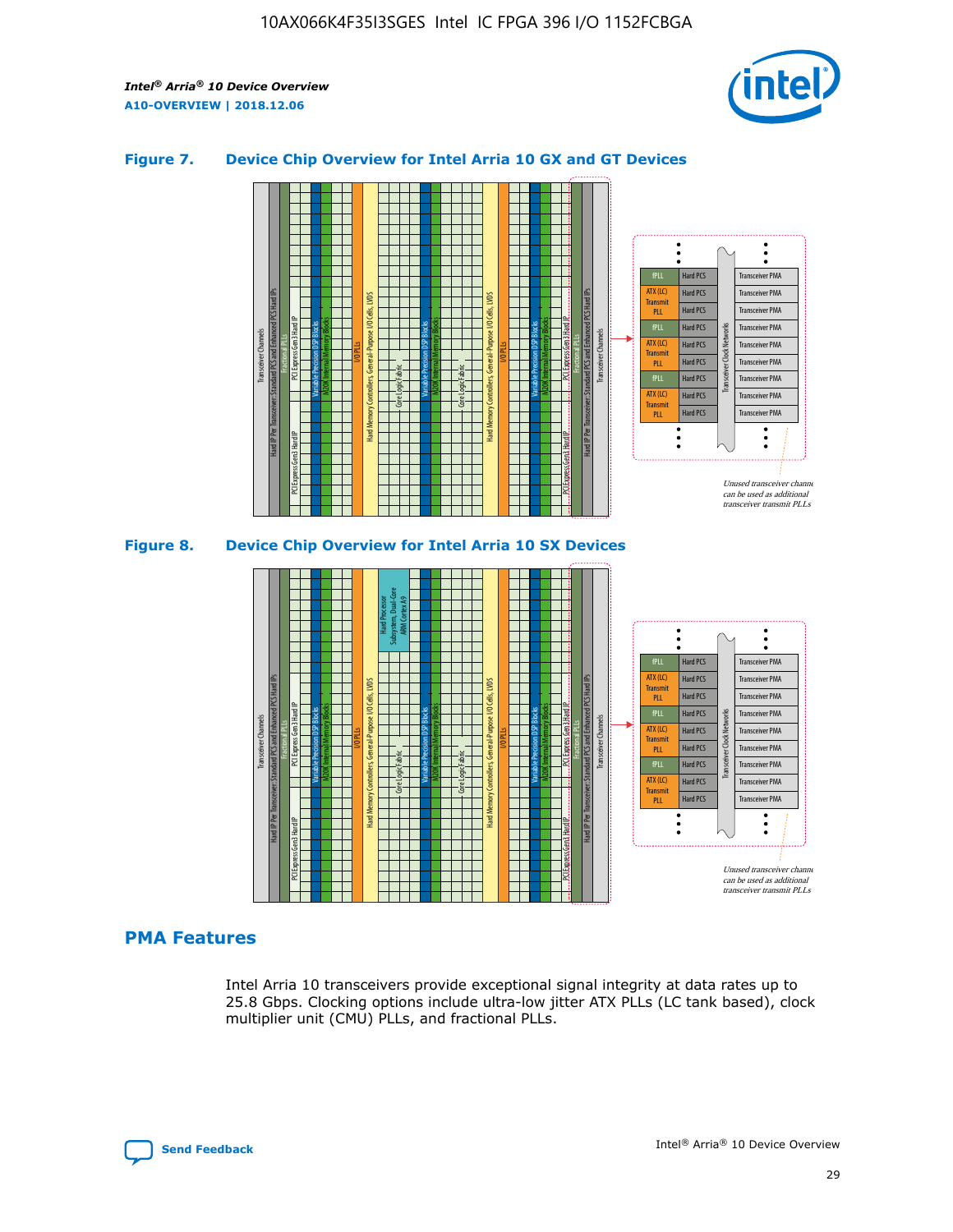

Each transceiver channel contains a channel PLL that can be used as the CMU PLL or clock data recovery (CDR) PLL. In CDR mode, the channel PLL recovers the receiver clock and data in the transceiver channel. Up to 80 independent data rates can be configured on a single Intel Arria 10 device.

## **Table 23. PMA Features of the Transceivers in Intel Arria 10 Devices**

| <b>Feature</b>                                             | <b>Capability</b>                                                                                                                                                                                                             |
|------------------------------------------------------------|-------------------------------------------------------------------------------------------------------------------------------------------------------------------------------------------------------------------------------|
| Chip-to-Chip Data Rates                                    | 1 Gbps to 17.4 Gbps (Intel Arria 10 GX devices)<br>1 Gbps to 25.8 Gbps (Intel Arria 10 GT devices)                                                                                                                            |
| Backplane Support                                          | Drive backplanes at data rates up to 12.5 Gbps                                                                                                                                                                                |
| <b>Optical Module Support</b>                              | SFP+/SFP, XFP, CXP, QSFP/QSFP28, CFP/CFP2/CFP4                                                                                                                                                                                |
| Cable Driving Support                                      | SFP+ Direct Attach, PCI Express over cable, eSATA                                                                                                                                                                             |
| Transmit Pre-Emphasis                                      | 4-tap transmit pre-emphasis and de-emphasis to compensate for system channel loss                                                                                                                                             |
| Continuous Time Linear<br>Equalizer (CTLE)                 | Dual mode, high-gain, and high-data rate, linear receive equalization to compensate for<br>system channel loss                                                                                                                |
| Decision Feedback Equalizer<br>(DFE)                       | 7-fixed and 4-floating tap DFE to equalize backplane channel loss in the presence of<br>crosstalk and noisy environments                                                                                                      |
| Variable Gain Amplifier                                    | Optimizes the signal amplitude prior to the CDR sampling and operates in fixed and<br>adaptive modes                                                                                                                          |
| Altera Digital Adaptive<br>Parametric Tuning (ADAPT)       | Fully digital adaptation engine to automatically adjust all link equalization parameters-<br>including CTLE, DFE, and variable gain amplifier blocks—that provide optimal link margin<br>without intervention from user logic |
| Precision Signal Integrity<br>Calibration Engine (PreSICE) | Hardened calibration controller to quickly calibrate all transceiver control parameters on<br>power-up, which provides the optimal signal integrity and jitter performance                                                    |
| Advanced Transmit (ATX)<br><b>PLL</b>                      | Low jitter ATX (LC tank based) PLLs with continuous tuning range to cover a wide range of<br>standard and proprietary protocols                                                                                               |
| <b>Fractional PLLs</b>                                     | On-chip fractional frequency synthesizers to replace on-board crystal oscillators and reduce<br>system cost                                                                                                                   |
| Digitally Assisted Analog<br><b>CDR</b>                    | Superior jitter tolerance with fast lock time                                                                                                                                                                                 |
| Dynamic Partial<br>Reconfiguration                         | Allows independent control of the Avalon memory-mapped interface of each transceiver<br>channel for the highest transceiver flexibility                                                                                       |
| Multiple PCS-PMA and PCS-<br>PLD interface widths          | 8-, 10-, 16-, 20-, 32-, 40-, or 64-bit interface widths for flexibility of deserialization width,<br>encoding, and reduced latency                                                                                            |

## **PCS Features**

This table summarizes the Intel Arria 10 transceiver PCS features. You can use the transceiver PCS to support a wide range of protocols ranging from 1 Gbps to 25.8 Gbps.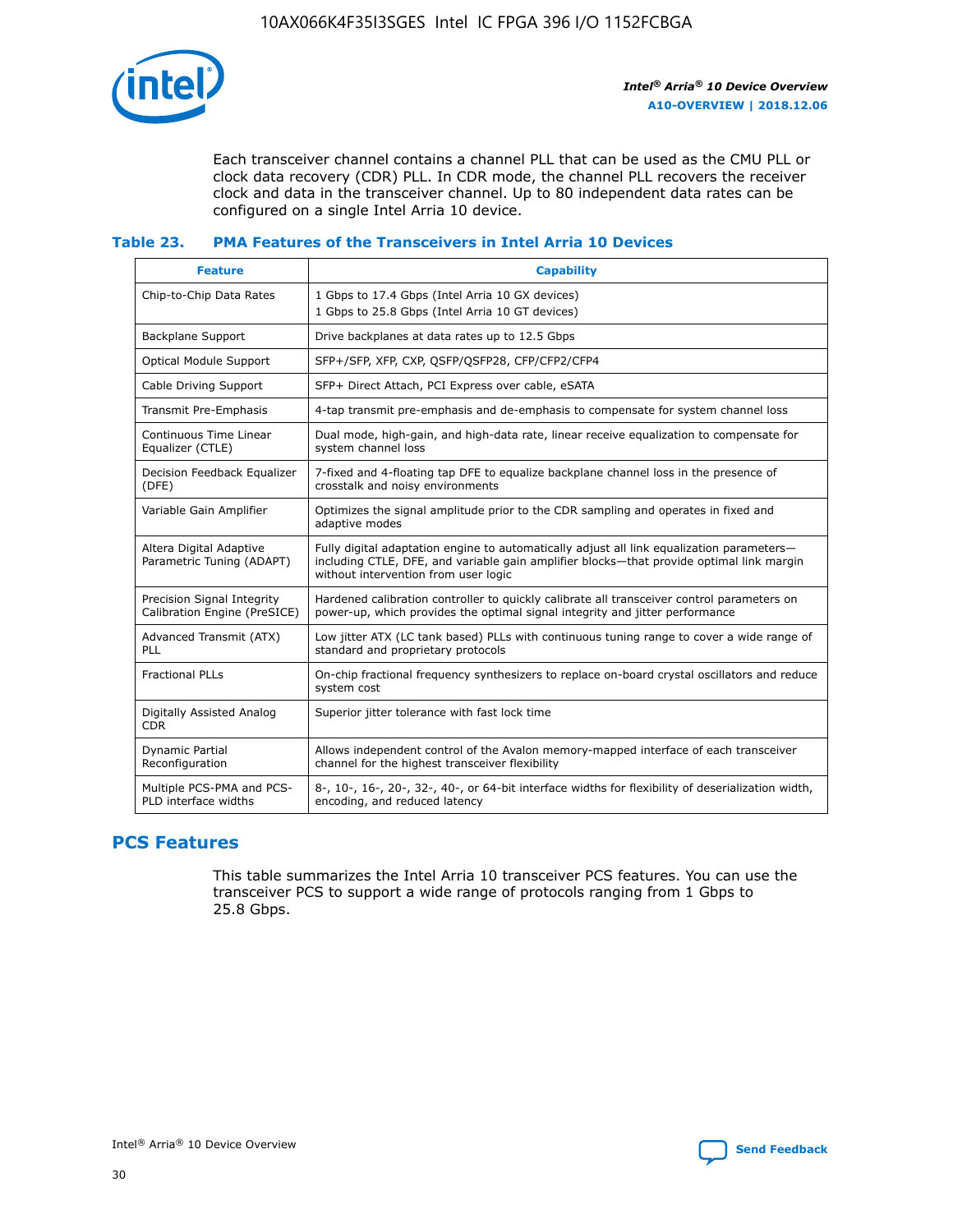

| <b>PCS</b>    | <b>Description</b>                                                                                                                                                                                                                                                                                                                                                                                             |
|---------------|----------------------------------------------------------------------------------------------------------------------------------------------------------------------------------------------------------------------------------------------------------------------------------------------------------------------------------------------------------------------------------------------------------------|
| Standard PCS  | Operates at a data rate up to 12 Gbps<br>Supports protocols such as PCI-Express, CPRI 4.2+, GigE, IEEE 1588 in Hard PCS<br>Implements other protocols using Basic/Custom (Standard PCS) transceiver<br>configuration rules.                                                                                                                                                                                    |
| Enhanced PCS  | Performs functions common to most serial data industry standards, such as word<br>alignment, encoding/decoding, and framing, before data is sent or received off-chip<br>through the PMA<br>• Handles data transfer to and from the FPGA fabric<br>Handles data transfer internally to and from the PMA<br>Provides frequency compensation<br>Performs channel bonding for multi-channel low skew applications |
| PCIe Gen3 PCS | Supports the seamless switching of Data and Clock between the Gen1, Gen2, and Gen3<br>data rates<br>Provides support for PIPE 3.0 features<br>Supports the PIPE interface with the Hard IP enabled, as well as with the Hard IP<br>bypassed                                                                                                                                                                    |

#### **Related Information**

- PCIe Gen1, Gen2, and Gen3 Hard IP on page 26
- Interlaken Support on page 26
- 10 Gbps Ethernet Support on page 26

## **PCS Protocol Support**

This table lists some of the protocols supported by the Intel Arria 10 transceiver PCS. For more information about the blocks in the transmitter and receiver data paths, refer to the related information.

| <b>Protocol</b>                                 | <b>Data Rate</b><br>(Gbps) | <b>Transceiver IP</b>       | <b>PCS Support</b>                      |
|-------------------------------------------------|----------------------------|-----------------------------|-----------------------------------------|
| PCIe Gen3 x1, x2, x4, x8                        | 8.0                        | Native PHY (PIPE)           | Standard PCS and PCIe<br>Gen3 PCS       |
| PCIe Gen2 x1, x2, x4, x8                        | 5.0                        | Native PHY (PIPE)           | <b>Standard PCS</b>                     |
| PCIe Gen1 x1, x2, x4, x8                        | 2.5                        | Native PHY (PIPE)           | Standard PCS                            |
| 1000BASE-X Gigabit Ethernet                     | 1.25                       | Native PHY                  | <b>Standard PCS</b>                     |
| 1000BASE-X Gigabit Ethernet with<br>IEEE 1588v2 | 1.25                       | Native PHY                  | Standard PCS                            |
| 10GBASE-R                                       | 10.3125                    | Native PHY                  | <b>Enhanced PCS</b>                     |
| 10GBASE-R with IEEE 1588v2                      | 10.3125                    | Native PHY                  | <b>Enhanced PCS</b>                     |
| 10GBASE-R with KR FEC                           | 10.3125                    | Native PHY                  | <b>Enhanced PCS</b>                     |
| 10GBASE-KR and 1000BASE-X                       | 10.3125                    | 1G/10GbE and 10GBASE-KR PHY | Standard PCS and<br><b>Enhanced PCS</b> |
| Interlaken (CEI-6G/11G)                         | 3.125 to 17.4              | Native PHY                  | <b>Enhanced PCS</b>                     |
| SFI-S/SFI-5.2                                   | 11.2                       | Native PHY                  | <b>Enhanced PCS</b>                     |
| $10G$ SDI                                       | 10.692                     | Native PHY                  | <b>Enhanced PCS</b>                     |
|                                                 |                            |                             | continued                               |

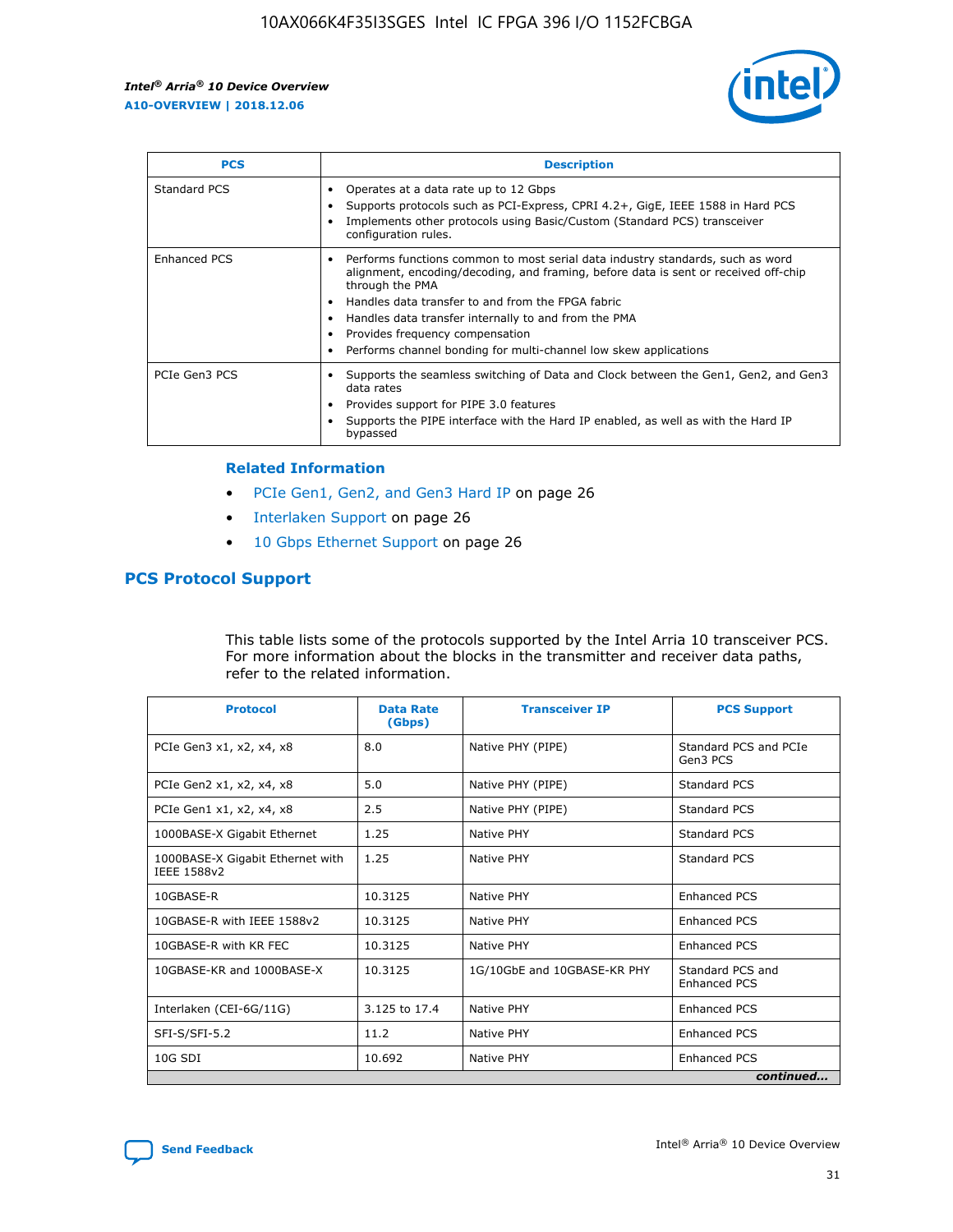

| <b>Protocol</b>      | <b>Data Rate</b><br>(Gbps) | <b>Transceiver IP</b> | <b>PCS Support</b> |
|----------------------|----------------------------|-----------------------|--------------------|
| CPRI 6.0 (64B/66B)   | 0.6144 to<br>10.1376       | Native PHY            | Enhanced PCS       |
| CPRI 4.2 (8B/10B)    | 0.6144 to<br>9.8304        | Native PHY            | Standard PCS       |
| OBSAI RP3 v4.2       | 0.6144 to 6.144            | Native PHY            | Standard PCS       |
| SD-SDI/HD-SDI/3G-SDI | $0.143(12)$ to<br>2.97     | Native PHY            | Standard PCS       |

## **Related Information**

#### [Intel Arria 10 Transceiver PHY User Guide](https://www.intel.com/content/www/us/en/programmable/documentation/nik1398707230472.html#nik1398707091164)

Provides more information about the supported transceiver protocols and PHY IP, the PMA architecture, and the standard, enhanced, and PCIe Gen3 PCS architecture.

## **SoC with Hard Processor System**

Each SoC device combines an FPGA fabric and a hard processor system (HPS) in a single device. This combination delivers the flexibility of programmable logic with the power and cost savings of hard IP in these ways:

- Reduces board space, system power, and bill of materials cost by eliminating a discrete embedded processor
- Allows you to differentiate the end product in both hardware and software, and to support virtually any interface standard
- Extends the product life and revenue through in-field hardware and software updates

 $(12)$  The 0.143 Gbps data rate is supported using oversampling of user logic that you must implement in the FPGA fabric.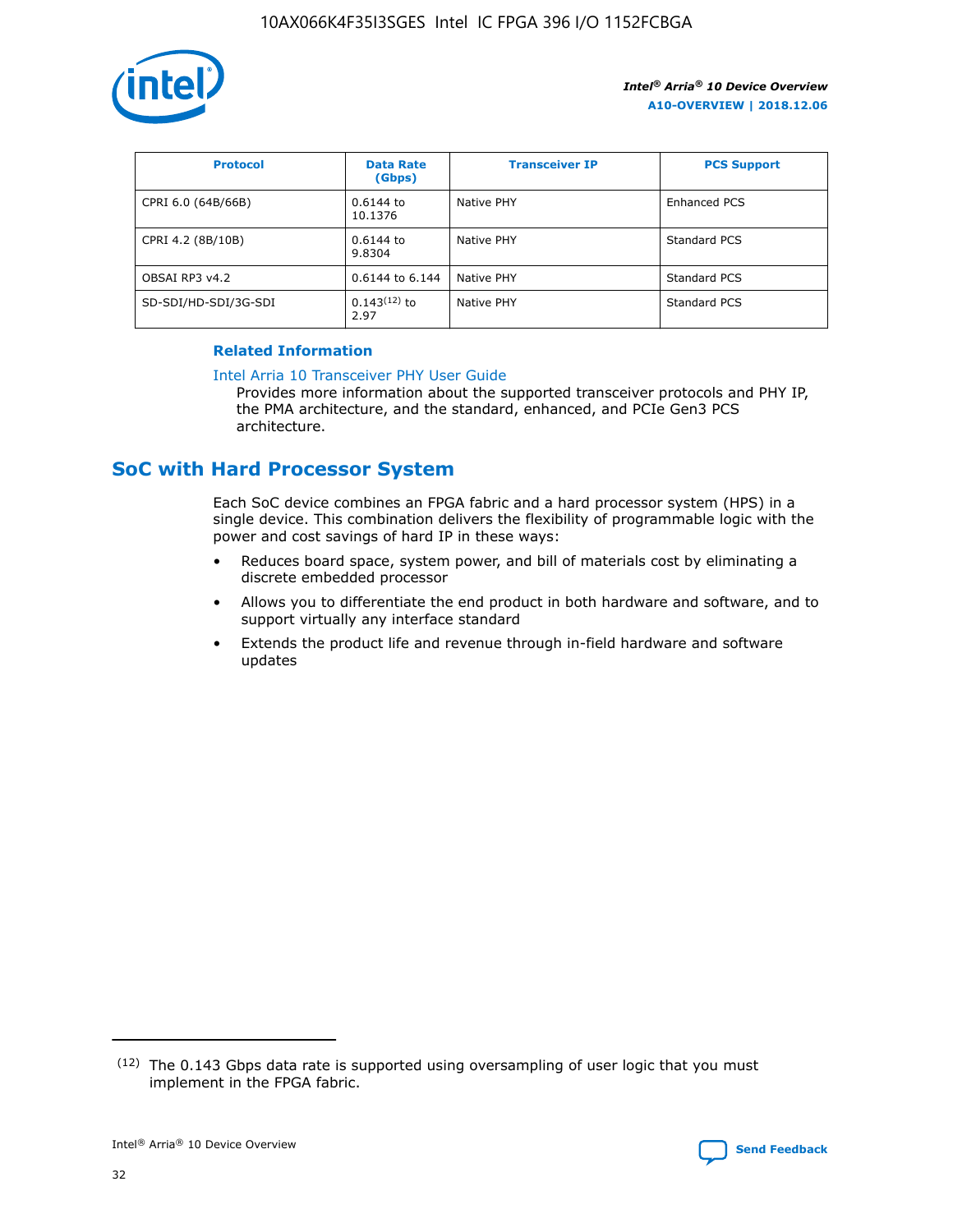

#### **Figure 9. HPS Block Diagram**

This figure shows a block diagram of the HPS with the dual ARM Cortex-A9 MPCore processor.



## **Key Advantages of 20-nm HPS**

The 20-nm HPS strikes a balance between enabling maximum software compatibility with 28-nm SoCs while still improving upon the 28-nm HPS architecture. These improvements address the requirements of the next generation target markets such as wireless and wireline communications, compute and storage equipment, broadcast and military in terms of performance, memory bandwidth, connectivity via backplane and security.

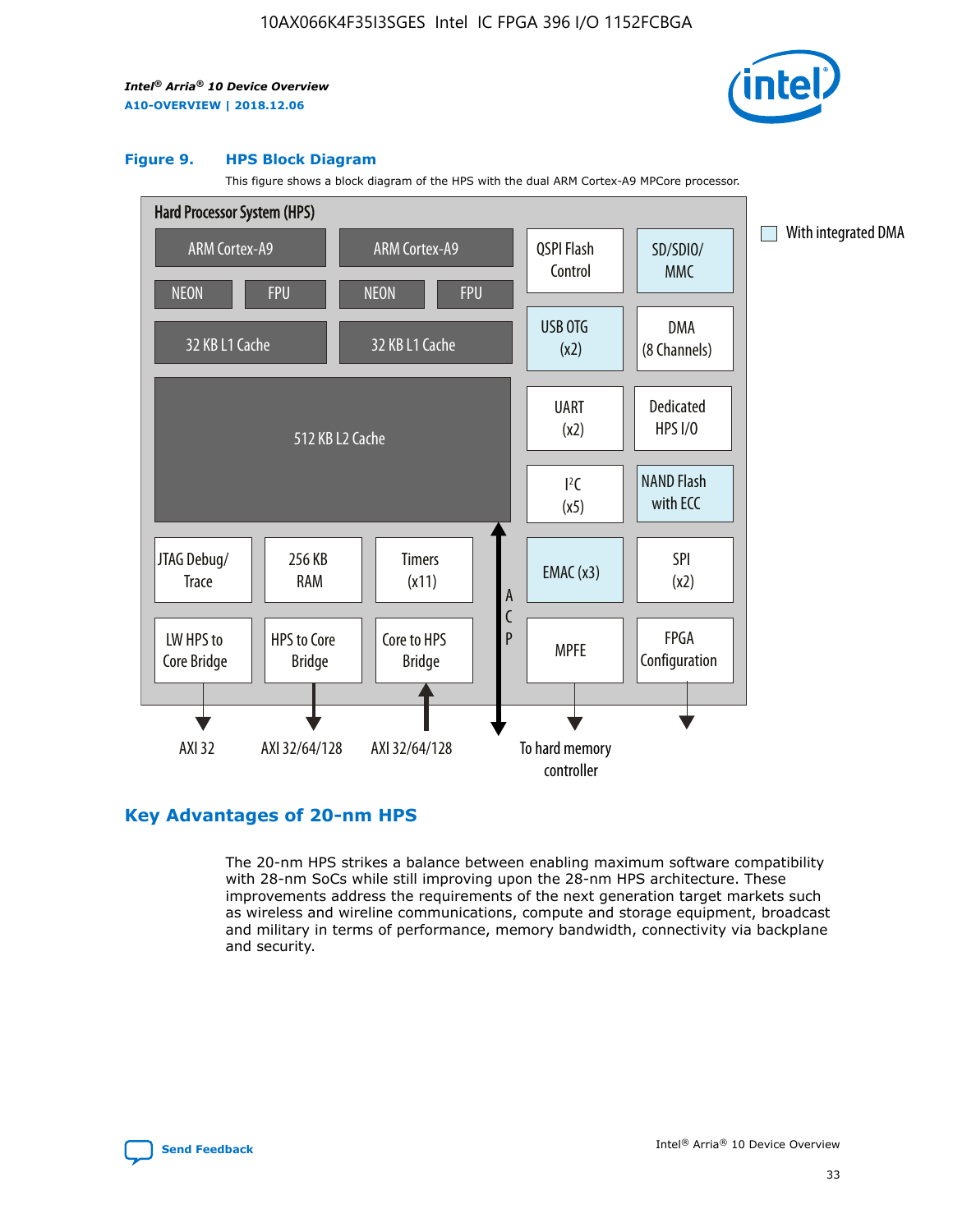

## **Table 24. Improvements in 20 nm HPS**

This table lists the key improvements of the 20 nm HPS compared to the 28 nm HPS.

| Advantages/<br><b>Improvements</b>                          | <b>Description</b>                                                                                                                                                                                                                                                                                                                                                                                                                                                                                                                                                                                                                                                                                                                                     |
|-------------------------------------------------------------|--------------------------------------------------------------------------------------------------------------------------------------------------------------------------------------------------------------------------------------------------------------------------------------------------------------------------------------------------------------------------------------------------------------------------------------------------------------------------------------------------------------------------------------------------------------------------------------------------------------------------------------------------------------------------------------------------------------------------------------------------------|
| Increased performance and<br>overdrive capability           | While the nominal processor frequency is 1.2 GHz, the 20 nm HPS offers an "overdrive"<br>feature which enables a higher processor operating frequency. This requires a higher supply<br>voltage value that is unique to the HPS and may require a separate regulator.                                                                                                                                                                                                                                                                                                                                                                                                                                                                                  |
| Increased processor memory<br>bandwidth and DDR4<br>support | Up to 64-bit DDR4 memory at 2,400 Mbps support is available for the processor. The hard<br>memory controller for the HPS comprises a multi-port front end that manages connections<br>to a single port memory controller. The multi-port front end allows logic core and the HPS<br>to share ports and thereby the available bandwidth of the memory controller.                                                                                                                                                                                                                                                                                                                                                                                       |
| Flexible I/O sharing                                        | An advanced I/O pin muxing scheme allows improved sharing of I/O between the HPS and<br>the core logic. The following types of I/O are available for SoC:<br>17 dedicated I/Os-physically located inside the HPS block and are not accessible to<br>logic within the core. The 17 dedicated I/Os are used for HPS clock, resets, and<br>interfacing with boot devices, QSPI, and SD/MMC.<br>48 direct shared I/O-located closest to the HPS block and are ideal for high speed HPS<br>$\bullet$<br>peripherals such as EMAC, USB, and others. There is one bank of 48 I/Os that supports<br>direct sharing where the 48 I/Os can be shared 12 I/Os at a time.                                                                                          |
|                                                             | Standard (shared) I/O-all standard I/Os can be shared by the HPS peripherals and any<br>logic within the core. For designs where more than 48 I/Os are required to fully use all<br>the peripherals in the HPS, these I/Os can be connected through the core logic.                                                                                                                                                                                                                                                                                                                                                                                                                                                                                    |
| <b>EMAC</b> core                                            | Three EMAC cores are available in the HPS. The EMAC cores enable an application to<br>support two redundant Ethernet connections; for example, backplane, or two EMAC cores<br>for managing IEEE 1588 time stamp information while allowing a third EMAC core for debug<br>and configuration. All three EMACs can potentially share the same time stamps, simplifying<br>the 1588 time stamping implementation. A new serial time stamp interface allows core<br>logic to access and read the time stamp values. The integrated EMAC controllers can be<br>connected to external Ethernet PHY through the provided MDIO or I <sup>2</sup> C interface.                                                                                                 |
| On-chip memory                                              | The on-chip memory is updated to 256 KB support and can support larger data sets and<br>real time algorithms.                                                                                                                                                                                                                                                                                                                                                                                                                                                                                                                                                                                                                                          |
| <b>ECC</b> enhancements                                     | Improvements in L2 Cache ECC management allow identification of errors down to the<br>address level. ECC enhancements also enable improved error injection and status reporting<br>via the introduction of new memory mapped access to syndrome and data signals.                                                                                                                                                                                                                                                                                                                                                                                                                                                                                      |
| HPS to FPGA Interconnect<br>Backbone                        | Although the HPS and the Logic Core can operate independently, they are tightly coupled<br>via a high-bandwidth system interconnect built from high-performance ARM AMBA AXI bus<br>bridges. IP bus masters in the FPGA fabric have access to HPS bus slaves via the FPGA-to-<br>HPS interconnect. Similarly, HPS bus masters have access to bus slaves in the core fabric<br>via the HPS-to-FPGA bridge. Both bridges are AMBA AXI-3 compliant and support<br>simultaneous read and write transactions. Up to three masters within the core fabric can<br>share the HPS SDRAM controller with the processor. Additionally, the processor can be used<br>to configure the core fabric under program control via a dedicated 32-bit configuration port. |
| FPGA configuration and HPS<br>booting                       | The FPGA fabric and HPS in the SoCs are powered independently. You can reduce the clock<br>frequencies or gate the clocks to reduce dynamic power.<br>You can configure the FPGA fabric and boot the HPS independently, in any order, providing<br>you with more design flexibility.                                                                                                                                                                                                                                                                                                                                                                                                                                                                   |
| Security                                                    | New security features have been introduced for anti-tamper management, secure boot,<br>encryption (AES), and authentication (SHA).                                                                                                                                                                                                                                                                                                                                                                                                                                                                                                                                                                                                                     |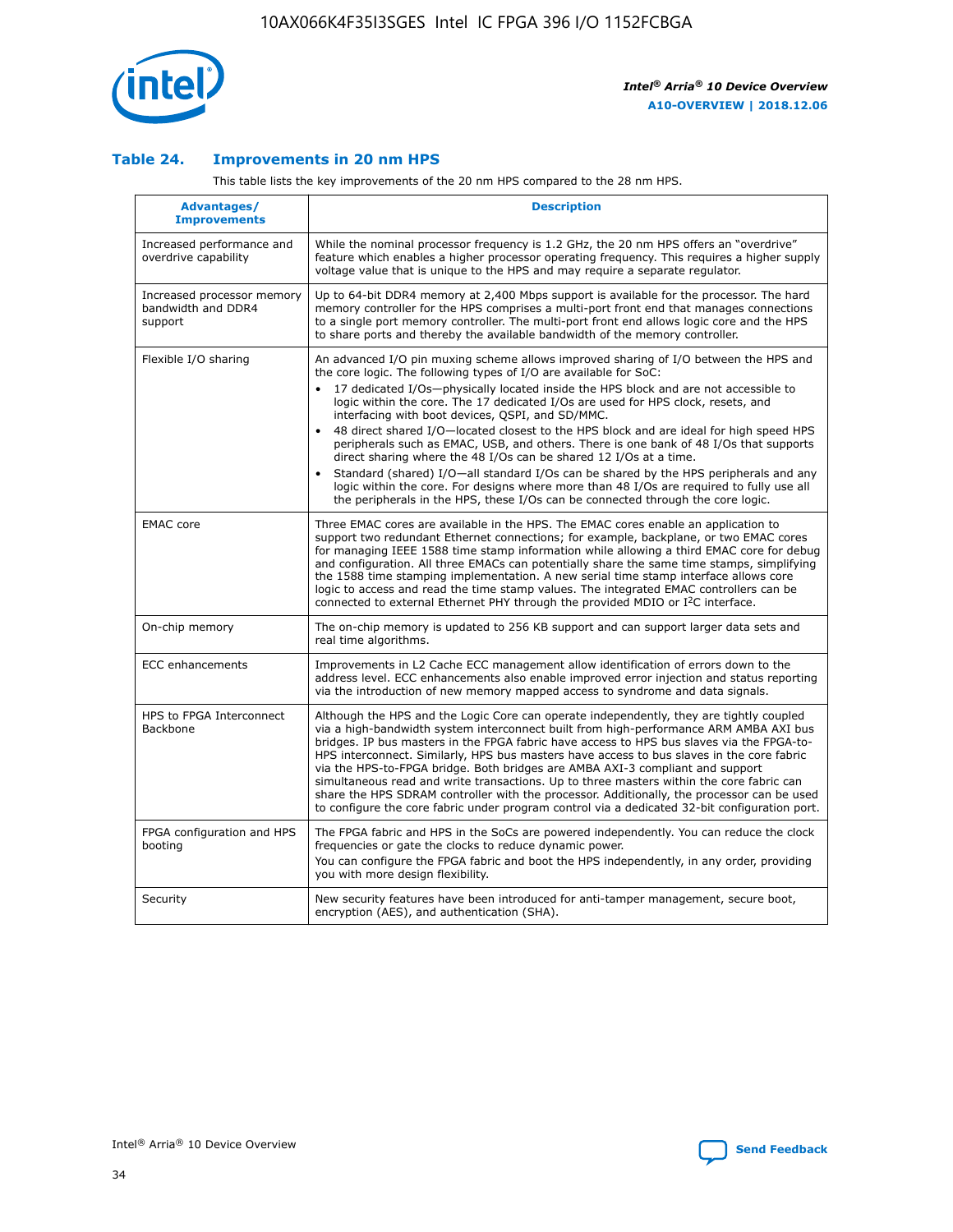

## **Features of the HPS**

The HPS has the following features:

- 1.2-GHz, dual-core ARM Cortex-A9 MPCore processor with up to 1.5-GHz via overdrive
	- ARMv7-A architecture that runs 32-bit ARM instructions, 16-bit and 32-bit Thumb instructions, and 8-bit Java byte codes in Jazelle style
	- Superscalar, variable length, out-of-order pipeline with dynamic branch prediction
	- Instruction Efficiency 2.5 MIPS/MHz, which provides total performance of 7500 MIPS at 1.5 GHz
- Each processor core includes:
	- 32 KB of L1 instruction cache, 32 KB of L1 data cache
	- Single- and double-precision floating-point unit and NEON media engine
	- CoreSight debug and trace technology
	- Snoop Control Unit (SCU) and Acceleration Coherency Port (ACP)
- 512 KB of shared L2 cache
- 256 KB of scratch RAM
- Hard memory controller with support for DDR3, DDR4 and optional error correction code (ECC) support
- Multiport Front End (MPFE) Scheduler interface to the hard memory controller
- 8-channel direct memory access (DMA) controller
- QSPI flash controller with SIO, DIO, QIO SPI Flash support
- NAND flash controller (ONFI 1.0 or later) with DMA and ECC support, updated to support 8 and 16-bit Flash devices and new command DMA to offload CPU for fast power down recovery
- Updated SD/SDIO/MMC controller to eMMC 4.5 with DMA with CE-ATA digital command support
- 3 10/100/1000 Ethernet media access control (MAC) with DMA
- 2 USB On-the-Go (OTG) controllers with DMA
- $\bullet$  5 I<sup>2</sup>C controllers (3 can be used by EMAC for MIO to external PHY)
- 2 UART 16550 Compatible controllers
- 4 serial peripheral interfaces (SPI) (2 Master, 2 Slaves)
- 62 programmable general-purpose I/Os, which includes 48 direct share I/Os that allows the HPS peripherals to connect directly to the FPGA I/Os
- 7 general-purpose timers
- 4 watchdog timers
- Anti-tamper, Secure Boot, Encryption (AES) and Authentication (SHA)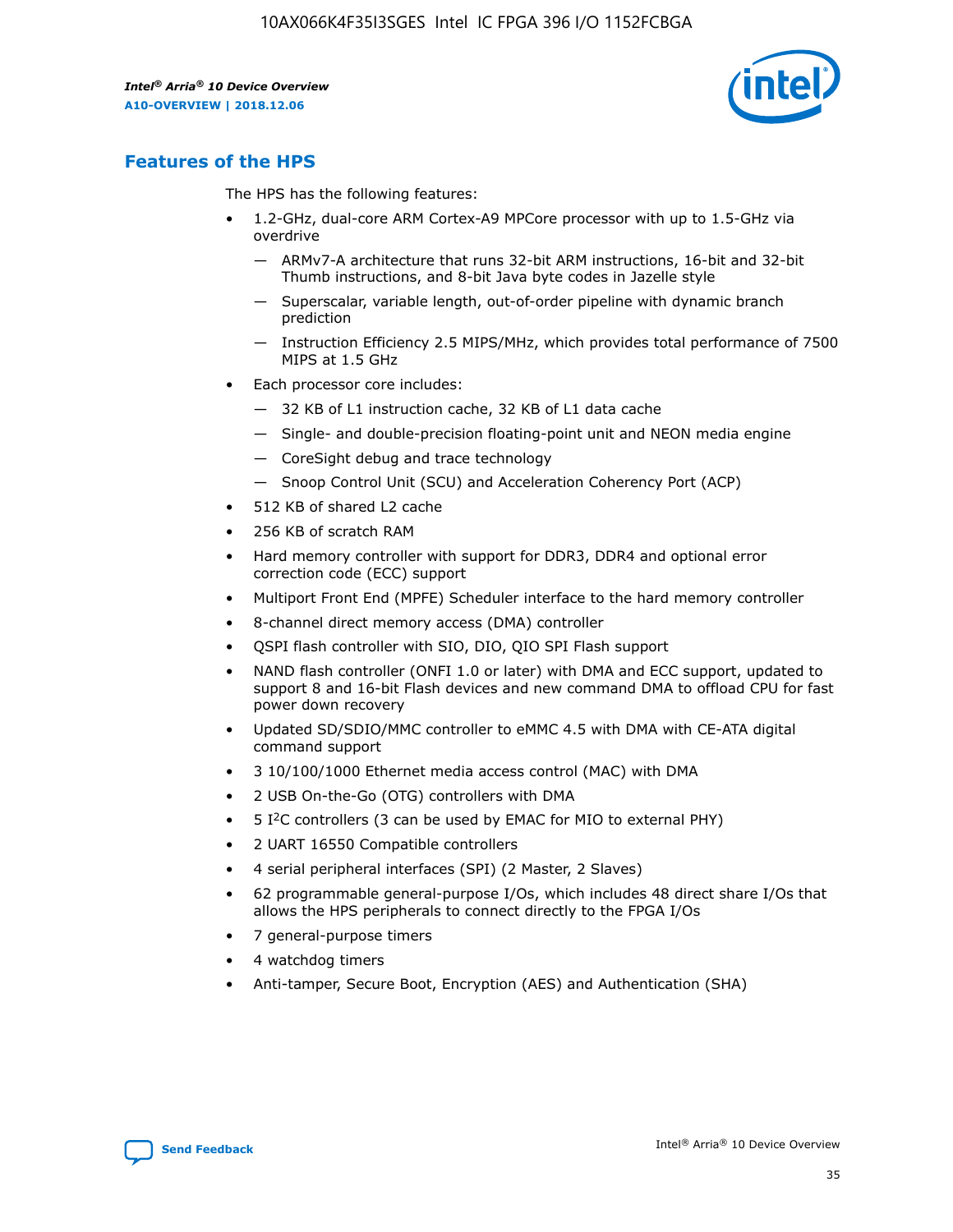

## **System Peripherals and Debug Access Port**

Each Ethernet MAC, USB OTG, NAND flash controller, and SD/MMC controller module has an integrated DMA controller. For modules without an integrated DMA controller, an additional DMA controller module provides up to eight channels of high-bandwidth data transfers. Peripherals that communicate off-chip are multiplexed with other peripherals at the HPS pin level. This allows you to choose which peripherals interface with other devices on your PCB.

The debug access port provides interfaces to industry standard JTAG debug probes and supports ARM CoreSight debug and core traces to facilitate software development.

## **HPS–FPGA AXI Bridges**

The HPS–FPGA bridges, which support the Advanced Microcontroller Bus Architecture (AMBA) Advanced eXtensible Interface (AXI™) specifications, consist of the following bridges:

- FPGA-to-HPS AMBA AXI bridge—a high-performance bus supporting 32, 64, and 128 bit data widths that allows the FPGA fabric to issue transactions to slaves in the HPS.
- HPS-to-FPGA Avalon/AMBA AXI bridge—a high-performance bus supporting 32, 64, and 128 bit data widths that allows the HPS to issue transactions to slaves in the FPGA fabric.
- Lightweight HPS-to-FPGA AXI bridge—a lower latency 32 bit width bus that allows the HPS to issue transactions to soft peripherals in the FPGA fabric. This bridge is primarily used for control and status register (CSR) accesses to peripherals in the FPGA fabric.

The HPS–FPGA AXI bridges allow masters in the FPGA fabric to communicate with slaves in the HPS logic, and vice versa. For example, the HPS-to-FPGA AXI bridge allows you to share memories instantiated in the FPGA fabric with one or both microprocessors in the HPS, while the FPGA-to-HPS AXI bridge allows logic in the FPGA fabric to access the memory and peripherals in the HPS.

Each HPS–FPGA bridge also provides asynchronous clock crossing for data transferred between the FPGA fabric and the HPS.

### **HPS SDRAM Controller Subsystem**

The HPS SDRAM controller subsystem contains a multiport SDRAM controller and DDR PHY that are shared between the FPGA fabric (through the FPGA-to-HPS SDRAM interface), the level 2 (L2) cache, and the level 3 (L3) system interconnect. The FPGA-to-HPS SDRAM interface supports AMBA AXI and Avalon® Memory-Mapped (Avalon-MM) interface standards, and provides up to six individual ports for access by masters implemented in the FPGA fabric.

The HPS SDRAM controller supports up to 3 masters (command ports), 3x 64-bit read data ports and 3x 64-bit write data ports.

To maximize memory performance, the SDRAM controller subsystem supports command and data reordering, deficit round-robin arbitration with aging, and high-priority bypass features.

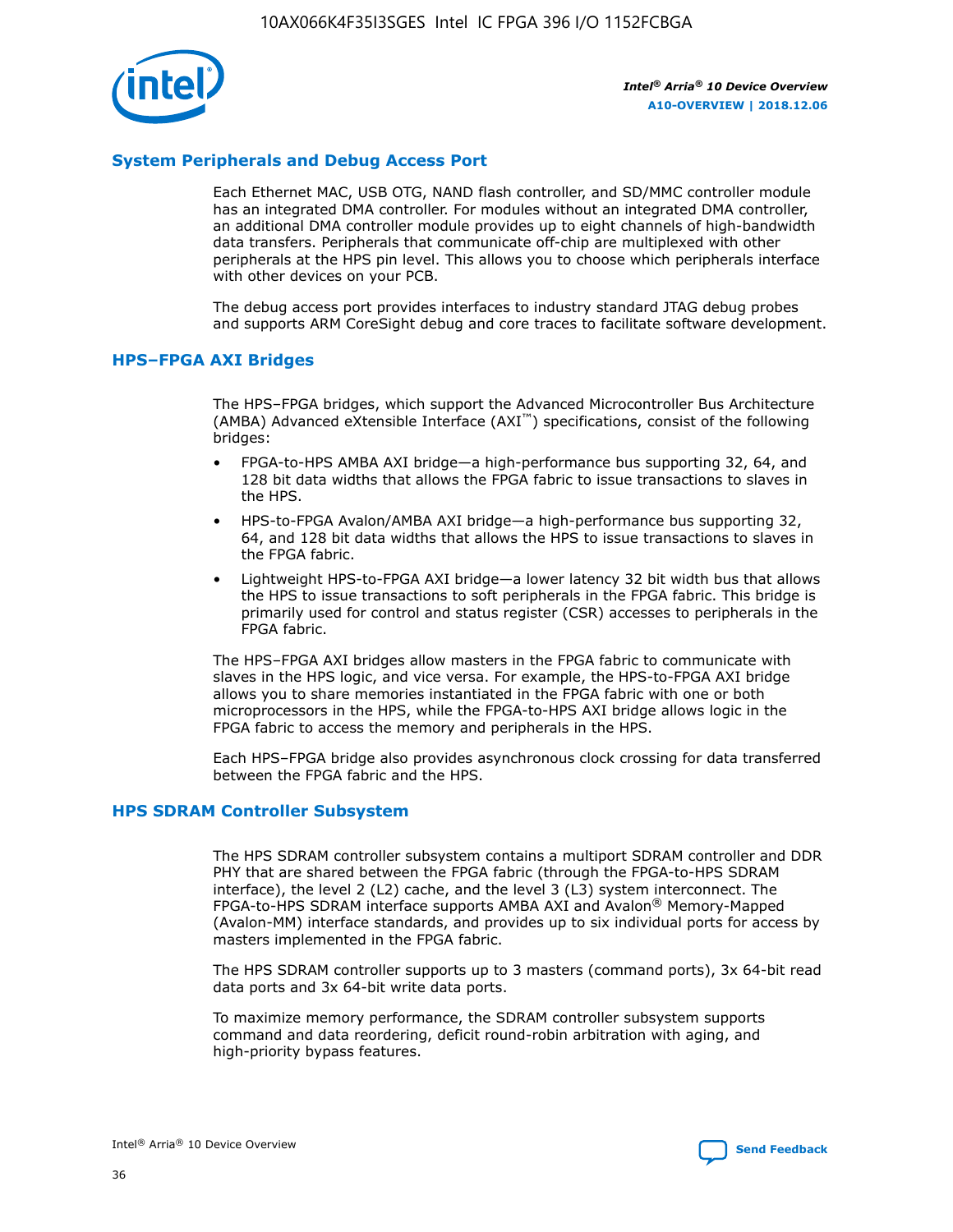

## **FPGA Configuration and HPS Booting**

The FPGA fabric and HPS in the SoC FPGA must be powered at the same time. You can reduce the clock frequencies or gate the clocks to reduce dynamic power.

Once powered, the FPGA fabric and HPS can be configured independently thus providing you with more design flexibility:

- You can boot the HPS independently. After the HPS is running, the HPS can fully or partially reconfigure the FPGA fabric at any time under software control. The HPS can also configure other FPGAs on the board through the FPGA configuration controller.
- Configure the FPGA fabric first, and then boot the HPS from memory accessible to the FPGA fabric.

## **Hardware and Software Development**

For hardware development, you can configure the HPS and connect your soft logic in the FPGA fabric to the HPS interfaces using the Platform Designer system integration tool in the Intel Quartus Prime software.

For software development, the ARM-based SoC FPGA devices inherit the rich software development ecosystem available for the ARM Cortex-A9 MPCore processor. The software development process for Intel SoC FPGAs follows the same steps as those for other SoC devices from other manufacturers. Support for Linux\*, VxWorks\*, and other operating systems are available for the SoC FPGAs. For more information on the operating systems support availability, contact the Intel FPGA sales team.

You can begin device-specific firmware and software development on the Intel SoC FPGA Virtual Target. The Virtual Target is a fast PC-based functional simulation of a target development system—a model of a complete development board. The Virtual Target enables the development of device-specific production software that can run unmodified on actual hardware.

## **Dynamic and Partial Reconfiguration**

The Intel Arria 10 devices support dynamic and partial reconfiguration. You can use dynamic and partial reconfiguration simultaneously to enable seamless reconfiguration of both the device core and transceivers.

## **Dynamic Reconfiguration**

You can reconfigure the PMA and PCS blocks while the device continues to operate. This feature allows you to change the data rates, protocol, and analog settings of a channel in a transceiver bank without affecting on-going data transfer in other transceiver banks. This feature is ideal for applications that require dynamic multiprotocol or multirate support.

## **Partial Reconfiguration**

Using partial reconfiguration, you can reconfigure some parts of the device while keeping the device in operation.

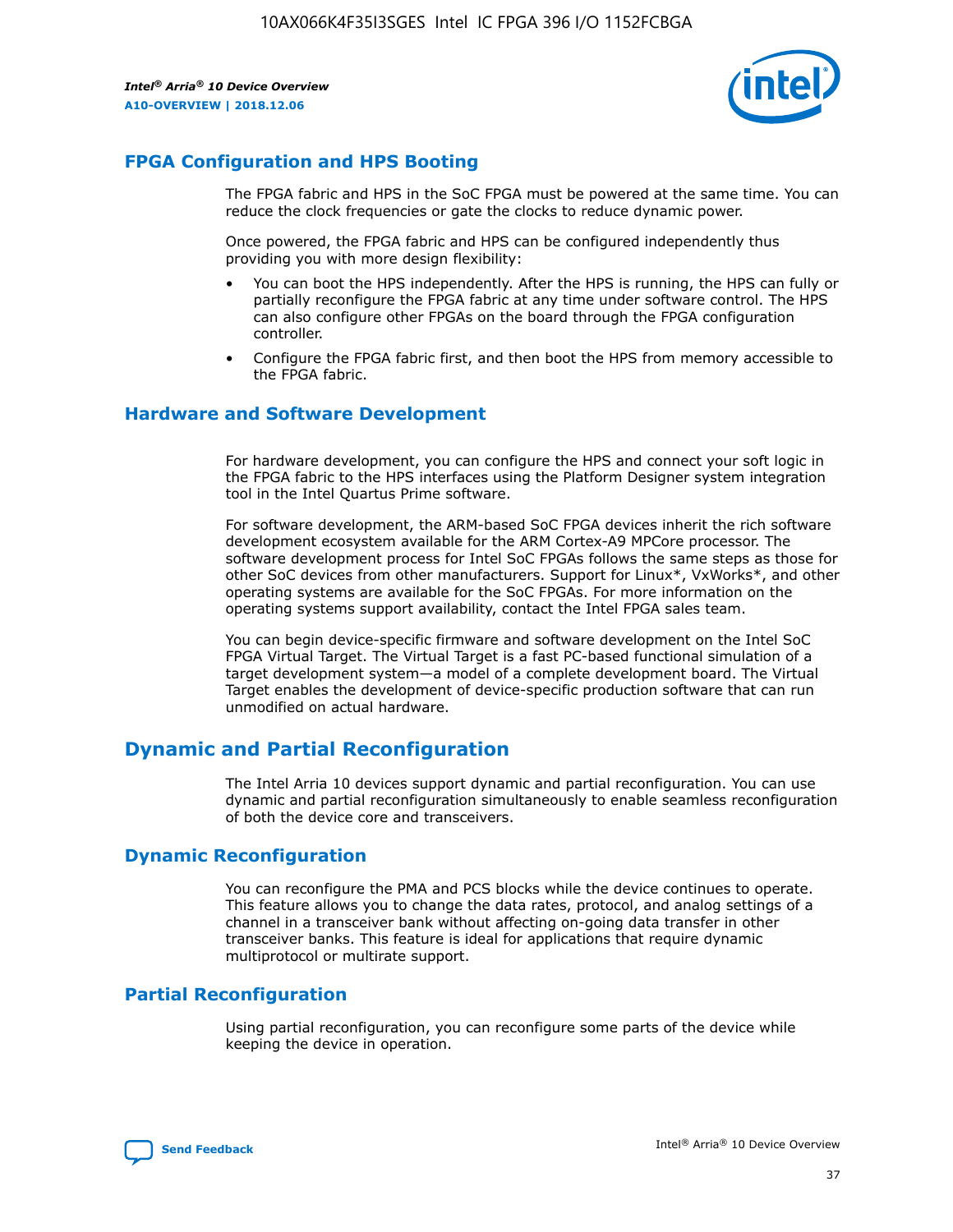

Instead of placing all device functions in the FPGA fabric, you can store some functions that do not run simultaneously in external memory and load them only when required. This capability increases the effective logic density of the device, and lowers cost and power consumption.

In the Intel solution, you do not have to worry about intricate device architecture to perform a partial reconfiguration. The partial reconfiguration capability is built into the Intel Quartus Prime design software, making such time-intensive task simple.

Intel Arria 10 devices support partial reconfiguration in the following configuration options:

- Using an internal host:
	- All supported configuration modes where the FPGA has access to external memory devices such as serial and parallel flash memory.
	- Configuration via Protocol [CvP (PCIe)]
- Using an external host—passive serial (PS), fast passive parallel (FPP) x8, FPP x16, and FPP x32 I/O interface.

# **Enhanced Configuration and Configuration via Protocol**

## **Table 25. Configuration Schemes and Features of Intel Arria 10 Devices**

Intel Arria 10 devices support 1.8 V programming voltage and several configuration schemes.

| <b>Scheme</b>                                                          | <b>Data</b><br><b>Width</b> | <b>Max Clock</b><br>Rate<br>(MHz) | <b>Max Data</b><br>Rate<br>(Mbps)<br>(13) | <b>Decompression</b> | <b>Design</b><br>Security <sup>(1</sup><br>4) | <b>Partial</b><br><b>Reconfiguration</b><br>(15) | <b>Remote</b><br><b>System</b><br><b>Update</b> |
|------------------------------------------------------------------------|-----------------------------|-----------------------------------|-------------------------------------------|----------------------|-----------------------------------------------|--------------------------------------------------|-------------------------------------------------|
| <b>JTAG</b>                                                            | 1 bit                       | 33                                | 33                                        |                      |                                               | Yes(16)                                          |                                                 |
| Active Serial (AS)<br>through the<br>EPCO-L<br>configuration<br>device | 1 bit,<br>4 bits            | 100                               | 400                                       | Yes                  | Yes                                           | $Y_{PS}(16)$                                     | Yes                                             |
| Passive serial (PS)<br>through CPLD or<br>external<br>microcontroller  | 1 bit                       | 100                               | 100                                       | Yes                  | Yes                                           | Yes(16)                                          | Parallel<br>Flash<br>Loader<br>(PFL) IP<br>core |
|                                                                        |                             |                                   |                                           |                      |                                               |                                                  | continued                                       |

<sup>(13)</sup> Enabling either compression or design security features affects the maximum data rate. Refer to the Intel Arria 10 Device Datasheet for more information.

<sup>(14)</sup> Encryption and compression cannot be used simultaneously.

 $(15)$  Partial reconfiguration is an advanced feature of the device family. If you are interested in using partial reconfiguration, contact Intel for support.

 $(16)$  Partial configuration can be performed only when it is configured as internal host.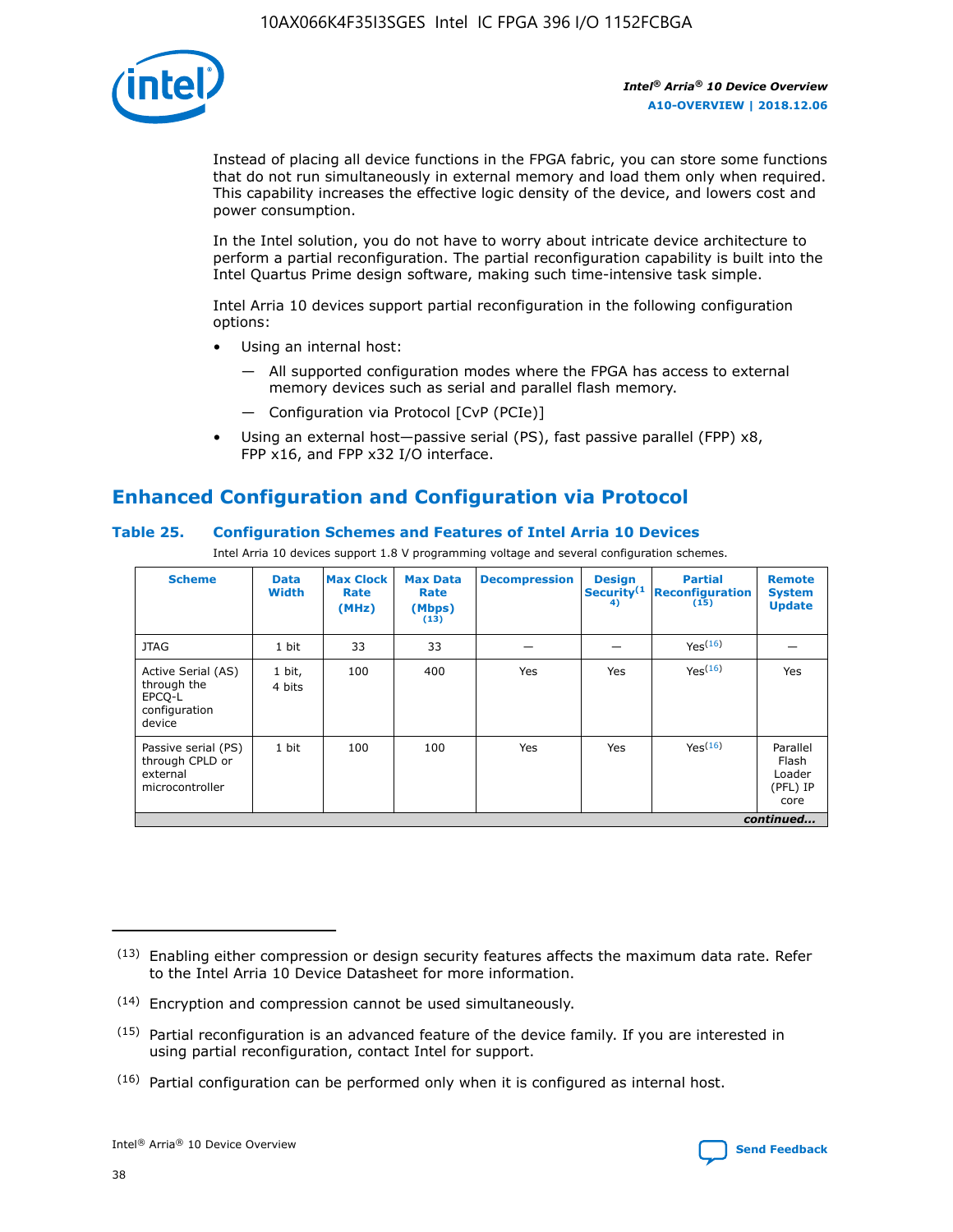

| <b>Scheme</b>                                    | <b>Data</b><br><b>Width</b> | <b>Max Clock</b><br>Rate<br>(MHz) | <b>Max Data</b><br>Rate<br>(Mbps)<br>(13) | <b>Decompression</b> | <b>Design</b><br>Security <sup>(1</sup><br>4) | <b>Partial</b><br><b>Reconfiguration</b><br>(15) | <b>Remote</b><br><b>System</b><br><b>Update</b> |
|--------------------------------------------------|-----------------------------|-----------------------------------|-------------------------------------------|----------------------|-----------------------------------------------|--------------------------------------------------|-------------------------------------------------|
| Fast passive                                     | 8 bits                      | 100                               | 3200                                      | Yes                  | Yes                                           | Yes(17)                                          | PFL IP                                          |
| parallel (FPP)<br>through CPLD or                | 16 bits                     |                                   |                                           | Yes                  | Yes                                           |                                                  | core                                            |
| external<br>microcontroller                      | 32 bits                     |                                   |                                           | Yes                  | Yes                                           |                                                  |                                                 |
| Configuration via                                | 16 bits                     | 100                               | 3200                                      | Yes                  | Yes                                           | Yes <sup>(17)</sup>                              |                                                 |
| <b>HPS</b>                                       | 32 bits                     |                                   |                                           | Yes                  | Yes                                           |                                                  |                                                 |
| Configuration via<br>Protocol [CvP<br>$(PCIe^*)$ | x1, x2,<br>x4, x8<br>lanes  |                                   | 8000                                      | Yes                  | Yes                                           | Yes(16)                                          |                                                 |

You can configure Intel Arria 10 devices through PCIe using Configuration via Protocol (CvP). The Intel Arria 10 CvP implementation conforms to the PCIe 100 ms power-up-to-active time requirement.

### **Related Information**

[Configuration via Protocol \(CvP\) Implementation in Intel FPGAs User Guide](https://www.intel.com/content/www/us/en/programmable/documentation/dsu1441819344145.html#dsu1442269728522) Provides more information about the CvP configuration scheme.

## **SEU Error Detection and Correction**

Intel Arria 10 devices offer robust and easy-to-use single-event upset (SEU) error detection and correction circuitry.

The detection and correction circuitry includes protection for Configuration RAM (CRAM) programming bits and user memories. The CRAM is protected by a continuously running CRC error detection circuit with integrated ECC that automatically corrects one or two errors and detects higher order multi-bit errors. When more than two errors occur, correction is available through reloading of the core programming file, providing a complete design refresh while the FPGA continues to operate.

The physical layout of the Intel Arria 10 CRAM array is optimized to make the majority of multi-bit upsets appear as independent single-bit or double-bit errors which are automatically corrected by the integrated CRAM ECC circuitry. In addition to the CRAM protection, the M20K memory blocks also include integrated ECC circuitry and are layout-optimized for error detection and correction. The MLAB does not have ECC.

(14) Encryption and compression cannot be used simultaneously.

<sup>(17)</sup> Supported at a maximum clock rate of 100 MHz.



 $(13)$  Enabling either compression or design security features affects the maximum data rate. Refer to the Intel Arria 10 Device Datasheet for more information.

 $(15)$  Partial reconfiguration is an advanced feature of the device family. If you are interested in using partial reconfiguration, contact Intel for support.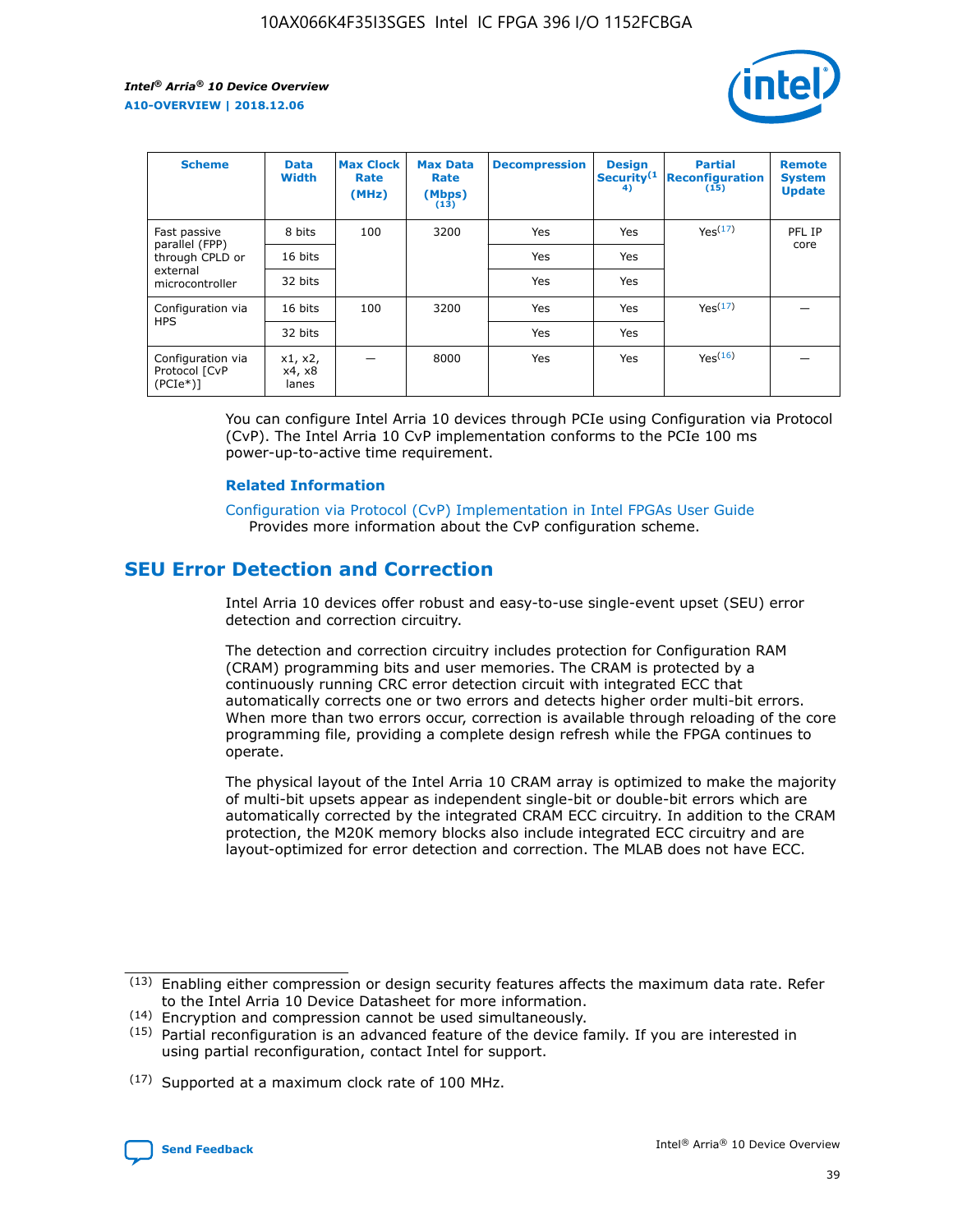

## **Power Management**

Intel Arria 10 devices leverage the advanced 20 nm process technology, a low 0.9 V core power supply, an enhanced core architecture, and several optional power reduction techniques to reduce total power consumption by as much as 40% compared to Arria V devices and as much as 60% compared to Stratix V devices.

The optional power reduction techniques in Intel Arria 10 devices include:

- **SmartVID**—a code is programmed into each device during manufacturing that allows a smart regulator to operate the device at lower core  $V_{CC}$  while maintaining performance
- **Programmable Power Technology**—non-critical timing paths are identified by the Intel Quartus Prime software and the logic in these paths is biased for low power instead of high performance
- **Low Static Power Options**—devices are available with either standard static power or low static power while maintaining performance

Furthermore, Intel Arria 10 devices feature Intel's industry-leading low power transceivers and include a number of hard IP blocks that not only reduce logic resources but also deliver substantial power savings compared to soft implementations. In general, hard IP blocks consume up to 90% less power than the equivalent soft logic implementations.

## **Incremental Compilation**

The Intel Quartus Prime software incremental compilation feature reduces compilation time and helps preserve performance to ease timing closure. The incremental compilation feature enables the partial reconfiguration flow for Intel Arria 10 devices.

Incremental compilation supports top-down, bottom-up, and team-based design flows. This feature facilitates modular, hierarchical, and team-based design flows where different designers compile their respective design sections in parallel. Furthermore, different designers or IP providers can develop and optimize different blocks of the design independently. These blocks can then be imported into the top level project.

## **Document Revision History for Intel Arria 10 Device Overview**

| <b>Document</b><br><b>Version</b> | <b>Changes</b>                                                                                                                                                                                                                                                              |
|-----------------------------------|-----------------------------------------------------------------------------------------------------------------------------------------------------------------------------------------------------------------------------------------------------------------------------|
| 2018.12.06                        | Added links to Intel Arria 10 device errata documents.<br>Removed automotive temperature option from the Intel Arria 10 GX devices.<br>Removed -3 fabric speed grade from the Intel Arria 10 GT devices.<br>Updated power options for the Intel Arria 10 GX and GT devices. |
| 2018.04.09                        | Updated the lowest $V_{CC}$ from 0.83 V to 0.82 V in the topic listing a summary of the device features.                                                                                                                                                                    |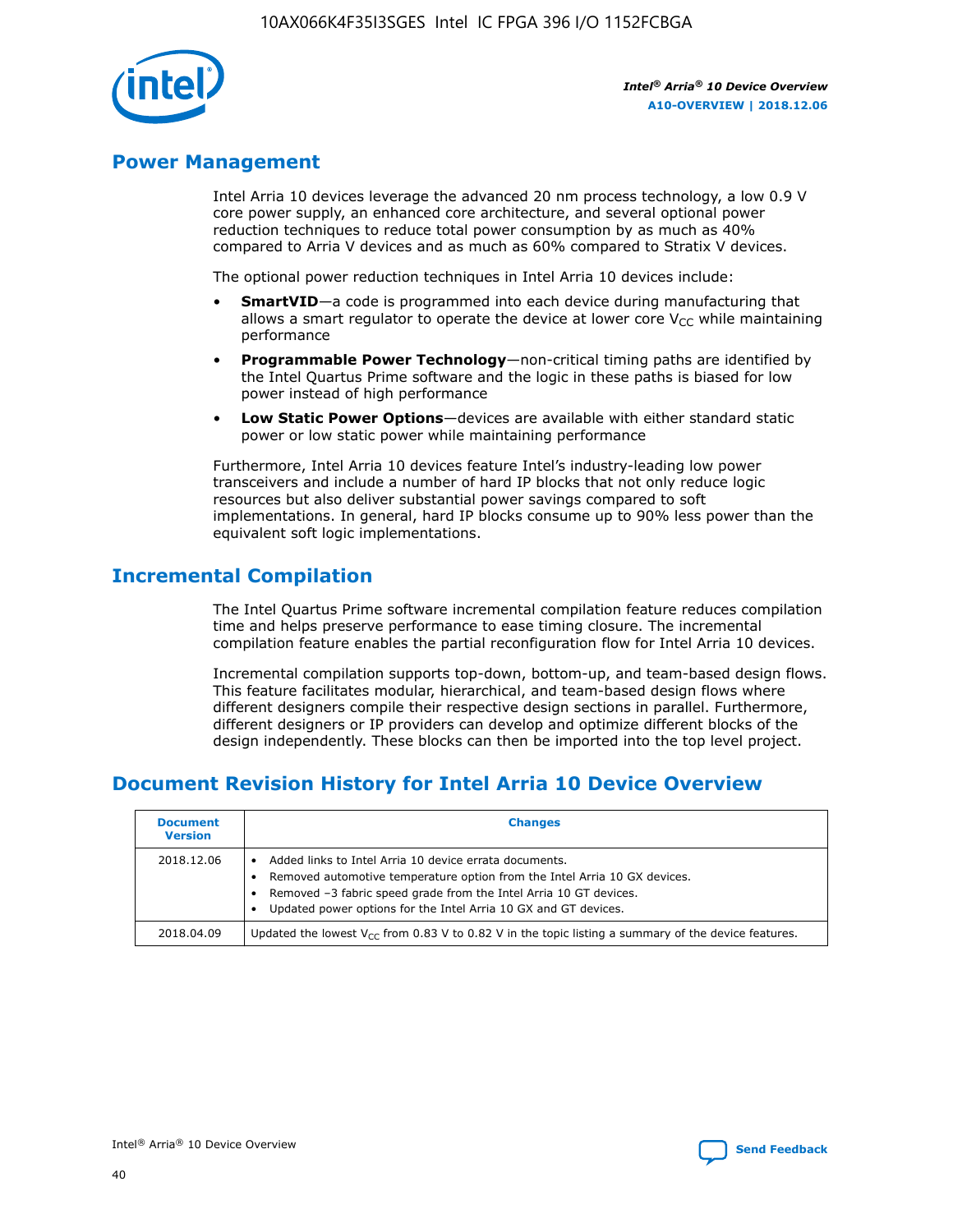

| <b>Date</b>    | <b>Version</b> | <b>Changes</b>                                                                                                                                                                                                                                                                                                                                                                                                                                                                                                                                                                                                                                                                                                                                                                                                                                                                                                                                               |
|----------------|----------------|--------------------------------------------------------------------------------------------------------------------------------------------------------------------------------------------------------------------------------------------------------------------------------------------------------------------------------------------------------------------------------------------------------------------------------------------------------------------------------------------------------------------------------------------------------------------------------------------------------------------------------------------------------------------------------------------------------------------------------------------------------------------------------------------------------------------------------------------------------------------------------------------------------------------------------------------------------------|
| January 2018   | 2018.01.17     | Updated the maximum data rate for HPS (Intel Arria 10 SX devices<br>external memory interface DDR3 controller from 2,166 Mbps to 2,133<br>Mbps.<br>Updated maximum frequency supported for half rate QDRII and QDRII<br>+ SRAM to 633 MHz in Memory Standards Supported by the Soft<br>Memory Controller table.<br>Updated transceiver backplane capability to 12.5 Gbps.<br>Removed transceiver speed grade 5 in Sample Ordering Core and<br>Available Options for Intel Arria 10 GX Devices figure.<br>Removed package code 40, low static power, SmartVID, industrial, and<br>military operating temperature support from Sample Ordering Core and<br>Available Options for Intel Arria 10 GT Devices figure.<br>Updated short reach transceiver rate for Intel Arria 10 GT devices to<br>25.8 Gbps.<br>Removed On-Die Instrumentation - EyeQ and Jitter Margin Tool<br>support from PMA Features of the Transceivers in Intel Arria 10 Devices<br>table. |
| September 2017 | 2017.09.20     | Updated the maximum speed of the DDR4 external memory interface from<br>1,333 MHz/2,666 Mbps to 1,200 MHz/2,400 Mbps.                                                                                                                                                                                                                                                                                                                                                                                                                                                                                                                                                                                                                                                                                                                                                                                                                                        |
| July 2017      | 2017.07.13     | Corrected the automotive temperature range in the figure showing the<br>available options for the Intel Arria 10 GX devices from "-40°C to 100°C"<br>to "-40°C to 125°C".                                                                                                                                                                                                                                                                                                                                                                                                                                                                                                                                                                                                                                                                                                                                                                                    |
| July 2017      | 2017.07.06     | Added automotive temperature option to Intel Arria 10 GX device family.                                                                                                                                                                                                                                                                                                                                                                                                                                                                                                                                                                                                                                                                                                                                                                                                                                                                                      |
| May 2017       | 2017.05.08     | Corrected protocol names with "1588" to "IEEE 1588v2".<br>Updated the vertical migration table to remove vertical migration<br>$\bullet$<br>between Intel Arria 10 GX and Intel Arria 10 SX device variants.<br>Removed all "Preliminary" marks.                                                                                                                                                                                                                                                                                                                                                                                                                                                                                                                                                                                                                                                                                                             |
| March 2017     | 2017.03.15     | Removed the topic about migration from Intel Arria 10 to Intel Stratix<br>10 devices.<br>Rebranded as Intel.<br>$\bullet$                                                                                                                                                                                                                                                                                                                                                                                                                                                                                                                                                                                                                                                                                                                                                                                                                                    |
| October 2016   | 2016.10.31     | Removed package F36 from Intel Arria 10 GX devices.<br>Updated Intel Arria 10 GT sample ordering code and maximum GX<br>$\bullet$<br>transceiver count. Intel Arria 10 GT devices are available only in the<br>SF45 package option with a maximum of 72 transceivers.                                                                                                                                                                                                                                                                                                                                                                                                                                                                                                                                                                                                                                                                                        |
| May 2016       | 2016.05.02     | Updated the FPGA Configuration and HPS Booting topic.<br>$\bullet$<br>Remove V <sub>CC</sub> PowerManager from the Summary of Features, Power<br>Management and Arria 10 Device Variants and packages topics. This<br>feature is no longer supported in Arria 10 devices.<br>Removed LPDDR3 from the Memory Standards Supported by the HPS<br>Hard Memory Controller table in the Memory Standards Supported by<br>Intel Arria 10 Devices topic. This standard is only supported by the<br>FPGA.<br>Removed transceiver speed grade 5 from the Device Variants and<br>Packages topic for Arria 10 GX and SX devices.                                                                                                                                                                                                                                                                                                                                         |
| February 2016  | 2016.02.11     | Changed the maximum Arria 10 GT datarate to 25.8 Gbps and the<br>minimum datarate to 1 Gbps globally.<br>Revised the state for Core clock networks in the Summary of Features<br>topic.<br>Changed the transceiver parameters in the "Summary of Features for<br>Arria 10 Devices" table.<br>Changed the transceiver parameters in the "Maximum Resource Counts"<br>for Arria 10 GT Devices" table.<br>Changed the package availability for GT devices in the "Package Plan<br>for Arria 10 GT Devices" table.<br>Changed the package configurations for GT devices in the "Migration"<br>Capability Across Arria 10 Product Lines" figure.<br>continued                                                                                                                                                                                                                                                                                                     |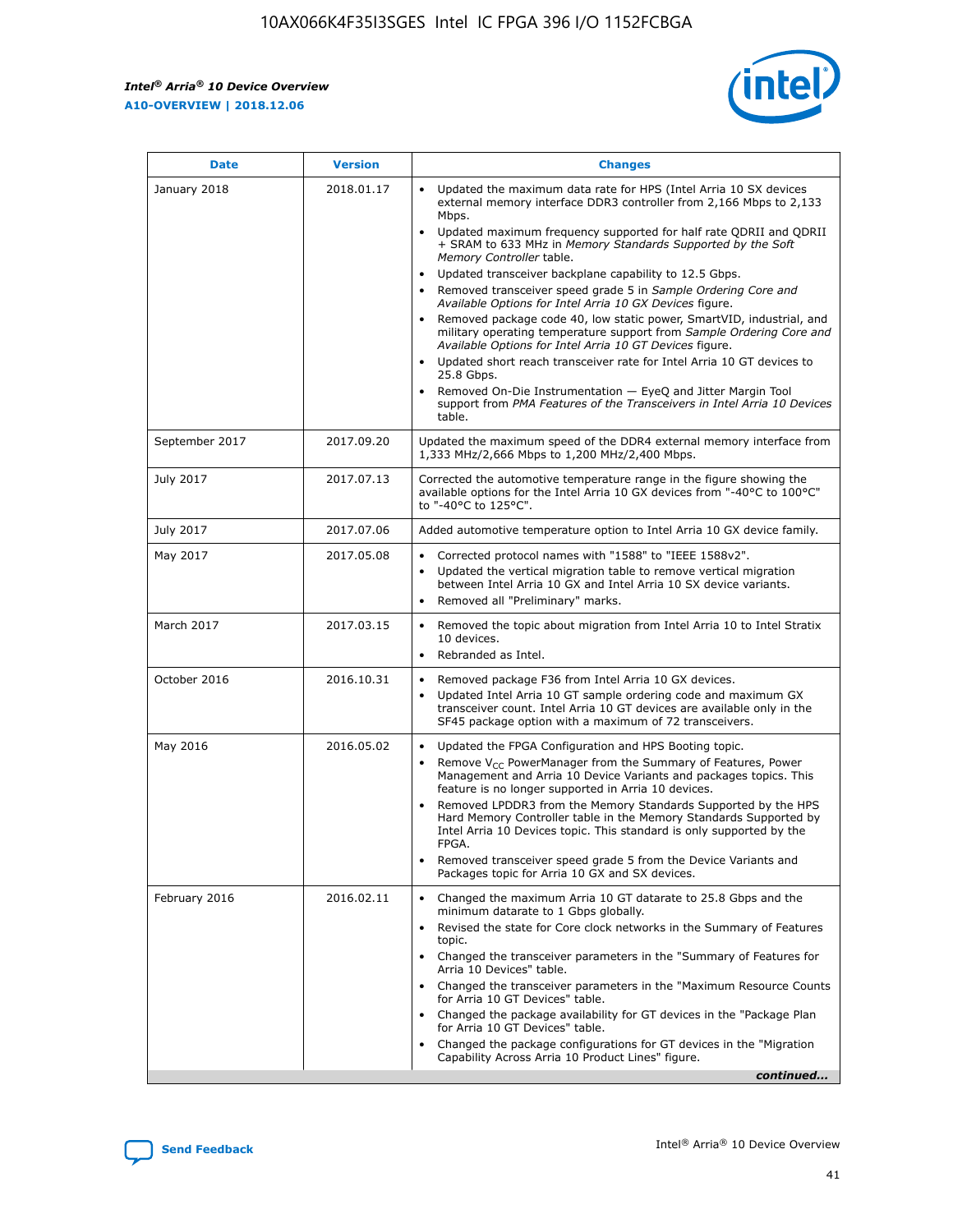

| <b>Date</b>   | <b>Version</b> | <b>Changes</b>                                                                                                                                                                   |
|---------------|----------------|----------------------------------------------------------------------------------------------------------------------------------------------------------------------------------|
|               |                | • Changed transceiver parameters in the "Low Power Serial Transceivers"<br>section.                                                                                              |
|               |                | Changed the transceiver descriptions in the "Device Variants for the<br>Arria 10 Device Family" table.                                                                           |
|               |                | Changed the "Sample Ordering Code and Available Options for Arria 10<br>GT Devices" figure.                                                                                      |
|               |                | Changed the datarates for GT devices in the "PMA Features" section.<br>$\bullet$<br>Changed the datarates for GT devices in the "PCS Features" section.                          |
|               |                |                                                                                                                                                                                  |
| December 2015 | 2015.12.14     | Updated the number of M20K memory blocks for Arria 10 GX 660 from<br>2133 to 2131 and corrected the total RAM bit from 48,448 Kb to<br>48,408 Kb.                                |
|               |                | Corrected the number of DSP blocks for Arria 10 GX 660 from 1688 to<br>$\bullet$<br>1687 in the table listing floating-point arithmetic resources.                               |
| November 2015 | 2015.11.02     | Updated the maximum resources for Arria 10 GX 220, GX 320, GX 480,<br>$\bullet$<br>GX 660, SX 220, SX 320, SX 480, and SX 660.                                                   |
|               |                | Updated resource count for Arria 10 GX 320, GX 480, GX 660, SX 320,<br>$\bullet$<br>SX 480, a SX 660 devices in Number of Multipliers in Intel Arria 10<br><b>Devices table.</b> |
|               |                | Updated the available options for Arria 10 GX, GT, and SX.                                                                                                                       |
|               |                | Changed instances of Quartus II to Quartus Prime.<br>$\bullet$                                                                                                                   |
| June 2015     | 2015.06.15     | Corrected label for Intel Arria 10 GT product lines in the vertical migration<br>figure.                                                                                         |
| May 2015      | 2015.05.15     | Corrected the DDR3 half rate and quarter rate maximum frequencies in the<br>table that lists the memory standards supported by the Intel Arria 10 hard<br>memory controller.     |
| May 2015      | 2015.05.04     | Added support for 13.5G JESD204b in the Summary of Features table.<br>Added a link to Arria 10 GT Channel Usage in the Arria 10 GT Package<br>$\bullet$<br>Plan topic.           |
|               |                | • Added a note to the table, Maximum Resource Counts for Arria 10 GT<br>devices.                                                                                                 |
|               |                | Updated the power requirements of the transceivers in the Low Power<br>Serial Transceivers topic.                                                                                |
| January 2015  | 2015.01.23     | • Added floating point arithmetic features in the Summary of Features<br>table.                                                                                                  |
|               |                | Updated the total embedded memory from 38.38 megabits (Mb) to<br>$\bullet$<br>65.6 Mb.                                                                                           |
|               |                | Updated the table that lists the memory standards supported by Intel<br>Arria 10 devices.                                                                                        |
|               |                | Removed support for DDR3U, LPDDR3 SDRAM, RLDRAM 2, and DDR2.<br>$\bullet$                                                                                                        |
|               |                | Moved RLDRAM 3 support from hard memory controller to soft memory<br>controller. RLDRAM 3 support uses hard PHY with soft memory<br>controller.                                  |
|               |                | Added soft memory controller support for QDR IV.<br>$\bullet$                                                                                                                    |
|               |                | Updated the maximum resource count table to include the number of<br>$\bullet$<br>hard memory controllers available in each device variant.                                      |
|               |                | Updated the transceiver PCS data rate from 12.5 Gbps to 12 Gbps.<br>$\bullet$                                                                                                    |
|               |                | Updated the max clock rate of PS, FPP x8, FPP x16, and Configuration<br>via HPS from 125 MHz to 100 MHz.                                                                         |
|               |                | Added a feature for fractional synthesis PLLs: PLL cascading.<br>$\bullet$                                                                                                       |
|               |                | Updated the HPS programmable general-purpose I/Os from 54 to 62.                                                                                                                 |
|               |                | continued                                                                                                                                                                        |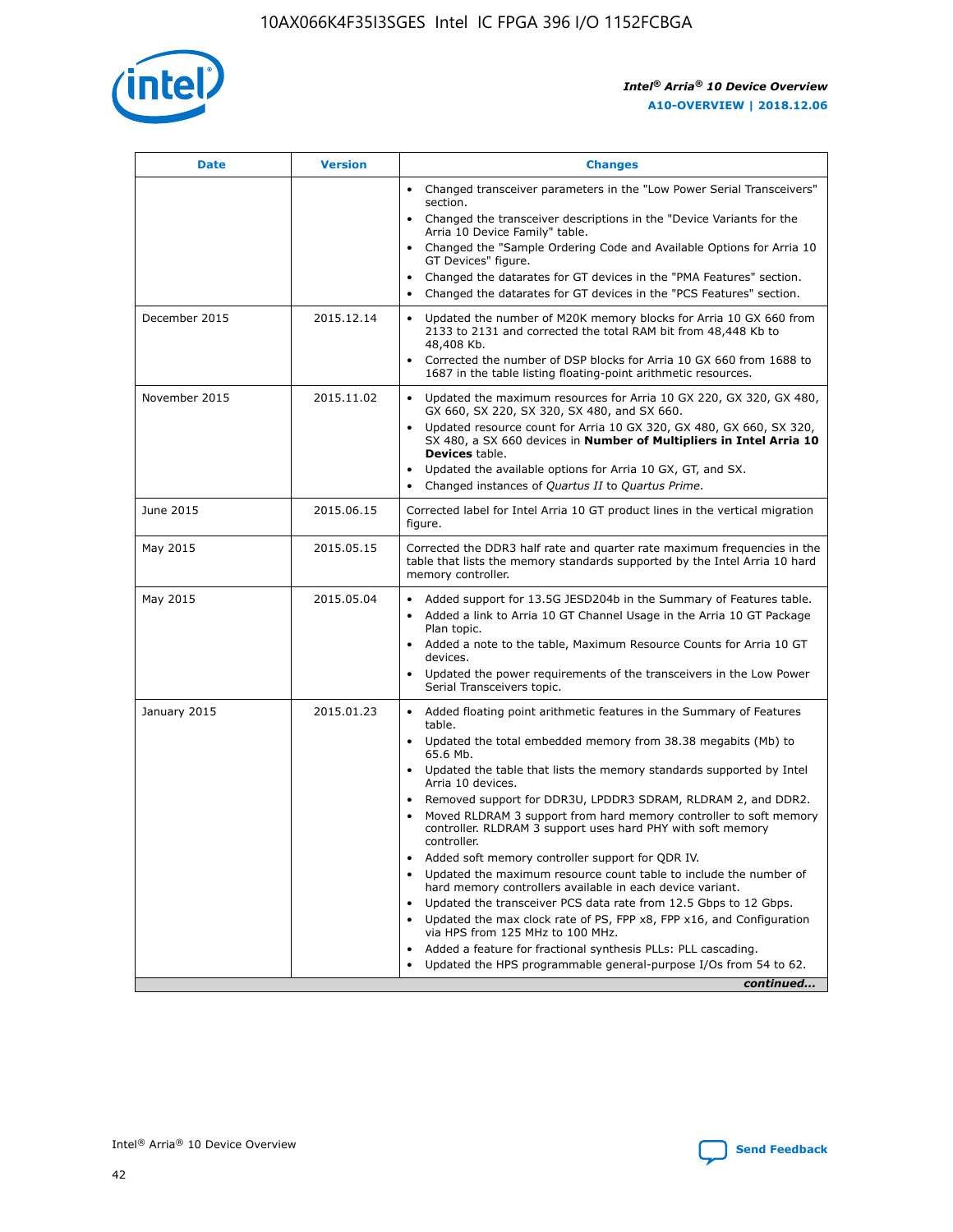r



| <b>Date</b>    | <b>Version</b> | <b>Changes</b>                                                                                                                                                                                                                                                                                                                                                                                                                                                                                                                                                   |
|----------------|----------------|------------------------------------------------------------------------------------------------------------------------------------------------------------------------------------------------------------------------------------------------------------------------------------------------------------------------------------------------------------------------------------------------------------------------------------------------------------------------------------------------------------------------------------------------------------------|
| September 2014 | 2014.09.30     | Corrected the 3 V I/O and LVDS I/O counts for F35 and F36 packages<br>$\bullet$<br>of Arria 10 GX.<br>Corrected the 3 V I/O, LVDS I/O, and transceiver counts for the NF40<br>$\bullet$<br>package of the Arria GX 570 and 660.<br>Removed 3 V I/O, LVDS I/O, and transceiver counts for the NF40<br>$\bullet$<br>package of the Arria GX 900 and 1150. The NF40 package is not<br>available for Arria 10 GX 900 and 1150.                                                                                                                                       |
| August 2014    | 2014.08.18     | Updated Memory (Kb) M20K maximum resources for Arria 10 GX 660<br>$\bullet$<br>devices from 42,660 to 42,620.<br>Added GPIO columns consisting of LVDS I/O Bank and 3V I/O Bank in<br>$\bullet$<br>the Package Plan table.<br>Added how to use memory interface clock frequency higher than 533<br>$\bullet$<br>MHz in the I/O vertical migration.<br>Added information to clarify that RLDRAM3 support uses hard PHY with<br>$\bullet$<br>soft memory controller.<br>Added variable precision DSP blocks support for floating-point<br>$\bullet$<br>arithmetic. |
| June 2014      | 2014.06.19     | Updated number of dedicated I/Os in the HPS block to 17.                                                                                                                                                                                                                                                                                                                                                                                                                                                                                                         |
| February 2014  | 2014.02.21     | Updated transceiver speed grade options for GT devices in Figure 2.                                                                                                                                                                                                                                                                                                                                                                                                                                                                                              |
| February 2014  | 2014.02.06     | Updated data rate for Arria 10 GT devices from 28.1 Gbps to 28.3 Gbps.                                                                                                                                                                                                                                                                                                                                                                                                                                                                                           |
| December 2013  | 2013.12.10     | Updated the HPS memory standards support from LPDDR2 to LPDDR3.<br>$\bullet$<br>Updated HPS block diagram to include dedicated HPS I/O and FPGA<br>$\bullet$<br>Configuration blocks as well as repositioned SD/SDIO/MMC, DMA, SPI<br>and NAND Flash with ECC blocks.                                                                                                                                                                                                                                                                                            |
| December 2013  | 2013.12.02     | Initial release.                                                                                                                                                                                                                                                                                                                                                                                                                                                                                                                                                 |